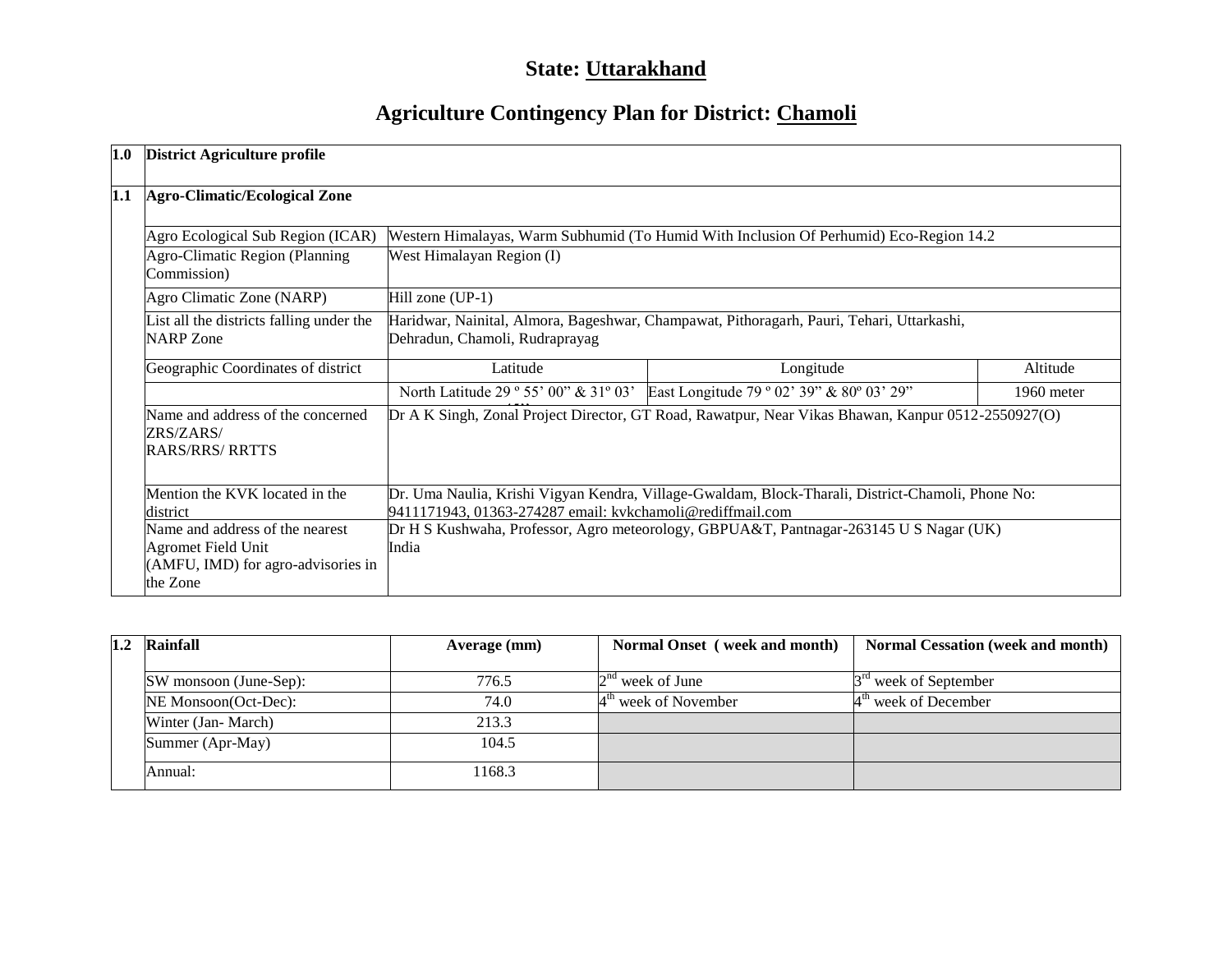| 1.3 Land use pattern of the<br>district | Total geographical  <br>area | Forests | Land under non- Permanent<br>agri.use | pastures | Land under misc.<br>tree crops $\&$ groves | Barren &<br>uncultivable land | ∴urrent<br>fallow | Other<br>fallows |
|-----------------------------------------|------------------------------|---------|---------------------------------------|----------|--------------------------------------------|-------------------------------|-------------------|------------------|
| Area ('000 ha)                          | 847.9                        | 506.1   | 8.1                                   | 49.7     | 41.0                                       | 158.6                         | 0.8               |                  |

| 1. 4a Description of Soils        | <b>Area</b> ('000 ha) | $%$ Area |
|-----------------------------------|-----------------------|----------|
|                                   |                       |          |
| Medium deep, loamy soils          |                       |          |
| Medium deep, loamy-skeletal soils |                       |          |
| Deep loamy soils                  |                       |          |
| <b>Total Area</b>                 |                       |          |

| 1.4b Major Soil types    | Area ('000 ha) | % Area |
|--------------------------|----------------|--------|
| <b>Brown Forest Soil</b> |                |        |
| Red to Dark soil         |                |        |
| <b>Black Clay</b>        |                |        |
|                          |                |        |

| $1.5$ Sown area ('000 ha) |      |                      |  |  |  |
|---------------------------|------|----------------------|--|--|--|
| Net sown area             | 29.5 | Cropping intensity % |  |  |  |
| Area sown more than once  | 15.0 |                      |  |  |  |
| Gross cropped area        | 44.5 | 150.8%               |  |  |  |

| 1.6 | <b>Irrigation</b>    | Area $(000 \text{ ha})$ | Percent |  |  |
|-----|----------------------|-------------------------|---------|--|--|
|     |                      |                         |         |  |  |
|     | Gross irrigated area | 03                      | 10%     |  |  |
|     | Net irrigated area   | 02                      | 5%      |  |  |
|     | Rainfed area         | ^^<br>∍<br>ັ            | 95%     |  |  |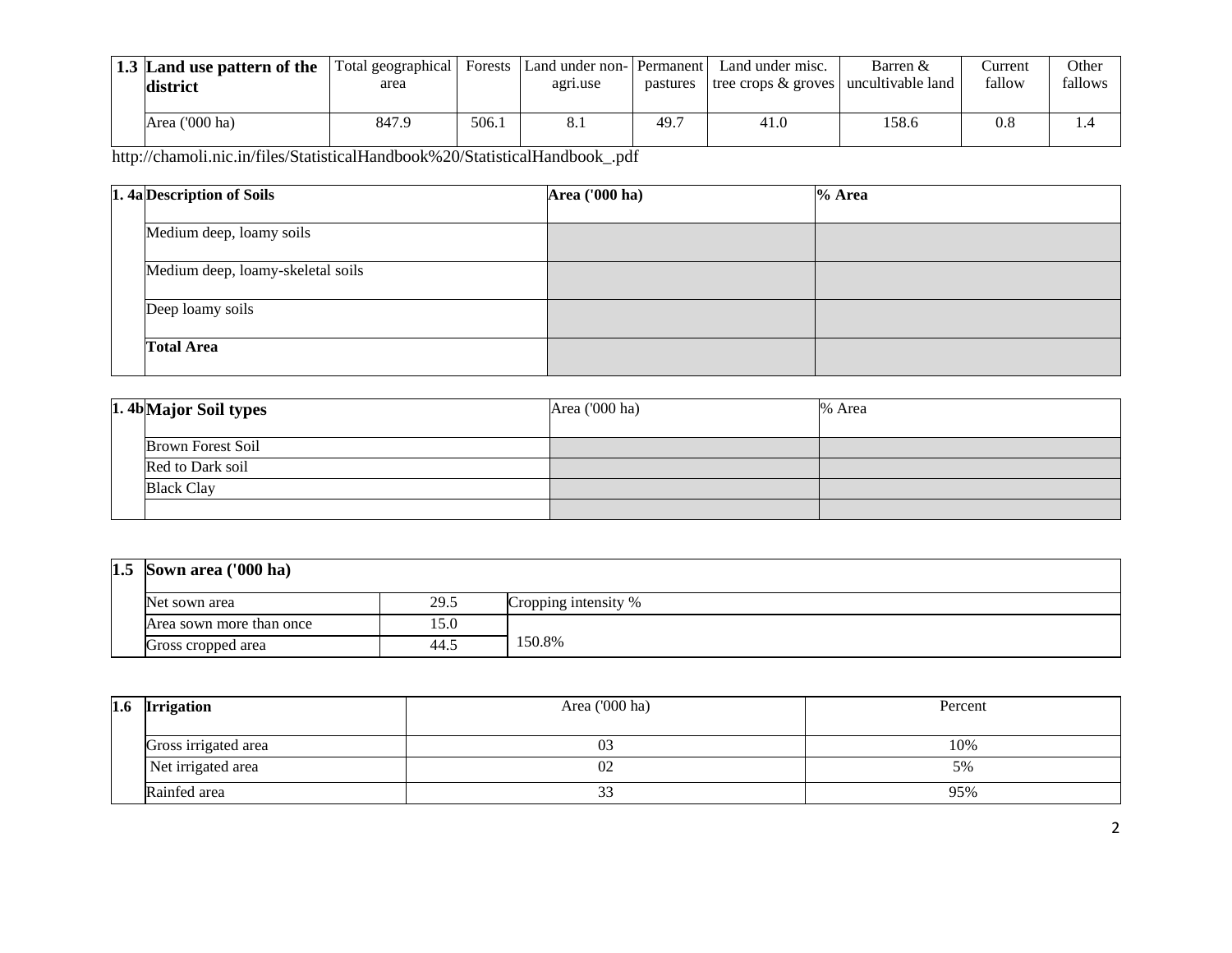| <b>Sources of irrigation</b> | $\cap$ anals | Tanks & other<br>minor irrigations | <b>Open Wells</b> | <b>Borewell/tube wells</b> | <b>Others</b> |
|------------------------------|--------------|------------------------------------|-------------------|----------------------------|---------------|
| Area ('000 ha)               | $_{\rm 0.8}$ |                                    |                   |                            | 2.28          |
| Percent                      | 26.33%       |                                    |                   |                            | 73.67%        |

| 1.7 Area under major field crops | Total Area ('000 ha) |                |               |              |  |  |  |  |
|----------------------------------|----------------------|----------------|---------------|--------------|--|--|--|--|
|                                  | Kharif               | Rabi           | <b>Summer</b> | <b>Total</b> |  |  |  |  |
| Crop                             |                      |                |               |              |  |  |  |  |
| Wheat                            |                      | 14.2           |               | 14.2         |  |  |  |  |
| Paddy                            | 11.3                 |                |               | 11.3         |  |  |  |  |
| Mandua                           | $7.7\,$              |                |               | $7.7\,$      |  |  |  |  |
| Jhingora                         | 2.5                  |                |               | 2.5          |  |  |  |  |
| Potato                           |                      | $2.4\,$        |               | 2.4          |  |  |  |  |
| Vegetable crops                  |                      | Area ('000 ha) |               |              |  |  |  |  |
|                                  |                      | Total          |               |              |  |  |  |  |
| Potato                           |                      | 2.4            |               |              |  |  |  |  |
| Pea                              | 0.3                  |                |               |              |  |  |  |  |
| Cabbage                          |                      |                |               |              |  |  |  |  |
| Onion                            | 0.3                  |                |               |              |  |  |  |  |
| French bean                      |                      | 0.2            |               |              |  |  |  |  |
| Tomato                           |                      | 0.3            |               |              |  |  |  |  |
| Cauliflower                      |                      | 0.2            |               |              |  |  |  |  |
| <b>Brinjal</b>                   |                      | 0.2            |               |              |  |  |  |  |
| Bhendi                           |                      | 0.1            |               |              |  |  |  |  |
| Capsicum                         |                      | 0.1            |               |              |  |  |  |  |
| Others                           |                      | 0.2            |               |              |  |  |  |  |
| Horticulture crops               |                      | Area ('000 ha) |               |              |  |  |  |  |
|                                  |                      | <b>Total</b>   |               |              |  |  |  |  |
| Apple                            |                      | 3.4            |               |              |  |  |  |  |
| Pear                             | 0.3                  |                |               |              |  |  |  |  |
| Peach                            |                      | 0.7            |               |              |  |  |  |  |
| Plum                             |                      | 0.2            |               |              |  |  |  |  |
| Apricot                          |                      | 0.1            |               |              |  |  |  |  |
| Walnut                           |                      | $0.8\,$        |               |              |  |  |  |  |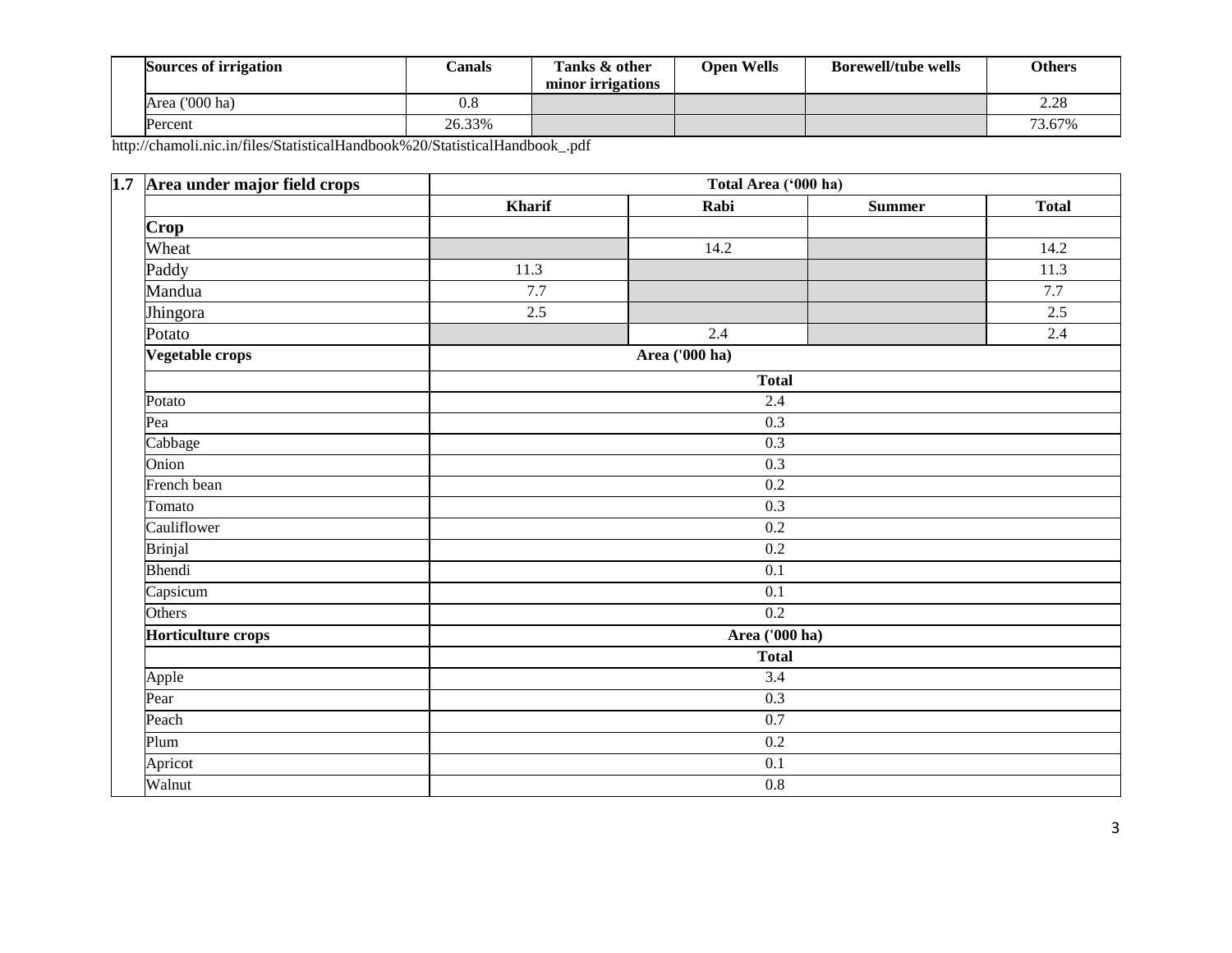| Citrus                              |              |                              | 6.3            |  |  |  |  |
|-------------------------------------|--------------|------------------------------|----------------|--|--|--|--|
| Mango                               |              |                              | 0.4            |  |  |  |  |
| Others                              |              | 0.3                          |                |  |  |  |  |
| <b>Sericulture</b>                  |              |                              |                |  |  |  |  |
| <b>Medicinal and Aromatic crops</b> |              |                              |                |  |  |  |  |
| <b>Plantation crops</b>             |              |                              |                |  |  |  |  |
| Grazing lands (ha)                  |              |                              |                |  |  |  |  |
| <b>Fodder crops</b>                 |              | Area ('000 ha) Not available |                |  |  |  |  |
|                                     | <b>Total</b> | <b>Irrigated</b>             | <b>Rainfed</b> |  |  |  |  |
|                                     |              |                              | ۰              |  |  |  |  |

| 1.8 Livestock          | <b>Number ('000)</b> |
|------------------------|----------------------|
| Cattle                 | 173.0                |
| <b>Buffaloes</b>       | 55.2                 |
| Commercial dairy farms |                      |
| Goat                   | 78.2                 |
| Sheep                  | 45.7                 |
| Others (Camel,         |                      |
| Pig,                   | 0.4                  |
| Yak)                   | 0.01                 |
| 1.9 Poultry            | 18.9                 |
| Commercial             | $\mathfrak{Z}$       |
|                        |                      |
| Backyard               | 14                   |
| 1.10 Inland Fisheries  |                      |
| Brackish water         |                      |
| Fresh water            |                      |
| Others                 |                      |

| 1.11 Production and                     | Kharif                 |                                | Rabi $\prime$                 |                                | Summer                        |                                | <b>Total</b>                  |                                |
|-----------------------------------------|------------------------|--------------------------------|-------------------------------|--------------------------------|-------------------------------|--------------------------------|-------------------------------|--------------------------------|
| <b>Productivity of 5</b><br>major crops | Production<br>('000 t) | <b>Productivity</b><br>(kg/ha) | <b>Production</b><br>('000 t) | <b>Productivity</b><br>(kg/ha) | <b>Production</b><br>('000 t) | <b>Productivity</b><br>(kg/ha) | <b>Production</b><br>('000 t) | <b>Productivity</b><br>(kg/ha) |
| Wheat                                   |                        |                                | 0.184                         | 1297                           |                               |                                | ).184                         | 1297                           |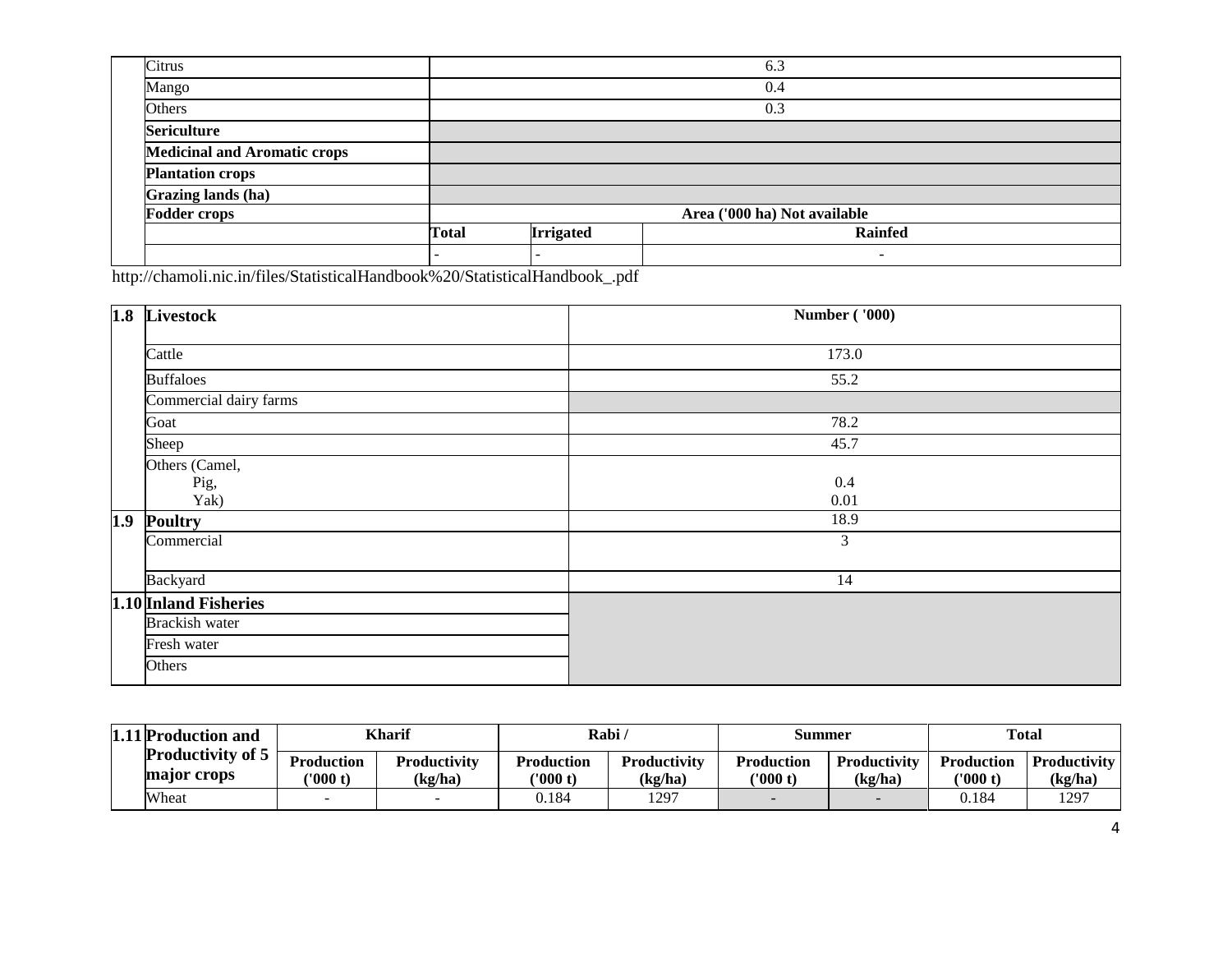| Paddy                    | 0.168             | 1356              |              | $\blacksquare$           | $\overline{\phantom{a}}$ | $\blacksquare$ | 0.168             | 1356         |
|--------------------------|-------------------|-------------------|--------------|--------------------------|--------------------------|----------------|-------------------|--------------|
| Mandua                   | 0.180             | 1503              |              | $\overline{\phantom{a}}$ | $\overline{\phantom{a}}$ | $\blacksquare$ | 0.180             | 1503         |
| Potato                   | 0.238             | 10300             |              | $\overline{\phantom{a}}$ | $\overline{\phantom{a}}$ | $\blacksquare$ | 0.238             | 10300        |
| Jhingora                 | 0.054             | 1511              |              | $\frac{1}{2}$            | $\overline{a}$           |                | 0.054             | 1511         |
| <b>Production and</b>    | <b>Total Area</b> | <b>Production</b> | Productivity |                          |                          |                | <b>Production</b> | Productivity |
| Productivity of 5        | $(900)$ ha)       | (900 t)           | (kg/ha)      |                          |                          |                | (900 t)           | (kg/ha)      |
| major Vegetable<br>crops |                   |                   |              |                          |                          |                |                   |              |
| Tomato                   | 0.263             | 3.150             | 12000        |                          |                          |                | 3.150             | 12000        |
| Cabbage                  | 0.313             | 3.762             | 12000        |                          |                          |                | 3.762             | 12000        |
| Cauliflower              | 0.189             | 2.274             | 12000        |                          |                          |                | 2.274             | 12000        |
| <b>Brinjal</b>           | 0.167             | 2.010             | 12000        |                          |                          |                | 2.010             | 12000        |
| Capsicum                 | 0.071             | 0.365             | 5000         |                          |                          |                | 0.365             | 5000         |
| Pea                      | 0.318             | 2.544             | 8000         |                          |                          |                | 2.544             | 8000         |
| French bean              | 0.207             | 1.245             | 6000         |                          |                          |                | 1.245             | 6000         |
| Bhendi                   | 0.121             | 0.726             | 6000         |                          |                          |                | 0.726             | 6000         |
| Onion                    | 0.291             | 2.326             | 8000         |                          |                          |                | 2.326             | 8000         |
| Potato                   | 2.367             | 36.309            | 15340        |                          |                          |                | 36.309            | 15340        |
| Others                   | 0.207             | 1.863             | 9000         |                          |                          |                | 1.863             | 9000         |
| <b>Production and</b>    | <b>Total Area</b> | <b>Production</b> | Productivity |                          |                          |                | <b>Production</b> | Productivity |
| <b>Productivity of 5</b> | $(900)$ ha)       | ('000 t)          | (kg/ha)      |                          |                          |                | (900 t)           | (kg/ha)      |
| major                    |                   |                   |              |                          |                          |                |                   |              |
| Horticulture             |                   |                   |              |                          |                          |                |                   |              |
| crops                    |                   |                   |              |                          |                          |                |                   |              |
| Apple                    | 3.383             | 21.871            | 6460         |                          |                          |                | 21.871            | 6460         |
| Pear                     | 0.316             | 2.965             | 9380         |                          |                          |                | 2.965             | 9380         |
| Peach                    | 0.701             | 5.782             | 7390         |                          |                          |                | 5.782             | 7390         |
| Plum                     | 0.241             | 2.012             | 8350         |                          |                          |                | 2.012             | 8350         |
| Apricot                  | 0.118             | 0.826             | 7000         |                          |                          |                | 0.826             | 7000         |
| Walnut                   | 0.794             | 4.793             | 6090         |                          |                          |                | 4.793             | 6090         |
| Citrus                   | 6.268             | 49.233            | 7850         |                          |                          |                | 49.233            | 7850         |
| Mango                    | 0.346             | 2.575             | 7440         |                          |                          |                | 2.575             | 7440         |
| Others                   | 0.343             | 2.789             | 8130         |                          |                          |                | 2.789             | 8130         |
| <b>Production and</b>    | <b>Total Area</b> | Production        | Productivity |                          |                          |                | Production        | Productivity |
| Productivity of 5        | $(900)$ ha)       | (900 t)           | (kg/ha)      |                          |                          |                | (600 t)           | (kg/ha)      |
| major Spices             |                   |                   |              |                          |                          |                |                   |              |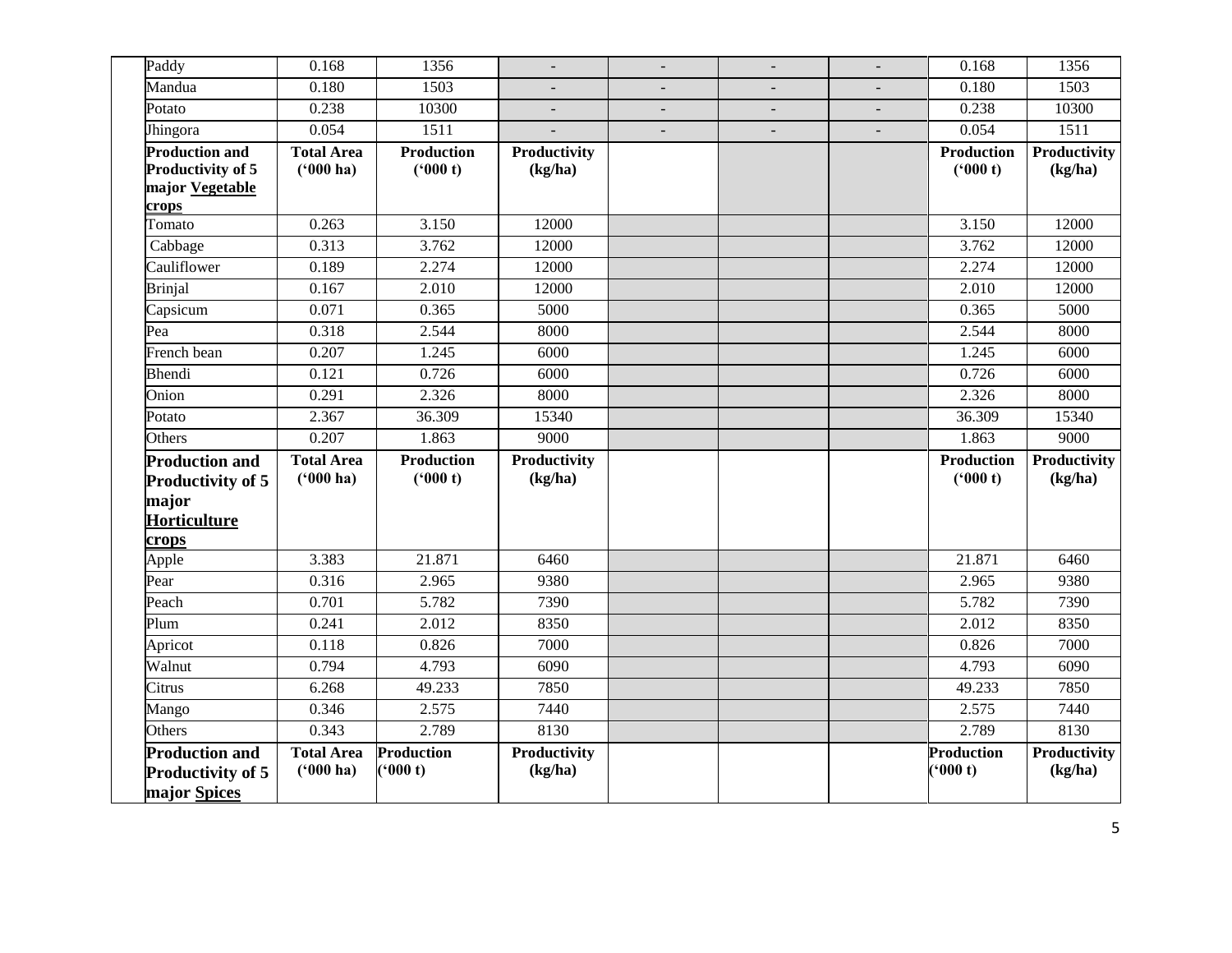| Zinger                 | 0.154             | 1.540                                                             | 10000        |               |                      |                                    | 1.540             | 10000        |
|------------------------|-------------------|-------------------------------------------------------------------|--------------|---------------|----------------------|------------------------------------|-------------------|--------------|
| Turmeric               | 0.089             | 0.890                                                             | 10000        |               |                      |                                    | 0.890             | 10000        |
| Coriander              | 0.048             | 0.123                                                             | 2500         |               |                      |                                    | 0.123             | 2500         |
| Chilli                 | 0.091             | 0.130                                                             | 1500         |               |                      |                                    | 0.130             | 1500         |
| Garlic                 | 0.110             | 0.812                                                             | 7000         |               |                      |                                    | 0.812             | 7000         |
|                        |                   |                                                                   |              |               |                      |                                    |                   |              |
| Cardamon               | 0.018             | 0.0018                                                            | 100          |               |                      |                                    | 0.0018            | 100          |
| Others                 | 0.025             | 0.175                                                             | 7000         |               |                      |                                    | 0.175             | 7000         |
| <b>Production and</b>  | <b>Total Area</b> | <b>Production</b>                                                 | Productivity |               |                      |                                    | <b>Production</b> | Productivity |
| <b>Productivity of</b> | $(900)$ ha)       | (900 t)                                                           | (kg/ha)      |               |                      |                                    | (900 t)           | (kg/ha)      |
| major Flowers          |                   |                                                                   |              |               |                      |                                    |                   |              |
| Gainda                 | 0.0115            | 0.0116                                                            | 10300        |               |                      |                                    | 0.0116            | 10300        |
| Gladiolus              | 0.0057            | 0.0058                                                            | 10300        |               |                      |                                    | 0.0058            | 10300        |
| Dahlelia               | 0.0056            | 0.0057                                                            | 10300        |               |                      |                                    | 0.0057            | 10300        |
| Rose                   | 0.0549            | 0.0566                                                            | 10300        |               |                      |                                    | 0.0566            | 10300        |
| Others                 | 0.0077            | 0.0069                                                            | 9000         |               |                      |                                    | 0.0069            | 9000         |
| 1.12 Sowing window     |                   | <b>Rice</b>                                                       |              | <b>Potato</b> | <b>Finger millet</b> |                                    | Ramdana           | Horse gram   |
| (start and end of      |                   |                                                                   |              |               |                      |                                    |                   |              |
| sowing period)         |                   |                                                                   |              |               |                      |                                    |                   |              |
| Kharif-Rainfed         |                   | Fourth week of May to fourth week of June Second week of February |              |               |                      | $4th$ week of May to $2nd$ week of | June              | May-June     |
|                        |                   |                                                                   |              | to April      | June                 |                                    |                   |              |
| Kharif-Irrigated       |                   | Fourth week of May to fourth week of June                         |              |               |                      |                                    |                   |              |
|                        |                   | Wheat                                                             |              | Lentil        |                      | <b>Toria</b>                       |                   |              |
| Rabi-Rainfed           |                   | October-November                                                  |              | October       | October              |                                    |                   |              |
| Rabi-Irrigated         |                   |                                                                   |              |               |                      |                                    |                   |              |

| 1.13 |            | What is the major contingency the district is prone to? (Tick mark) |                           |             |  |  |  |  |  |  |
|------|------------|---------------------------------------------------------------------|---------------------------|-------------|--|--|--|--|--|--|
|      |            | Regular                                                             | <b>Occasional</b>         | <b>None</b> |  |  |  |  |  |  |
|      | Drought    |                                                                     |                           |             |  |  |  |  |  |  |
|      |            |                                                                     | (March-May) $& (Oct-Nov)$ |             |  |  |  |  |  |  |
|      | Flood      |                                                                     |                           |             |  |  |  |  |  |  |
|      |            |                                                                     | (June-Sept)               |             |  |  |  |  |  |  |
|      | Cyclone    |                                                                     |                           |             |  |  |  |  |  |  |
|      | Hail storm |                                                                     |                           |             |  |  |  |  |  |  |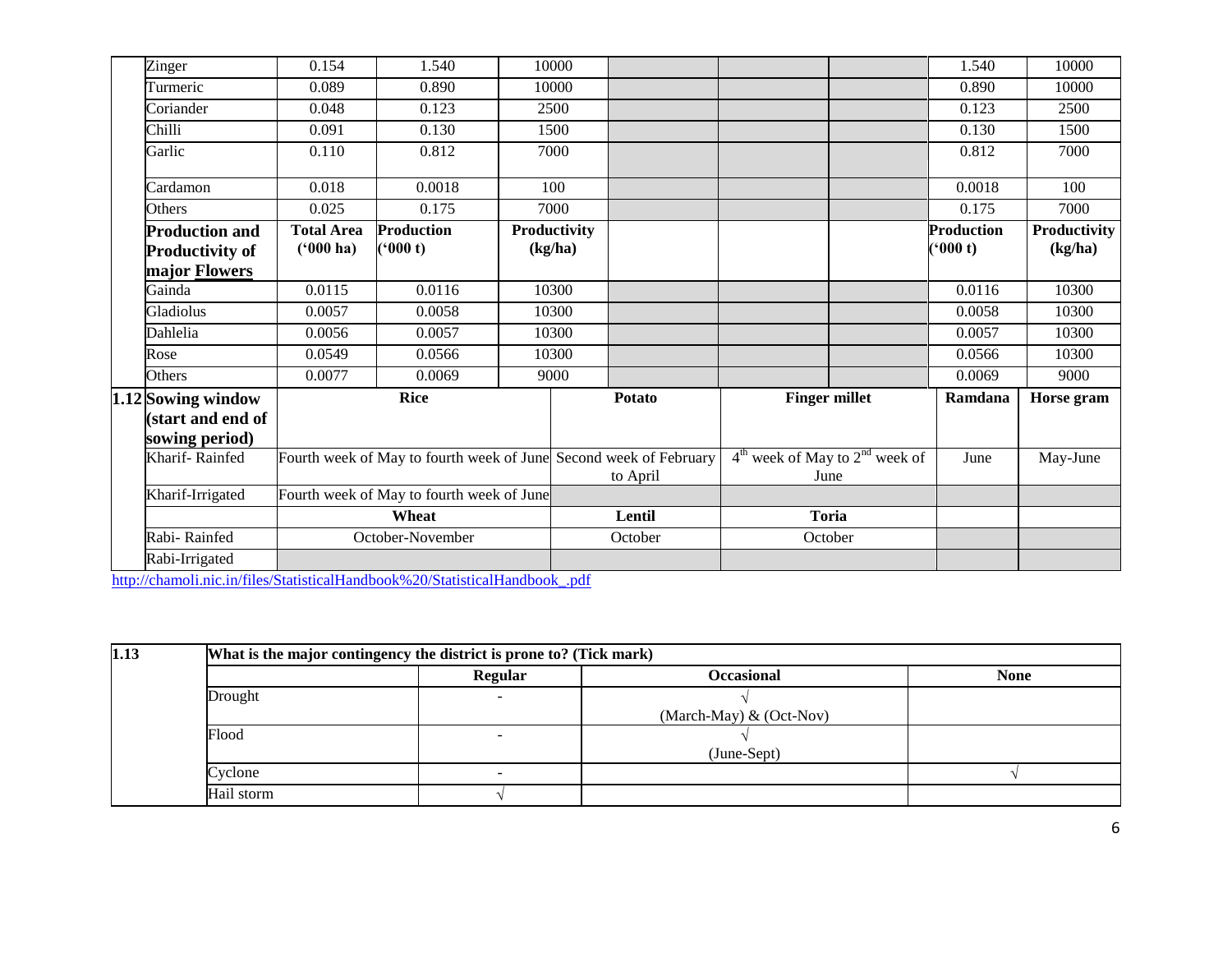|                      | (March-May) |  |
|----------------------|-------------|--|
| Heat wave            |             |  |
| Cold wave            |             |  |
|                      | (Oct.-Feb,) |  |
| Frost                |             |  |
|                      | (Dec.-Feb.) |  |
| Sea water inundation |             |  |
| Pests and diseases   |             |  |
|                      | (June-Sept) |  |

| 1.14 |                        | <b>Include Digital maps of the district for Location map of district with in State as Annexure I Enclosed : Yes</b> |                   |  |  |  |
|------|------------------------|---------------------------------------------------------------------------------------------------------------------|-------------------|--|--|--|
|      |                        | Mean annual rainfall as Annexure                                                                                    | Enclosed<br>· Yes |  |  |  |
|      | Soil map as Annexure 3 | Enclosed                                                                                                            |                   |  |  |  |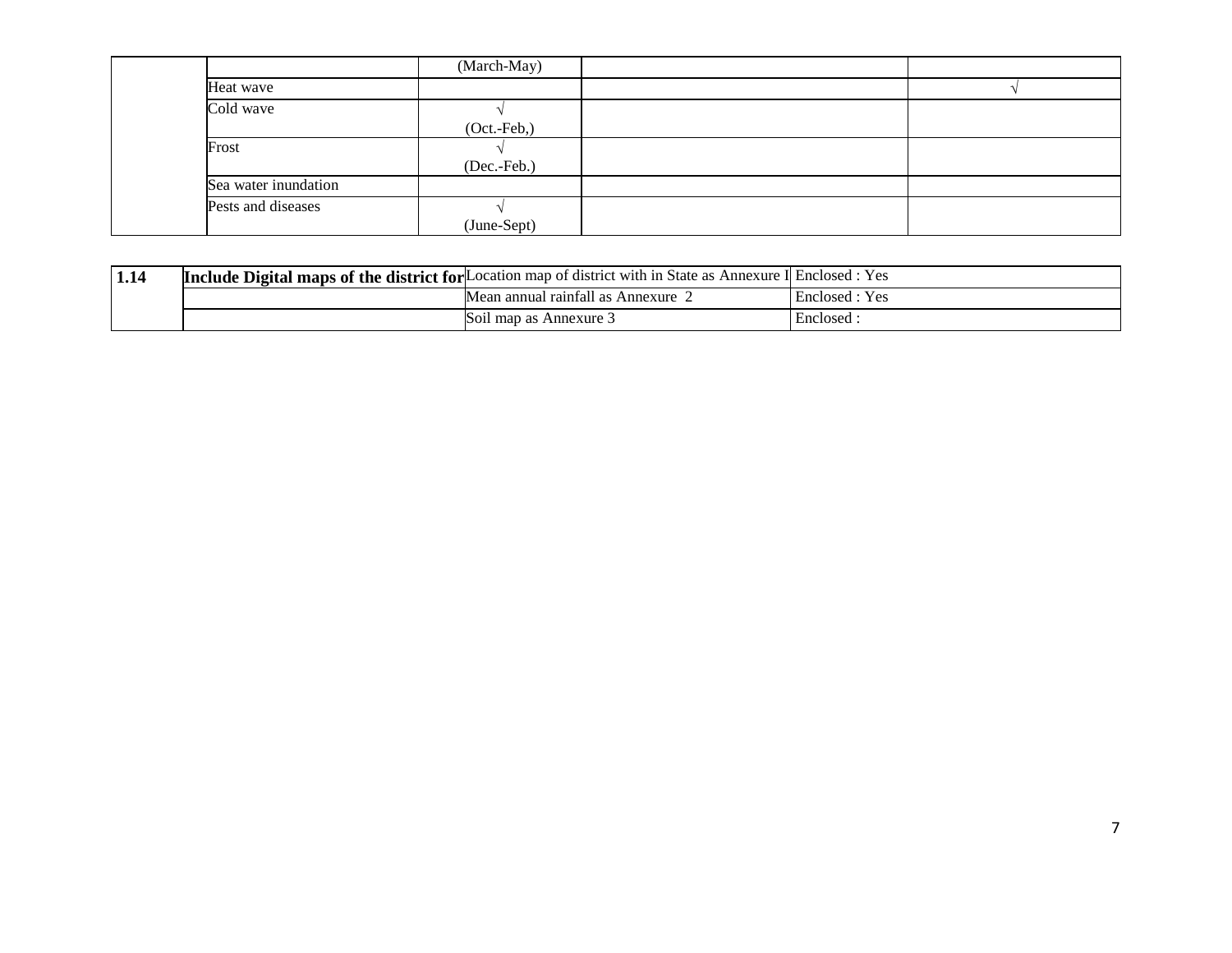

**Annexure 01 : Location map of the Uttarakhand state and district Chamoli**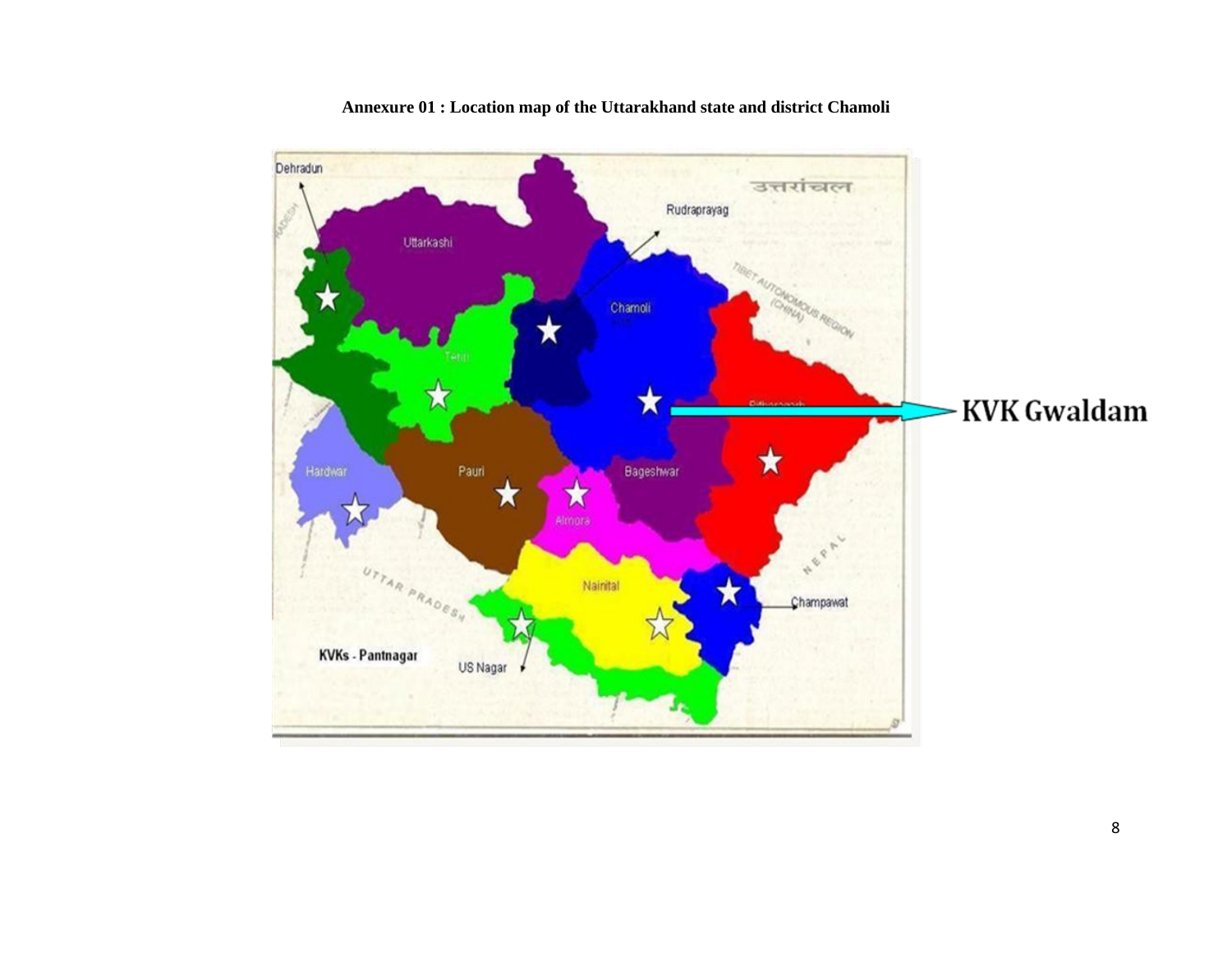### **Annexure 02 : Mean annual rainfall (mm) of district Chamoli**



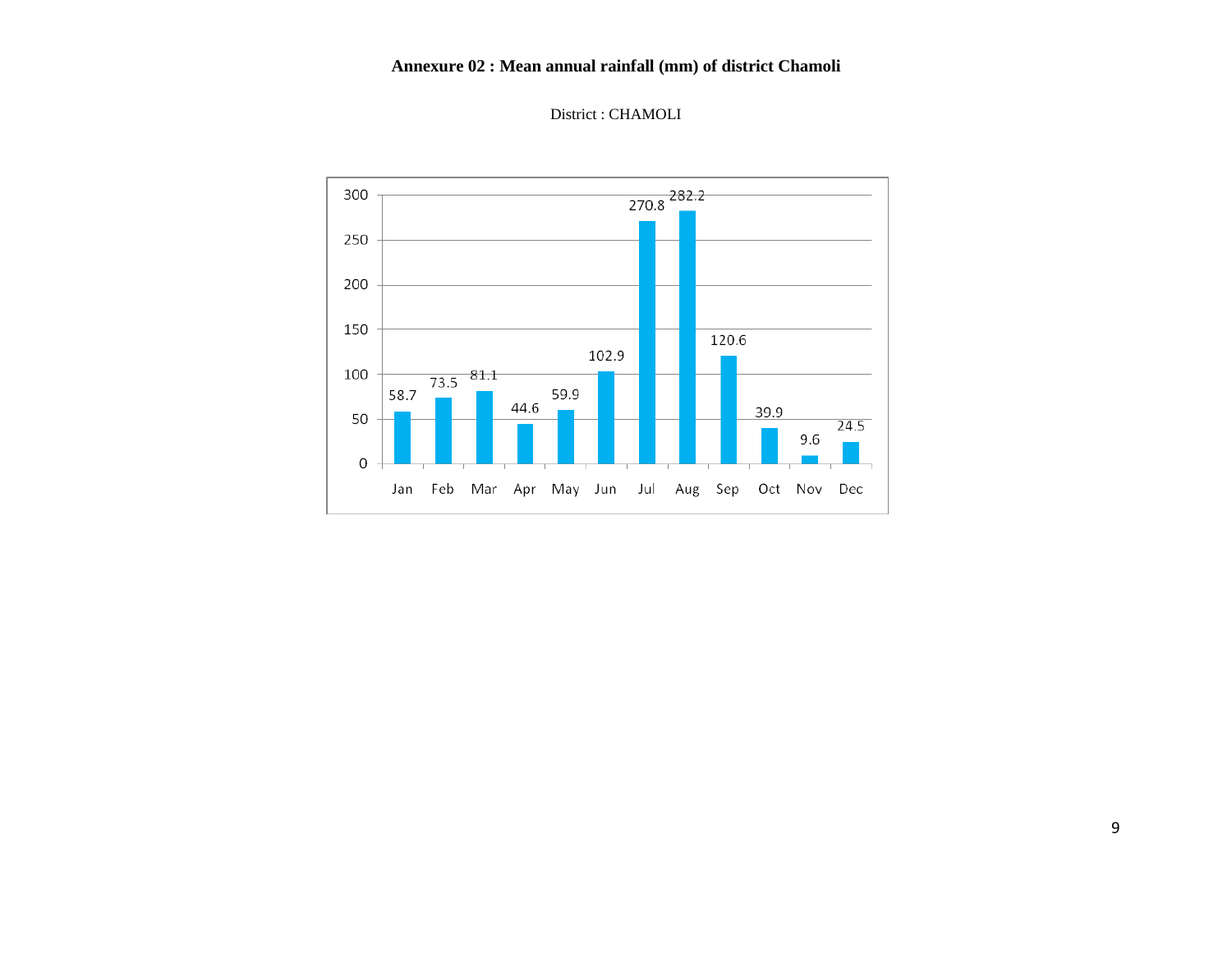Note : (1) The District Rainfall(mm.)(R/F) shown below are the arithmatic averages of Rainfall of Stations under the District.

(2) % Dep. are the Departures of rainfall from the long period averages of rainfall for the District.

(3) Blank Spaces show non-availability of Data.

========================================================================================================================================================== YEAR JANUARY FEBRUARY MARCH APRIL MAY JUNE JULY AUGUST SEPTEMBER OCTOBER NOVEMBER DECEMBER ---------------------------------------------------------------------------------------------------------------------------------------------------------- R/F %DEP. R/F %DEP. R/F %DEP. R/F %DEP. R/F %DEP. R/F %DEP. R/F %DEP. R/F %DEP. R/F %DEP. R/F %DEP. R/F %DEP. R/F %DEP. ---------------------------------------------------------------------------------------------------------------------------------------------------------- 2008 4.8 -89 163.8 59 354.0 31 273.2 -3 87.2 -28 31.3 -22 15.3 59 13.0 -47 2009 32.2 -69 232.2 -14 124.5 -56 131.6 9 35.6 -11 6.6 -31 0.0 -100 2010 0.0 -100 33.5 -54 17.8 -78 27.7 -38 63.9 7 121.8 18 438.9 62 472.1 67 437.7 263 5.2 -87 1.5 -84 8.7 -64 2011 19.9 -65 77.7 0 19.0 -77 14.4 -66 64.7 -7 170.5 57 399.2 38 508.8 55 210.0 59 4.6 -89 0.3 -97 0.0 -100 2012 53.6 -7 18.8 -76 36.6 -55 47.0 10 9.7 -86 41.1 -62 412.3 42 427.6 30 229.2 74 2.7 -94 4.8 -53 31.4 28

==========================================================================================================================================================

10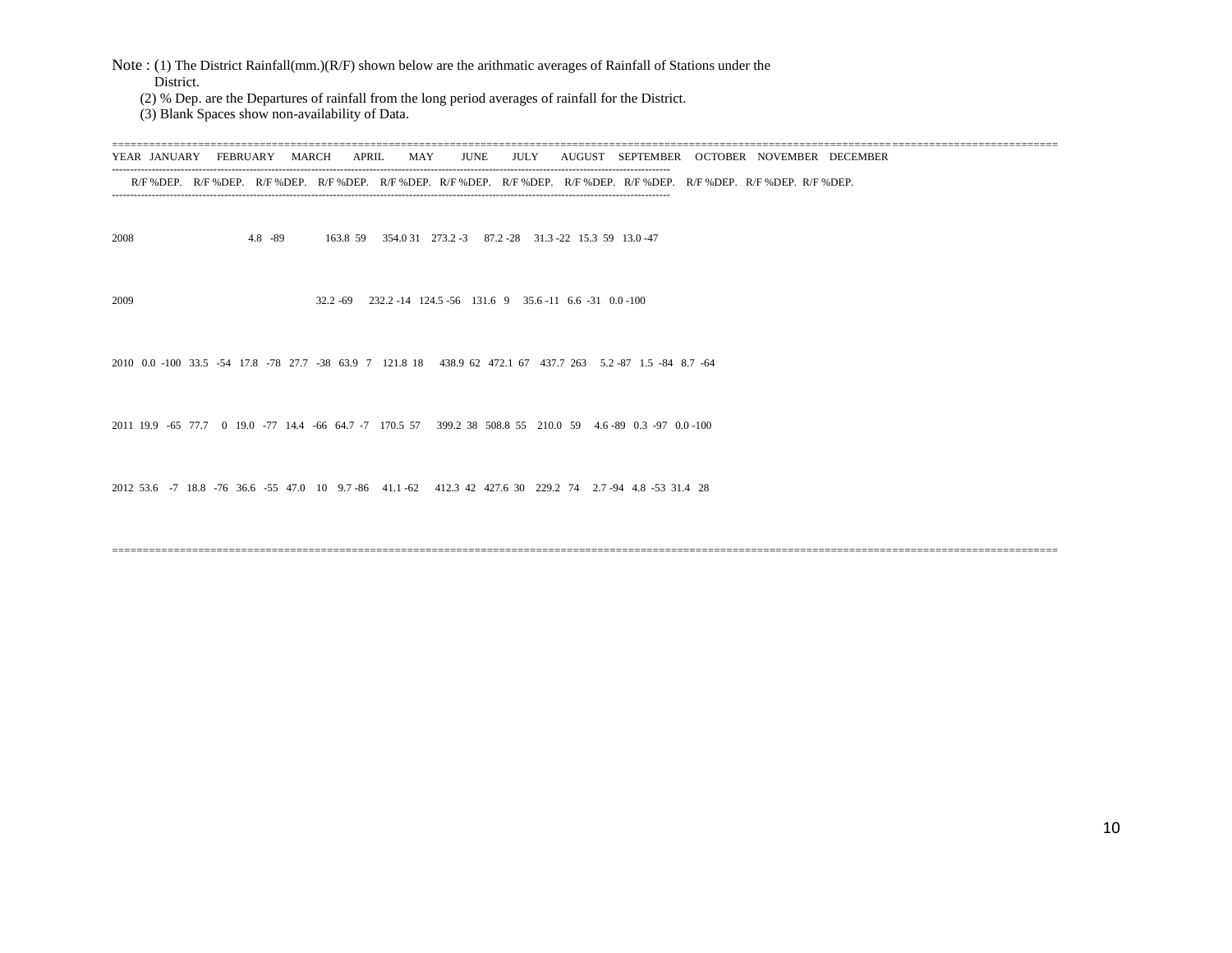# **NOT AVAILABLE**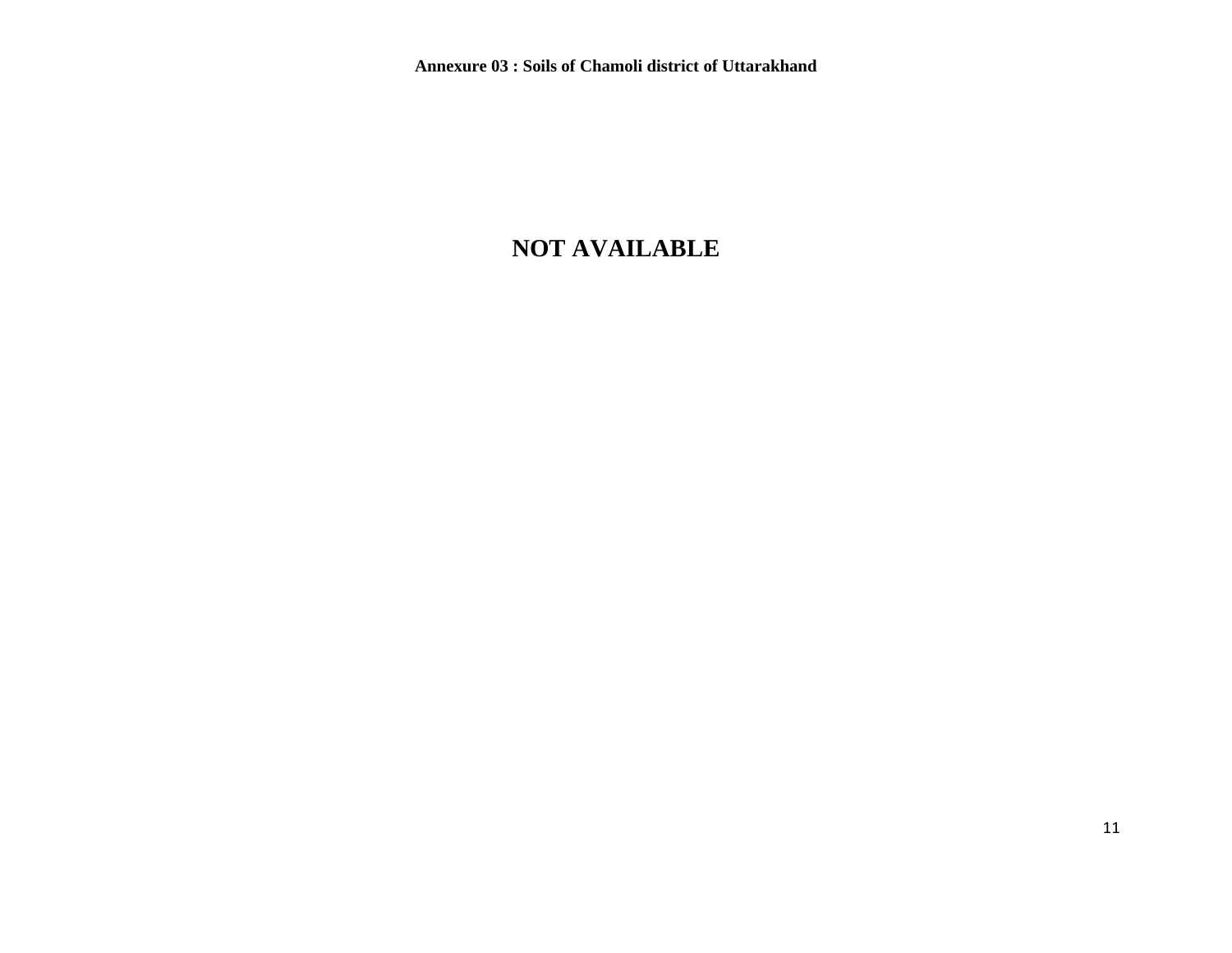**2.0 Strategies for weather related contingencies** 

**2.1 Drought** 

**2.1.1 Rainfed situation (non-demarcated, only less than 2 per cent area is rainfed)**

| <b>Condition</b>                                     | <b>Suggested Contingency measures</b>                                                                                   |                                                                                                      |                                                                                                                                                  |                                                                                                                                                                                                                                      |                                                               |  |  |
|------------------------------------------------------|-------------------------------------------------------------------------------------------------------------------------|------------------------------------------------------------------------------------------------------|--------------------------------------------------------------------------------------------------------------------------------------------------|--------------------------------------------------------------------------------------------------------------------------------------------------------------------------------------------------------------------------------------|---------------------------------------------------------------|--|--|
| <b>Early season</b><br>drought<br>(delayed<br>onset) | Major<br>Farming<br>situation <sup>a</sup>                                                                              | Crop/cropping system <sup>b</sup>                                                                    | <b>Change in crop/cropping</b><br>system <sup>c</sup>                                                                                            | Agronomic measures <sup>d</sup>                                                                                                                                                                                                      | <b>Remarks</b> on<br>Implementation <sup>e</sup>              |  |  |
| Delay by 2<br>weeks<br>$(4th$ week of<br>June)       | High hills<br>(high rainfall,<br>temperate<br>climate, humid<br>condition<br>during rainy<br>season, high<br>snow fall, | Finger millets mixed<br>with<br>Amaranth/Pulses                                                      | VLM 149, VLM 315 VLM Addition of organic matter<br>VLG-8, VLG-10)/Ricebean<br>Amaranth (VL chua-44) +<br>Horsegram/Ricebean (PRR-<br>$1, PRR-2)$ | Finger millet (VLM 146, Use of short duration varieties.<br>324) Horsegram (VLG-1, Conserve residual moisture for sowing of <i>rabi</i> Dept. of<br>crop                                                                             | Supply of seeds<br>through TDC, NSC<br>Agriculture<br>and KVK |  |  |
|                                                      | clayloam to<br>sandy/silty<br>soils)                                                                                    | Tomato, Capsicum,<br>Brinjal, Chilli, Potato,<br>Apple, Peach, Wallnut,<br>Citrus                    | Cabbage,<br>Coriander, Frenchbean, Pea,<br>Plantation of Malta trees                                                                             | Cauliflower, Use of short duration varieties.<br>Radish, Round radish, Rai, Gap filling, Use of organic manure at sowing,<br>Timely weeding<br>Conserve residual moisture for sowing rabi<br>crops                                   |                                                               |  |  |
|                                                      | Mid hill South<br>aspect<br>(Low rainfall,<br>dry receiving<br>maximum sun<br>light due to                              | Cheti/Spring Rice (End<br>March-Mid April)-Veg.<br>Pea                                               | VL207, VL 208, VL 209)                                                                                                                           | Cheti/Spring Rice (VL 206, Use of short duration variety, organic manure at<br>sowing<br>Conserve residual moisture for sowing of Rabi<br>crop<br>Life saving water application through low cost<br>drip/sprayer/sprinkler, mulching |                                                               |  |  |
|                                                      | high sun<br>intensity, clay<br>loam to sandy/<br>silty soils)                                                           | Finger millet -Pea,<br>Finger millet -Lentil,<br>Fingermillet-Fallow<br><b>Barnyard Millet-Wheat</b> | 324, PRM 1, PRM 2)+Black<br>Soybean/Horse gram (VLG1)                                                                                            | Finger millets (VLM 146, Increase seed rate, Intercropping,<br>VLM 149, VLM 315, VLM Timely weeding, addition of organic manures<br>(FYM/Compost) @ 5-10 t/ha treated with<br>Trichoderma, Dust mulching                             |                                                               |  |  |
|                                                      |                                                                                                                         | Marize-Wheat                                                                                         | Vivek Maize Hybrid 9, VL<br>Makka 88)<br>Baby Corn-VL Makka 42                                                                                   | Maize (Him 129, Vivek Hy 5, Sowing method, intervention, higher seed rate,<br>addition of organic manures (FYM/Compost)<br>@ 5-10 t/ha                                                                                               |                                                               |  |  |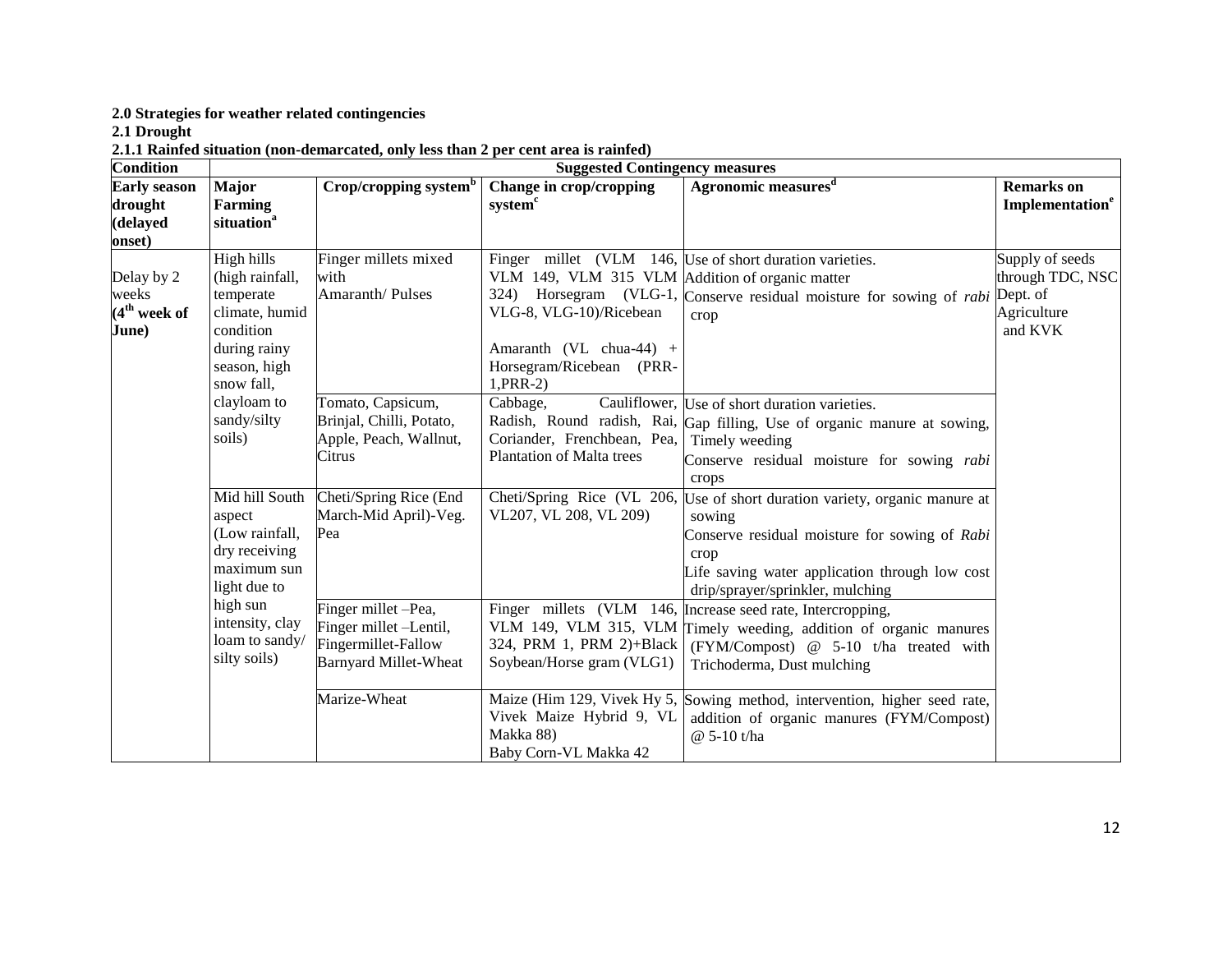|                 | Tomato, Capsicum,         | Tomato,                             | Cabbage, Use of short duration varieties.                                                 |                  |
|-----------------|---------------------------|-------------------------------------|-------------------------------------------------------------------------------------------|------------------|
|                 | Brinjal, Chiilli, Potato  | Cauliflower,                        | Radish, Gap filling                                                                       |                  |
|                 |                           |                                     | Frenchbean, Pea, Plantation Use of organic manure at sowing                               |                  |
|                 |                           | of Malta trees                      | Timely weeding                                                                            |                  |
|                 |                           |                                     | Conserve residual moisture for sowing rabi                                                |                  |
|                 |                           |                                     | crops                                                                                     |                  |
| Mid hill North  | Cheti/Spring Rice (End    |                                     | Cheti/Spring Rice (VL 206, Life saving water application through low cost Supply of seeds |                  |
| aspect          | March-Mid April)-Veg.     | VL207, VL 208, VL 209)              | drip/sprayer/sprinkler, mulching                                                          | through TDC, NSC |
| (Low rainfall,  | Pea                       |                                     |                                                                                           | Dept. of         |
| dry receiving   | Finger millet +Black      | Finger<br>millets                   |                                                                                           | Agriculture      |
| maximum sun     | soybean/Horsegram-        | Soybean/Horsegram-Wheat             | +Black Increase seed rate, Intercropping,                                                 | and KVK          |
| light due to    | Wheat                     |                                     | Timely weeding,                                                                           |                  |
| high sun        | Black Soybean +           | Black Soybean (VL Soya-2, Increased |                                                                                           |                  |
| intensity, clay |                           |                                     | Timely<br>seed rate Intercropping                                                         |                  |
| loam to sandy/  | Barnyard millet-Veg pea   | VL Soya-21, 47)+Barnyard            | weeding,<br>Addition<br>of organic manures                                                |                  |
| silty soils)    |                           | millet (VL Madira-172, 29)          | (FYM/Compost) @ 5-10 t/ha treated with                                                    |                  |
|                 |                           |                                     | Trichoderma                                                                               |                  |
|                 | <b>Black Soybean</b>      | <b>Black</b><br>Soybean-Local       |                                                                                           |                  |
|                 | Horsegram                 | Horsegram-Local,<br>$VLG-1$         |                                                                                           |                  |
|                 | Finger millet             | Finger millet-Local, VLM            |                                                                                           |                  |
|                 | Barnyard millet           | 146, VLM 149, VLM 315,              |                                                                                           |                  |
|                 |                           | VLM 324, PRM 1, PRM 2,              |                                                                                           |                  |
|                 |                           | Barnyard millet-Local, VL           |                                                                                           |                  |
|                 |                           | 29, VL 21, VL Madira 172,           |                                                                                           |                  |
|                 |                           | PRJ 1                               |                                                                                           |                  |
|                 | Marize-Wheat              |                                     | Maize (Him 129, Vivek Hy 5, Sowing method, intervention, higher seed rate,                |                  |
|                 |                           | Vivek Maize Hybrid 9, VL            | addition of organic manures (FYM/Compost)                                                 |                  |
|                 |                           | Makka 88)                           | @ 5-10 t/ha                                                                               |                  |
|                 |                           | Baby Corn-VL Makka 42               |                                                                                           |                  |
|                 | Tomato, Capsicum,         | Tomato,                             | Cabbage, Use of short duration varieties.                                                 |                  |
|                 | Brinjal, Chiilli, Potato, | Cauliflower,                        | Radish, Gap filling                                                                       |                  |
|                 | Apple, Peach, Wallnut,    |                                     | Frenchbean, Pea, Plantation Use of organic manure at sowing                               |                  |
|                 | Citrus                    | of Malta trees                      | Timely weeding                                                                            |                  |
|                 |                           |                                     | Conserve residual moisture for sowing rabi                                                |                  |
|                 |                           |                                     | crops                                                                                     |                  |
| Lower hills &   | Cheti/Spring Rice (End    |                                     | Cheti/Spring Rice (VL 206, Life saving water application through low cost Supply of seeds |                  |
| Valleys         | March-Mid April)-Veg.     | VL 207, VL 208, VL 209)             | drip/sprayer/sprinkler, Mulching                                                          | through TDC, NSC |
|                 | Pea                       |                                     |                                                                                           | Dept. of         |
|                 | Cheti Rice-Wheat          |                                     |                                                                                           | Agriculture      |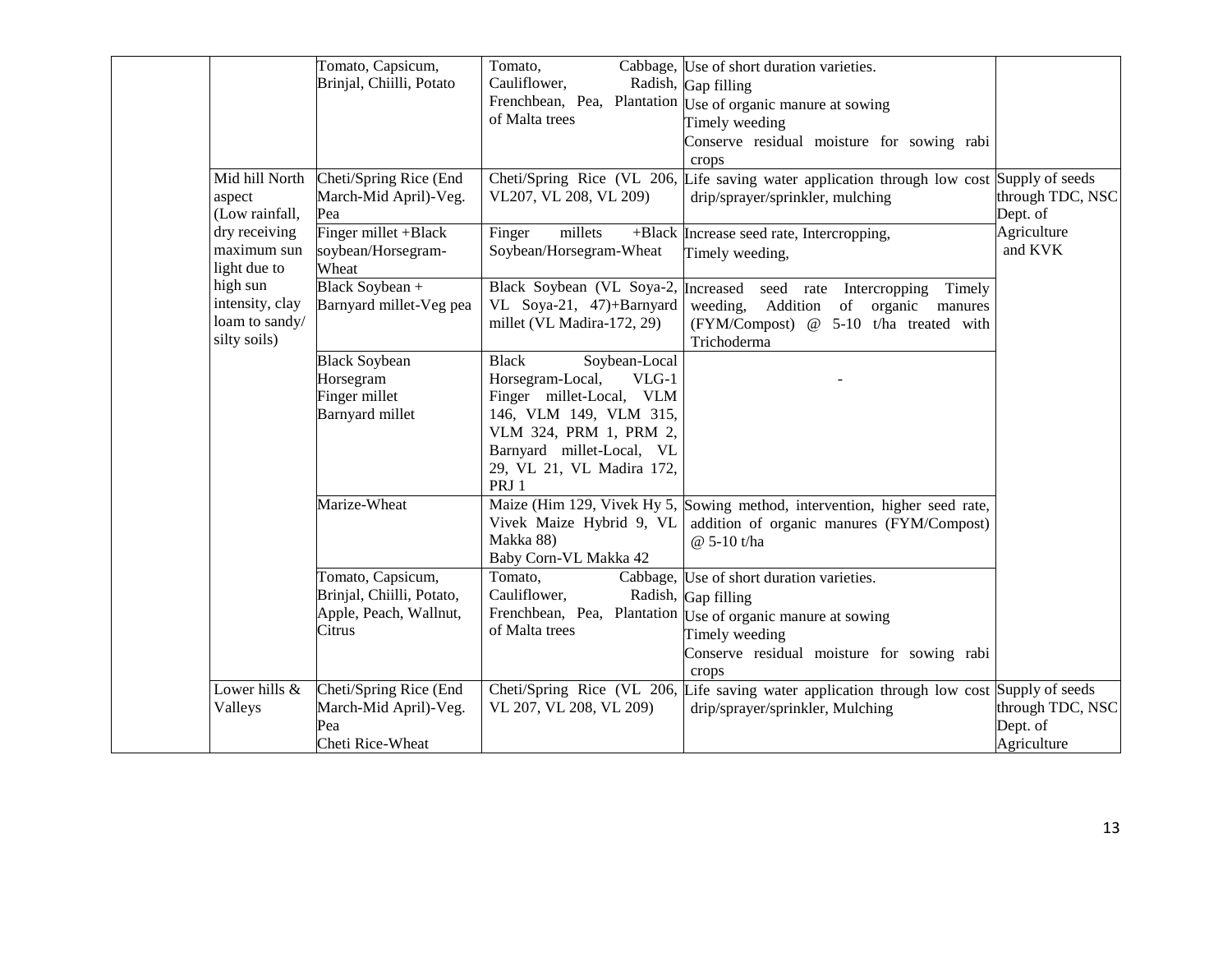| Finger millet-Pea,<br>Finger millet-Lentil,                                        |                                                                                           | Finger millet (VLM 146, Increased seed rate, Intercropping Timely<br>VLM 149, VLM 315, VLM   weeding, Addition of organic manures                            | and KVK |
|------------------------------------------------------------------------------------|-------------------------------------------------------------------------------------------|--------------------------------------------------------------------------------------------------------------------------------------------------------------|---------|
| Finger millet-Fallow<br><b>Barnyard Millet-Wheat</b>                               | Soybean/Horse gram (VLG Trichoderma<br>1),                                                | 324, PRM 1, PRM 2) + Black   (FYM/Compost) @ 5-10 t/ha treated with                                                                                          |         |
| Rice-Wheat                                                                         | Barnyard Millet (PRJ-1)<br>Rice (VL D 221)                                                |                                                                                                                                                              |         |
| Rice-Cabbage-Maize<br>(Green cob), Rice-<br>Cabbage-Potato                         | 61, VD 62)                                                                                | Rice (VLD 81, VD 82, VLD Light irrigation, Timely weeding, addition of<br>organic manures (FYM/compost) @ 5-10 t/ha                                          |         |
| French bean/Rainfed<br>paddy/Finger<br>millet/Wheat/Toria/ Chilli                  | No change                                                                                 | Spray of anti- transparent, in situ water<br>conservation, use of organic manure at sowing<br>Mulching with black plastic, use of drip<br>irrigation system. |         |
| Tomato, Capsicum,<br>Brinjal, Chiilli, Potato,<br>Apple, Peach, Wallnut,<br>Citrus | Tomato, Cabbage,<br>Cauliflower, Radish,<br>Frenchbean, Pea, Plantation<br>of Malta trees | Use of short duration varieties.<br>Gap filling<br>Use of organic manure at sowing<br>Timely weeding                                                         |         |
|                                                                                    |                                                                                           | Conserve residual moisture for sowing <i>rabi</i><br>crops                                                                                                   |         |

| <b>Condition</b>                                       | <b>Suggested Contingency measures</b>                                                                                                                  |                                                 |                                                                                                                                                           |                                                                                                                            |                                                                                                                                                                                                                                                                                  |
|--------------------------------------------------------|--------------------------------------------------------------------------------------------------------------------------------------------------------|-------------------------------------------------|-----------------------------------------------------------------------------------------------------------------------------------------------------------|----------------------------------------------------------------------------------------------------------------------------|----------------------------------------------------------------------------------------------------------------------------------------------------------------------------------------------------------------------------------------------------------------------------------|
| <b>Early season</b><br>drought (delayed<br>onset)      | <b>Major Farming</b><br>situation <sup>a</sup>                                                                                                         | Crop/cropping<br>system <sup>b</sup>            | <b>Change in</b><br>$\mathbf{crop/c}$ ropping system $\mathbf{c}$                                                                                         | Agronomic measures <sup>a</sup>                                                                                            | <b>Remarks</b> on<br>Implementation <sup>e</sup>                                                                                                                                                                                                                                 |
| Delay by 4 weeks<br>$(15^{\text{th}} \text{ of July})$ | High hills<br>(high rainfall,<br>temperate climate,<br>humid condition<br>during rainy season,<br>high snow fall,<br>clayloam to<br>sandy/silty soils) | Finger millets mixed<br>with<br>Amaranth/Pulses | Finger millet (VLM<br>146, VLM 149, VLM<br>315 VLM 324)<br>Amaranth-PRA 123, VL<br>Chua 44<br>Rice bean-PRR 1, PRR<br>Horsegram (VLG-1,<br>VLG-8, VLG-10) | Use of short duration varieties.<br>Addition of organic matter<br>Conserve residual moisture<br>sowing of <i>rabi</i> crop | Supply of seeds<br>through TDC, NSC<br>for Dept. of Agriculture<br>and KVK<br>Anti-transpirants can be<br>provided under input cost of<br>various projects<br>demonstration. Sprayers are<br>supplied by Horticulture<br>Deptt. on 50% subsidy to the<br>farmers. 50% subsidy is |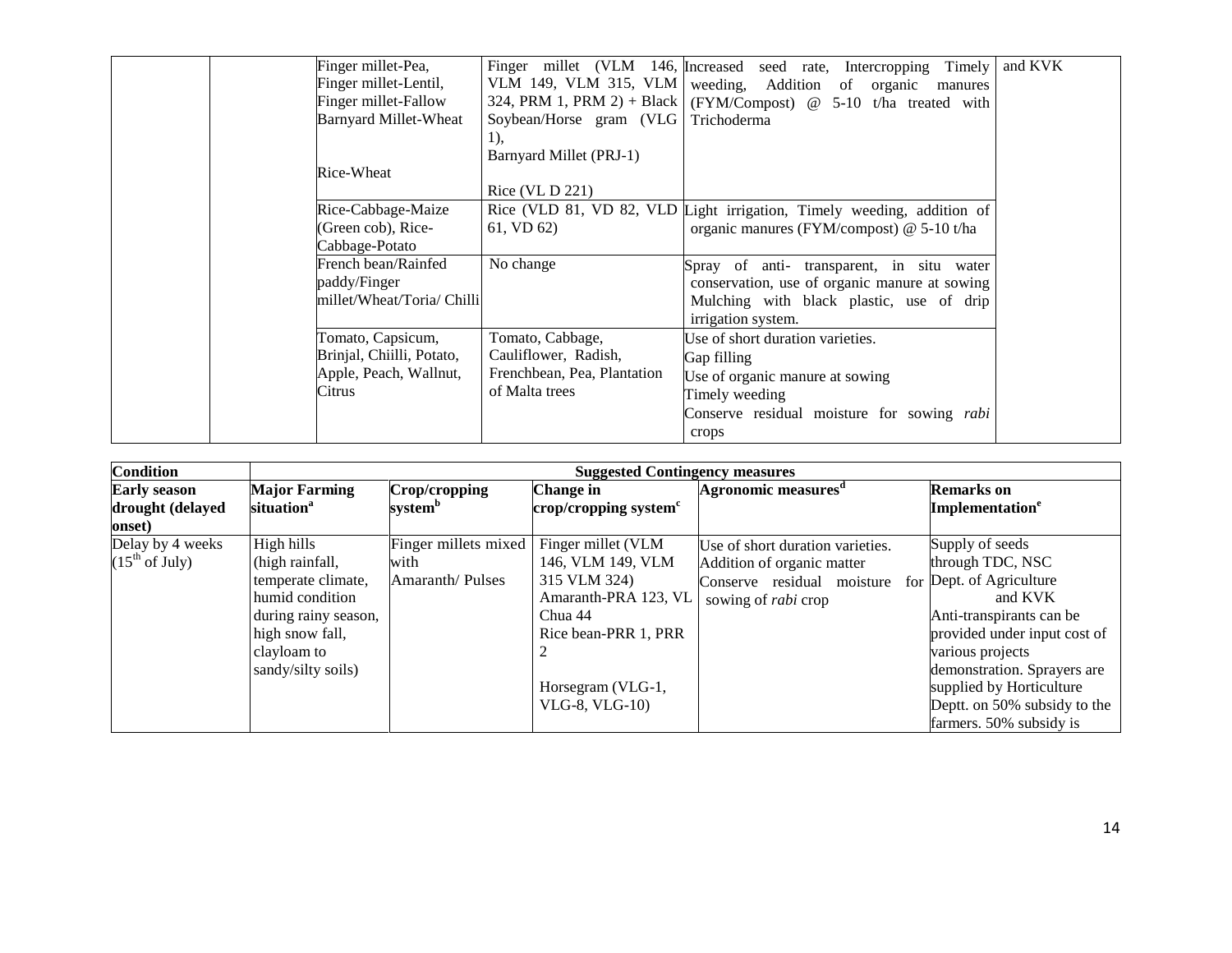|                                                                                                                                                       | Tomato, Capsicum,<br>Brinjal, Chiilli,<br>Potato, Apple, Peach,<br>Wallnut, Citrus                                                                                      | Cabbage, Cauliflower,<br>Radish, Round radish,<br>Rai, Coriander,<br>Frenchbean, Pea,<br>Plantation of Malta trees             | Use of short duration varieties.<br>Gap filling<br>Use of organic manure at sowing<br>Timely weeding<br>Conserve residual moisture for<br>sowing rabi crops | provided by horticulture<br>department on mulch material<br>and drip irrigation system. |
|-------------------------------------------------------------------------------------------------------------------------------------------------------|-------------------------------------------------------------------------------------------------------------------------------------------------------------------------|--------------------------------------------------------------------------------------------------------------------------------|-------------------------------------------------------------------------------------------------------------------------------------------------------------|-----------------------------------------------------------------------------------------|
| Mid hill South<br>aspect<br>(Low rainfall, dry<br>receiving maximum<br>sun light due to high<br>sun intensity, clay<br>loam to sandy/ silty<br>soils) | Cheti/Spring Rice<br>(Sowing in the end<br>March to Mid April)-<br>Veg. Pea<br>$\overline{\text{Finger}}$ millet -Pea,<br>Finger millet -Lentil,<br>Finger Millet-Wheat | <b>Black Soybean</b><br>+Barnyard millet (VL<br>29, VL 21, Madira 172,<br>PRJ $1$ )<br>Horsegram, VL-8                         | Change of crop<br>Increased seed rate<br>Intercropping,<br>Timely weeding<br>Intercropping,<br>Timely weeding                                               |                                                                                         |
|                                                                                                                                                       | Maize-Wheat                                                                                                                                                             | Finger millet - VLM<br>146<br>Rajma (VL-Rajma 63,<br>125)                                                                      | Use of short duration varieties.                                                                                                                            |                                                                                         |
|                                                                                                                                                       | Tomato, Capsicum,<br>Brinjal, Chiilli, Potato                                                                                                                           | Tomato, Cabbage,<br>Cauliflower, Radish,<br>Frenchbean, Pea,<br>Plantation of Malta trees                                      | Use of short duration varieties.<br>Gap filling<br>Use of organic manure at sowing<br>Timely weeding<br>Conserve residual moisture for<br>sowing rabi crops |                                                                                         |
| Mid hill North<br>aspect<br>(Low rainfall, dry<br>receiving maximum<br>sun light due to high<br>sun intensity, clay                                   | Tomato, Capsicum,<br>Brinjal, Chiilli, Potato                                                                                                                           | Tomato, Cabbage,<br>Cauliflower, Radish,<br>Frenchbean, Pea,<br>Plantation of Malta trees                                      | Use of short duration varieties.<br>Gap filling<br>Use of organic manure at sowing<br>Timely weeding<br>Conserve residual moisture for<br>sowing rabi crops |                                                                                         |
| loam to sandy/ silty<br>soils)                                                                                                                        | Cheti/Spring Rice<br>(End March-Mid<br>April)-Veg. Pea                                                                                                                  | Cow pea (Pusa komal)<br>Rajma (VL-Rajma 63)<br>Finger millet (VLM<br>146, VLM 149, VLM<br>315, VLM 324, PRM 1,<br>PRM 2)-Wheat | Change of crops<br>Increased seed rate<br>Intercropping<br>Timely wedding                                                                                   |                                                                                         |
|                                                                                                                                                       | Finger millet +Black<br>soybean/Horsegram-<br>Wheat                                                                                                                     | <b>Black</b><br>Soybean/Barnyard<br>millet-Wheat                                                                               | Increase seed rate, Intercropping,<br>Timely weeding,                                                                                                       |                                                                                         |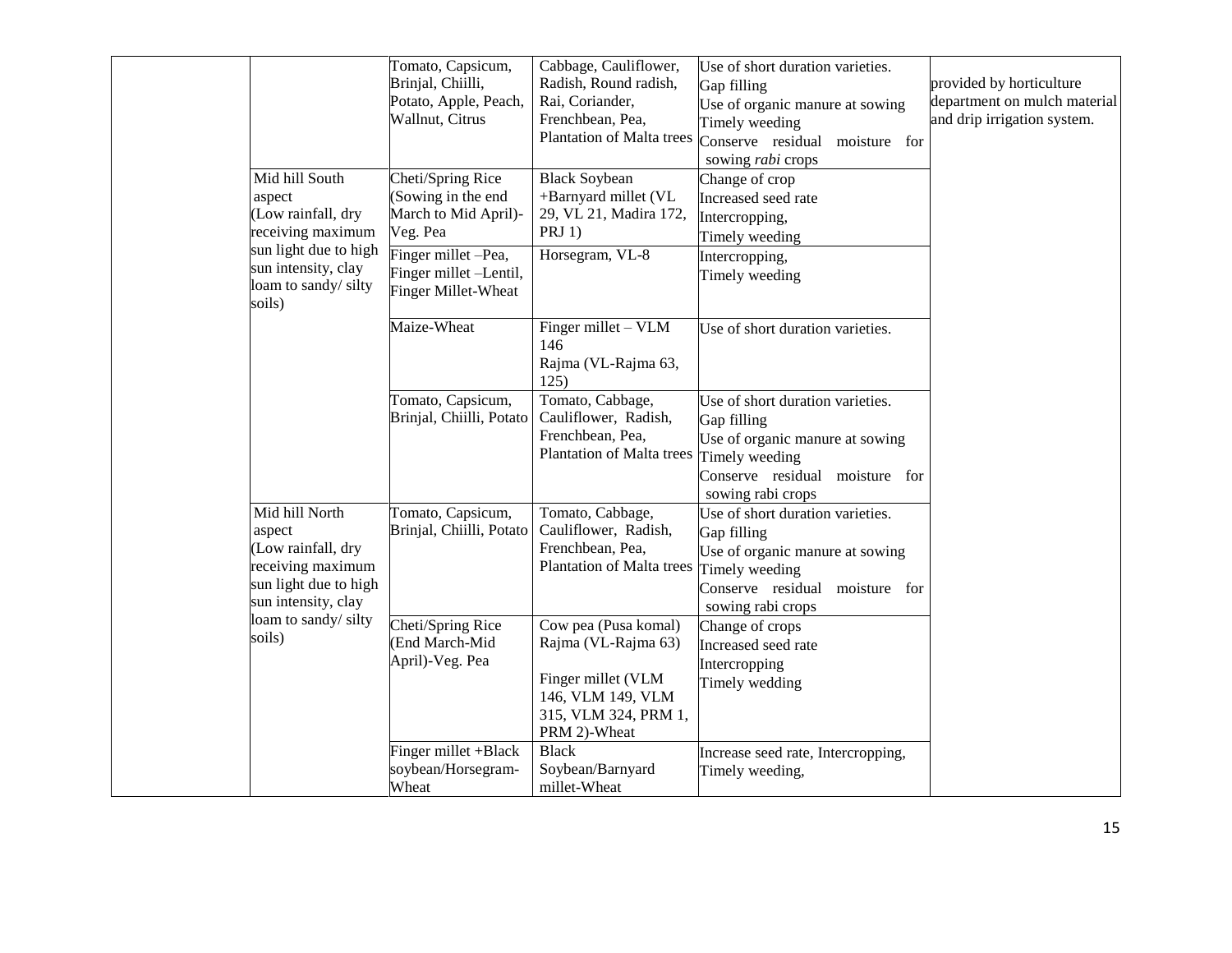|                          | Black Soybean +<br>Barnyard millet-Veg<br>pea                                                                                                                                         | Spring rice-Local, VL<br>206, VL 207, VL 208,<br><b>VL 209</b><br><b>Black Soybean-Local</b><br>Horsegram-Local,<br>VLG-1 Finger millet-<br>Local, VLM 146, VLM<br>149, VLM 315, VLM<br>324, PRM 1, PRM 2,<br>Barnyard millet-Local,<br>VL 29, VL 21, VL<br>Madira 172, PRJ 1 | Increased seed rate, Intercropping<br>Timely weeding, Addition of<br>organic manures (FYM/Compost)<br>5-10 $t/ha$<br>$\omega$<br>treated with<br>Trichoderma                                                                                                                                                                                                            |  |
|--------------------------|---------------------------------------------------------------------------------------------------------------------------------------------------------------------------------------|-------------------------------------------------------------------------------------------------------------------------------------------------------------------------------------------------------------------------------------------------------------------------------|-------------------------------------------------------------------------------------------------------------------------------------------------------------------------------------------------------------------------------------------------------------------------------------------------------------------------------------------------------------------------|--|
|                          | Spring Rice-Local,<br>VL Black Soybean-<br>Local<br>Horsegram-Local,<br>Finger millet-Local,<br>Barnyard millet-Local                                                                 | Finger millets $+$<br>Horsegram/Rice bean<br>Amaranth+Horsegram/<br>Rice bean                                                                                                                                                                                                 | Increased seed rate<br>Intercropping<br>Timely weeding,                                                                                                                                                                                                                                                                                                                 |  |
| Lower-hills &<br>Valleys | Cheti/Spring Rice<br>(End March-Mid<br>April)-Veg. Pea<br>Cheti Rice-Wheat<br>Finger millet-Pea,<br>Finger millet-Lentil,<br>Finger millet-Fallow<br><b>Barnyard Millet-</b><br>Wheat | Finger millet (VLM<br>146, VLM 149, VLM<br>315, VLM 324, PRM1,<br>PRM2)<br>millet (VLM<br>Finger<br>146,                                                                                                                                                                      | Change of crop, Use failed crop as<br>addition<br>of<br>organic<br>fodder,<br>manures (FYM/compost) $@$ 5-10<br>t/ha treated with Trichoderma<br>Use<br>short<br>duration<br>varieties,<br>Addition of organic manures<br>(FYM/compost) @ 5-10 t/ha<br>treated with Trichoderma,<br>Sowing may be delayed till<br>appropriate<br>soild<br>moisture<br>condition reaches |  |
|                          | Rice-Cabbage-Maize<br>(Green cob), Rice-<br>Cabbage-Potato<br>Cheti/Spring Rice<br>(End March-Mid<br>April)-Veg pea Cheti<br>Rice-Wheat                                               | Change of crop<br>Finger millet -VLM 146<br>Barnyard millet (VL<br>Madira-172)<br>Change of crop<br>Finger millet -VLM 146                                                                                                                                                    | Bunding of terraces, Increased seed<br>rate, Mulching, Sowing across the<br>slope, Addition of organic manures<br>(FYM/compost) @ 5-10 t/ha<br>treated with Trichoderma<br>Spraying of antitranspirants, use of<br>green shade nets (50%)                                                                                                                               |  |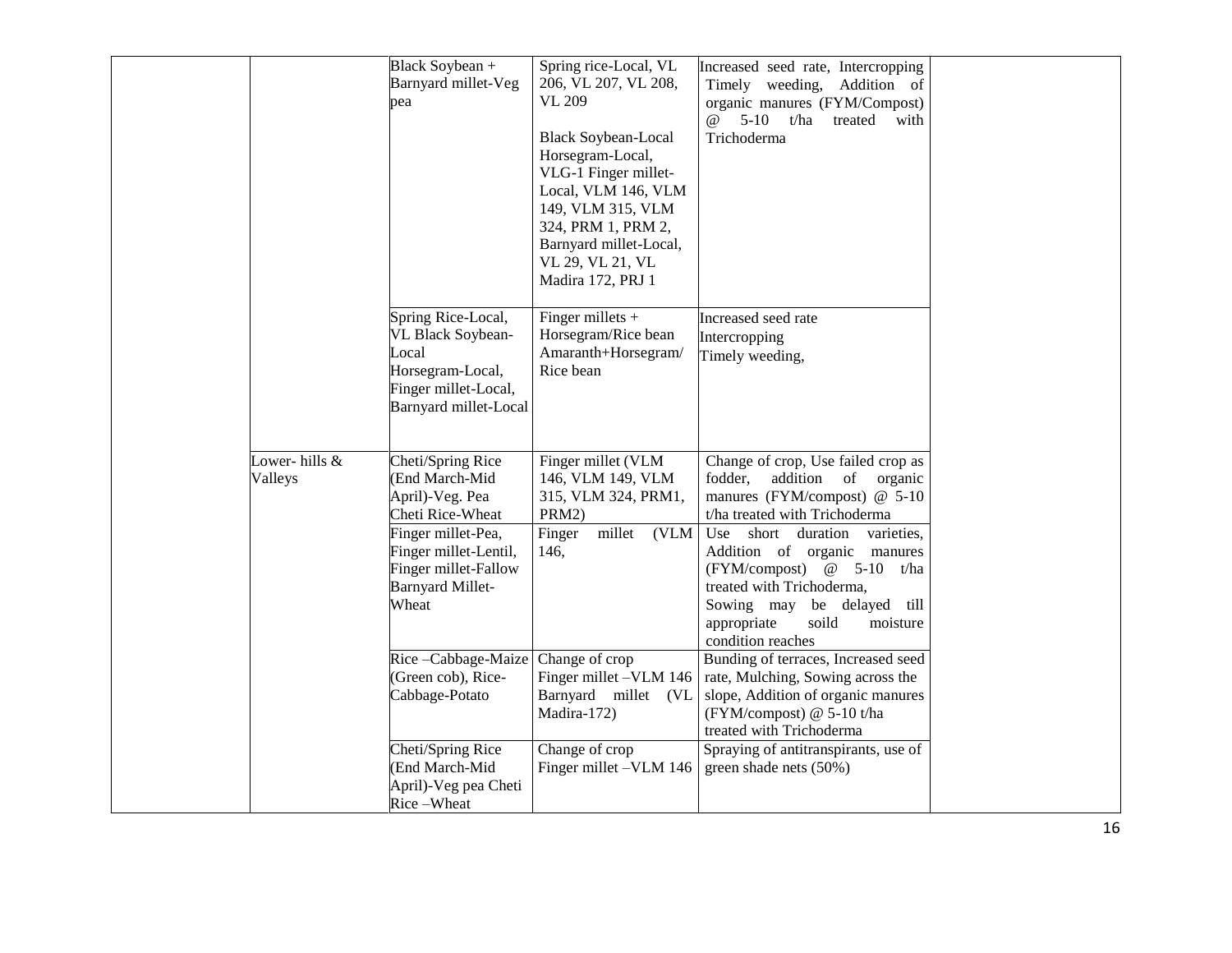|                                        | Pomegranate, Mango, Pomegranate, Mango, | Digging of pits and plantation of      |  |
|----------------------------------------|-----------------------------------------|----------------------------------------|--|
| Citrus, Malta                          | Citrus, Malta                           | elite saplings of desired fruit crops. |  |
|                                        |                                         | Incorporation of organic $+$           |  |
|                                        |                                         | inorganic manures at the time of       |  |
|                                        |                                         | planting in the pits.                  |  |
| Tomato, Capsicum,                      | Tomato, Cabbage,                        | Incorporation of pesticides before     |  |
| Brinjal, Chiilli,                      | Cauliflower, Radish,                    | planting in the pits.                  |  |
| Potato, Apple, Peach, Frenchbean, Pea, |                                         | Timely irrigation to the young         |  |
| Wallnut, Citrus                        | <b>Plantation of Malta trees</b>        | plants as and when required.           |  |
|                                        |                                         | Use of antitranspirants, use of        |  |
|                                        |                                         | mulching                               |  |
|                                        |                                         | micro-nutrients.<br>Spraying<br>of     |  |
|                                        |                                         | mulching of tree basin with            |  |
|                                        |                                         | organic/inorganic                      |  |
|                                        |                                         | Use of organic manure at sowing        |  |
|                                        |                                         | Timely weeding                         |  |
|                                        |                                         | Conserve residual moisture for         |  |
|                                        |                                         | sowing rabi crops mulches,             |  |
|                                        |                                         | spraying of anti-transpirants          |  |

| <b>Condition</b>                   | <b>Suggested Contingency measures</b> |                                          |                                                                    |                                  |                             |  |
|------------------------------------|---------------------------------------|------------------------------------------|--------------------------------------------------------------------|----------------------------------|-----------------------------|--|
| <b>Early season</b>                | <b>Major Farming</b>                  | Crop/cropping system <sup>b</sup>        | Change in crop/cropping system $c$ Agronomic measures <sup>d</sup> |                                  | <b>Remarks</b> on           |  |
| drought (delayed                   | situation <sup>a</sup>                |                                          |                                                                    |                                  | Implementation <sup>e</sup> |  |
| onset)                             |                                       |                                          |                                                                    |                                  |                             |  |
| Delay by 6 weeks $(1st$ High hills |                                       | Potato/Mandua/Ramdana                    | Soybean/Rajma/ Ramdana                                             | Use of organic manure at         | Supply of seeds             |  |
| week of August)                    | (high rainfall,                       |                                          |                                                                    | sowing                           | through TDC, NSC            |  |
| (4 <sup>th</sup> week of July)     | temperate climate,                    |                                          |                                                                    |                                  | Dept. of Agriculture        |  |
|                                    | humid condition                       | Tomato, Capsicum, Brinjal,               | Cabbage, Cauliflower, Radish,                                      | Use of short duration varieties. | and KVK                     |  |
|                                    | during rainy                          | Chiilli, Potato, Apple,                  | Round radish, Rai, Coriander,                                      | Gap filling                      |                             |  |
|                                    |                                       | season, high snow Peach, Wallnut, Citrus | Frenchbean, Pea, Plantation of                                     | Use of organic<br>manure at      |                             |  |
|                                    | fall, clayloam to                     |                                          | Malta trees                                                        | sowing                           |                             |  |
|                                    | sandy/silty soils)                    |                                          |                                                                    | Timely weeding                   |                             |  |
|                                    |                                       |                                          |                                                                    | Conserve residual moisture for   |                             |  |
|                                    |                                       |                                          |                                                                    | sowing rabi crops                |                             |  |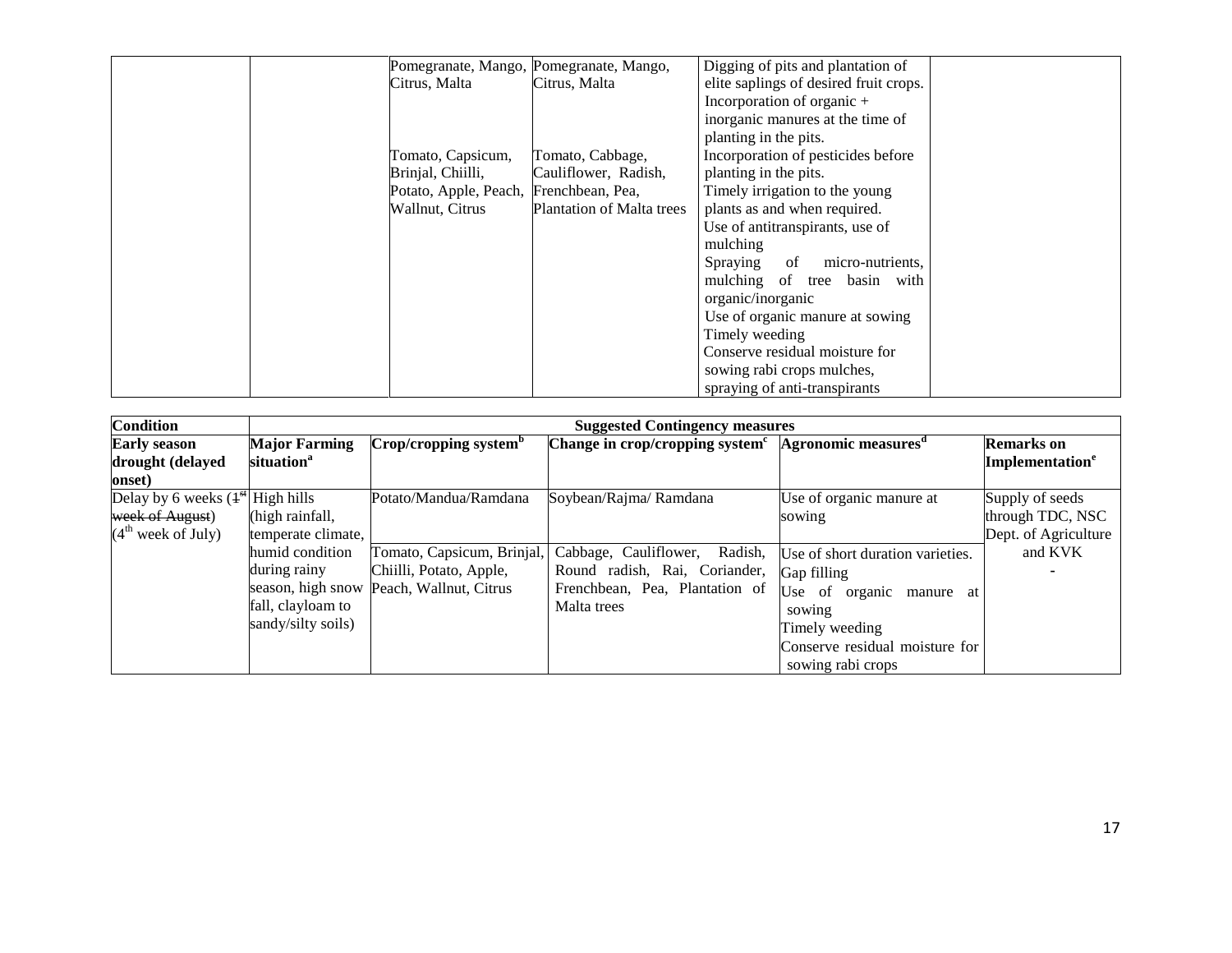| Mid hill South      | Chaiti/Spring Rice (sowing Green Fodder,   | Radish<br>(Pusa                                         | Use of short duration variety,                         |
|---------------------|--------------------------------------------|---------------------------------------------------------|--------------------------------------------------------|
| aspect              | in end March to mid April)-Chetki,         | Veg.<br>Pusa<br>Himani),                                | organic manure at sowing                               |
| (Low rainfall, dry  | Veg. Pea                                   | bean<br>(Laxmi,<br>Arka<br>French                       |                                                        |
| receiving           |                                            | Komal), Cauliflower (Pusa Dipali,                       |                                                        |
| maximum sun         | Finger millet-Pea,                         | Improved<br>Japani),<br>Cabbage                         |                                                        |
| light due to high   | Finger millet-Lentil,                      | (Golden<br>Acre/Pusa<br>Mukta),                         |                                                        |
| sun intensity, clay | Finger millet-Wheat                        | Tomato<br>(Palam Pink,<br>Palam                         |                                                        |
| loam to sandy/      |                                            | Pride), Coriander, Spinach                              |                                                        |
| silty soils)        | Maize-Wheat                                |                                                         |                                                        |
|                     | Tomato, Capsicum, Brinjal,                 | Tomato, Cabbage, Cauliflower,                           | Use of short duration varieties.                       |
|                     | Chiilli, Potato                            | Frenchbean,<br>Radish,<br>Pea.                          | Gap filling                                            |
|                     |                                            | Plantation of Malta trees                               | Use of organic manure at                               |
|                     |                                            |                                                         | sowing                                                 |
|                     |                                            |                                                         | Timely weeding                                         |
|                     |                                            |                                                         | Conserve residual moisture for                         |
|                     |                                            |                                                         | sowing rabi crops                                      |
| Mid hill North      | Chaiti/Spring Rice (sowing Green           | Fodder,<br>Radish<br>(Pusa                              | Change of crops                                        |
| aspect              | in end March to mid April)-Chetki,         | Himani),<br>Pusa<br>Veg.                                | Increased seed rate                                    |
| (Low rainfall, dry  | Veg. Pea                                   | French<br>bean<br>(Laxmi,<br>Arka                       | Intercropping                                          |
| receiving           | Finger millet-Black                        | Komal), Cauliflower (Pusa Dipali,                       | Timely wedding                                         |
| maximum sun         | Soybean/Horsegram-                         | Improved<br>Japani),<br>Cabbage                         | Addition of organic manures                            |
| light due to high   | Wheat                                      | (Golden<br>Acre/Pusa<br>Mukta),                         |                                                        |
| sun intensity, clay | Black Soybean+Barnyard                     | Tomato<br>(Palam Pink,<br>Palam                         | (FYM/Compost) @ 5-10 t/ha                              |
| loam to sandy/      | millet-Pea                                 | Pride), Coriander, Spinach                              | treated with Trichoderma                               |
| silty soils)        |                                            |                                                         |                                                        |
|                     | Tomato, Capsicum, Brinjal,                 | Tomato,                                                 | Cabbage, Cauliflower, Use of short duration varieties. |
|                     | Chiilli, Potato                            | Radish,<br>Frenchbean,                                  | Pea, Gap filling                                       |
|                     |                                            | Plantation of Malta trees                               | Use of organic manure at                               |
|                     |                                            |                                                         | sowing                                                 |
|                     |                                            |                                                         | Timely weeding                                         |
|                     |                                            |                                                         | Conserve residual moisture for                         |
|                     |                                            |                                                         | sowing rabi crops                                      |
|                     | Rainfed lower hills Cheti/Spring Rice (End | Radish (Pusa Chetki, Pusa Himani),                      | Change of crop, Use failed crop                        |
| and valley          |                                            | March-Mid April)-Veg. Pea Veg. French bean (Laxmi, Arka | as fodder, addition of organic                         |
|                     | Cheti Rice-Wheat                           | Komal), Cauliflower (Pusa Dipali,                       | manures (FYM/compost) @ 5-                             |
|                     |                                            | Improved Japani), Cabbage (Golden                       | 10 t/ha treated with                                   |
|                     |                                            | Acre/Pusa Mukta), Tomato (Palam                         | Trichoderma                                            |
|                     |                                            | Pink, Palam Pride, Solan Sindhur),                      |                                                        |
|                     |                                            |                                                         |                                                        |
|                     |                                            | Coriander, Spinach, French bean                         |                                                        |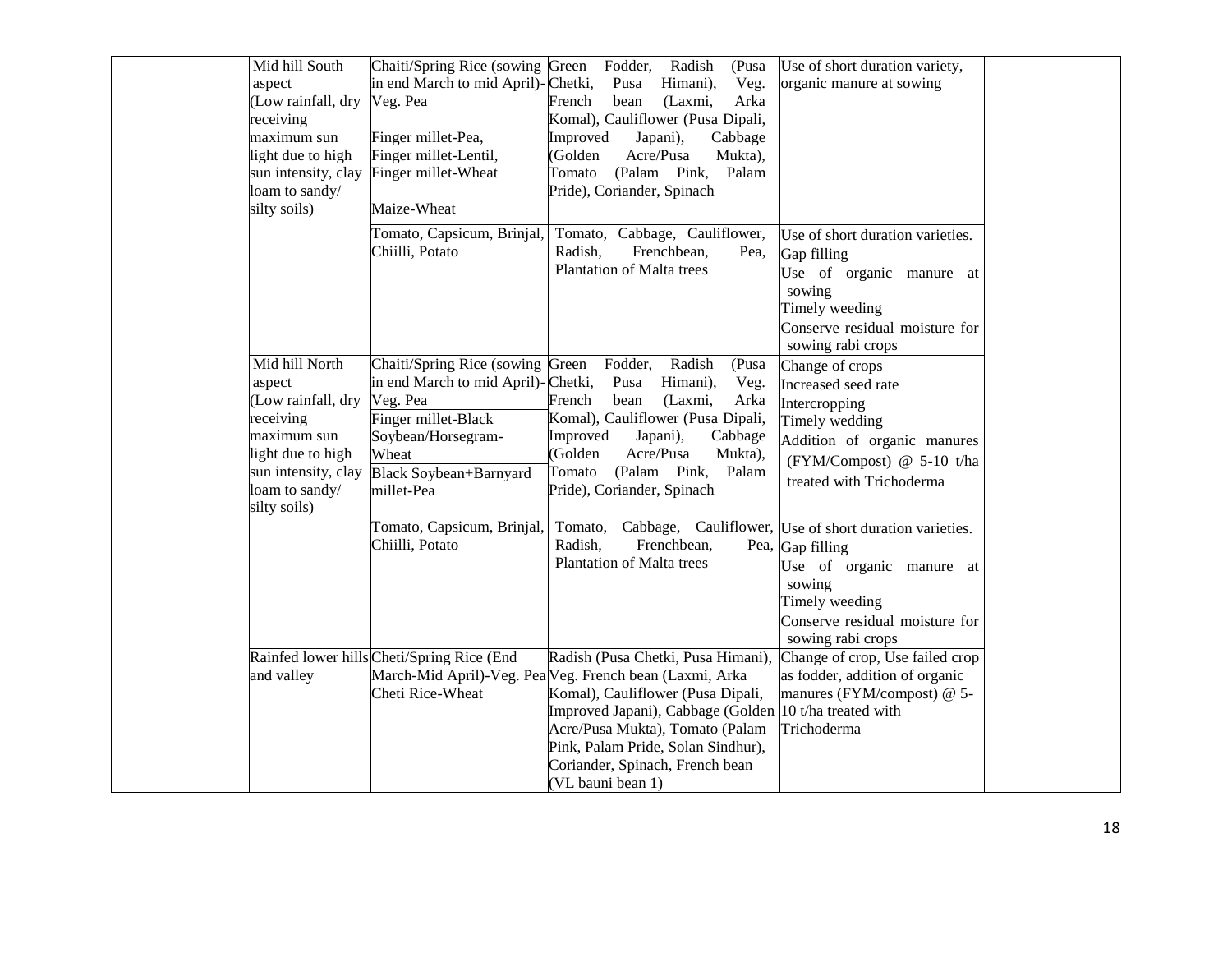|  | Frenchbean, Chilli,        | Potato, Veg Pea, Radish, Cabbage,                             | Spraying of water for life saving Anti transpirants can |                           |
|--|----------------------------|---------------------------------------------------------------|---------------------------------------------------------|---------------------------|
|  | Tomato, Cabbage, Brinjal,  | Cauliflower, Broccoli, Carrot,                                | of<br>and<br>spraying                                   | anti-be provided for      |
|  | Apple, Peach, Walnut,      | Round radish                                                  | transpirants.                                           | demonstration on          |
|  | Citrus                     |                                                               |                                                         | vegetables. Sprayers      |
|  |                            |                                                               | Mulching with drip irrigation are supplied by           |                           |
|  |                            |                                                               | system.                                                 | Horticulture Deptt.       |
|  | Chaiti/Spring Rice (sowing |                                                               | Water<br>sprayings                                      | for cropon 50% subsidy to |
|  |                            | in end March to mid April)-Radish (Pusa Chetki, Pusa Himani), | saving, mulching with organicthe farmers.               |                           |
|  | Veg. Pea                   | Veg French bean (Laxmi, Arka                                  | material if crops is in active                          |                           |
|  | Cheti Rice-Wheat           | Komal), Cauliflower (Pusa Dipali,                             | growth phase. If crop is only Mulch sheet and           |                           |
|  | Finger millet-Pea,         | Improved Japani), Cabbage (Golden                             | 10-15 days old then mulched drip irrigation             |                           |
|  | Finger millet-Lentil,      | Acre/Pusa Mukta), Tomato (Palam                               | with plastic mulching. Sprayingsystem, shadenets by     |                           |
|  | Finger millet-Fallow       | Pink, Palam Pride, Solan Sindhur),                            | of antitranspirants, use of shade the Distt.            |                           |
|  | Rice-Wheat                 | Coriander, Spinach, French bean                               | nets (50%)                                              | Horticulture Deptt.       |
|  |                            |                                                               |                                                         |                           |
|  |                            |                                                               | Spraying of antitranspirants, use.                      |                           |
|  |                            |                                                               | of green shade nets (50%)                               |                           |
|  |                            |                                                               |                                                         |                           |
|  |                            |                                                               | Spraying<br>of micro-nutrients,                         |                           |
|  |                            |                                                               | mulching of tree basin with                             |                           |
|  |                            |                                                               | organic/inorganic<br>mulches.                           |                           |
|  |                            |                                                               | spraying of anti transpirants                           |                           |
|  |                            |                                                               |                                                         |                           |
|  |                            |                                                               | Change of crop, Use failed crop                         |                           |
|  |                            |                                                               | as fodder, addition of organic                          |                           |
|  |                            |                                                               | manures (FYM/compost) @ 5-                              |                           |
|  |                            |                                                               | 10<br>t/ha<br>treated<br>with                           |                           |
|  |                            |                                                               | Trichoderma                                             |                           |
|  |                            | Rice-cabbage-Maize (green Green fodder (Jowar), Radish (Pusa  | Bunding of terraces, Increased                          |                           |
|  | cob), Rice-Cabbage-Potato  | Chetki, Pusa Himani); Veg. French                             | seed rate, Mulching, Sowing                             |                           |
|  |                            | bean (Laxmi, Arka Komal),                                     | across the slope, Addition of                           |                           |
|  |                            | Cauliflower (Pusa Depali, Improved organic manures            |                                                         |                           |
|  |                            | Japani), Cabbage (Golden Acre/Pusa (FYM/compost) @ 5-10 t/ha  |                                                         |                           |
|  |                            | Mukta), Tomato (Palam Pink, Palam treated with Trichoderma    |                                                         |                           |
|  |                            | Pride), Coriander, Spinach                                    |                                                         |                           |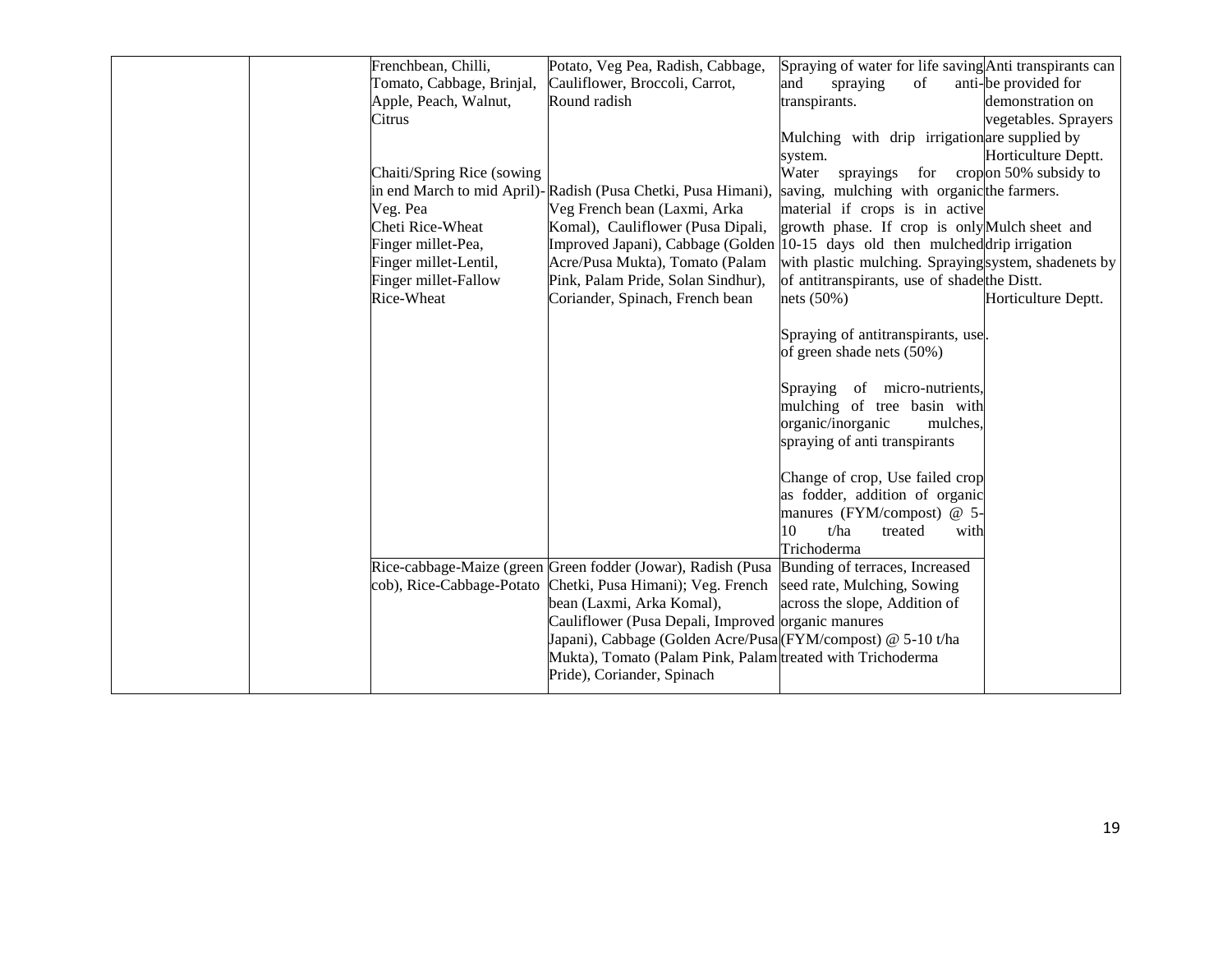|  |                         | Tomato, Capsicum, Brinjal, Tomato, Cabbage, Cauliflower, | Use of short duration varieties. |
|--|-------------------------|----------------------------------------------------------|----------------------------------|
|  | Chiilli, Potato, Apple, | Radish, Frenchbean, Pea, Plantation Gap filling          |                                  |
|  | Peach, Wallnut, Citrus  | of Malta trees                                           | Use of organic manure at         |
|  |                         |                                                          | sowing                           |
|  |                         |                                                          | Timely weeding                   |
|  |                         |                                                          | Conserve residual moisture for   |
|  |                         |                                                          | sowing rabi crops                |

| <b>Condition</b>      |                        | <b>Suggested Contingency measures</b>       |                                   |                                       |                             |  |
|-----------------------|------------------------|---------------------------------------------|-----------------------------------|---------------------------------------|-----------------------------|--|
| <b>Early season</b>   | <b>Major Farming</b>   | Crop/cropping system <sup>b</sup> Change in |                                   | Agronomic measures <sup>d</sup>       | <b>Remarks</b> on           |  |
| drought (delayed      | situation <sup>a</sup> |                                             | crop/cropping system <sup>c</sup> |                                       | Implementation <sup>e</sup> |  |
| onset)                |                        |                                             |                                   |                                       |                             |  |
|                       | High hills             | Finger millets mixed                        | Radish (Pusa Chetki,              | Use of organic manure at sowing       | Supply of seeds             |  |
| Delay by 8 weeks      |                        | with Amaranth/Pulses                        | Pusa Himani), Tomato              |                                       | through TDC, NSC            |  |
| $(15^{th}$ of August) |                        |                                             | (Palam Pink, Palam                |                                       | Dept. of Agriculture        |  |
|                       |                        |                                             | Pride, Solan Sindhur),            |                                       | and KVK                     |  |
|                       |                        |                                             | Coriander, Spinach                |                                       |                             |  |
|                       |                        |                                             | Toria (Bhawani), Spinach          |                                       |                             |  |
|                       |                        |                                             | (Pusa Harit), Chinese             |                                       |                             |  |
|                       |                        |                                             | cabbage (Palampur                 |                                       |                             |  |
|                       |                        |                                             | Green)                            |                                       |                             |  |
|                       |                        |                                             | Green fodder (Barley),            |                                       |                             |  |
|                       |                        |                                             | Green fodder (Berseem,            |                                       |                             |  |
|                       |                        |                                             | Oats)                             |                                       |                             |  |
|                       |                        |                                             | Wheat (VL-829, HPW-               |                                       |                             |  |
|                       |                        |                                             | 251), Barley (Vimal),             |                                       |                             |  |
|                       |                        |                                             | Barley (HBL-276)                  |                                       |                             |  |
|                       |                        |                                             | Garlic: GHC 1                     |                                       |                             |  |
|                       |                        |                                             | Fodder oats: Palampur-1           |                                       |                             |  |
|                       |                        |                                             | & Kent                            |                                       |                             |  |
|                       |                        | Tomato, Capsicum,                           | Cabbage, Cauliflower,             | Use of short duration varieties.      |                             |  |
|                       |                        | Brinjal, Chiilli, Potato,                   | Radish, Round radish,             | Gap filling                           |                             |  |
|                       |                        | Apple, Peach, Wallnut,                      | Rai, Coriander,                   | Use of organic manure at sowing       |                             |  |
|                       |                        | Citrus                                      | Frenchbean, Pea,                  | Timely weeding                        |                             |  |
|                       |                        |                                             | <b>Plantation of Malta</b>        | Conserve residual moisture for sowing |                             |  |
|                       |                        |                                             | trees                             | rabi crops                            |                             |  |
|                       |                        |                                             |                                   |                                       |                             |  |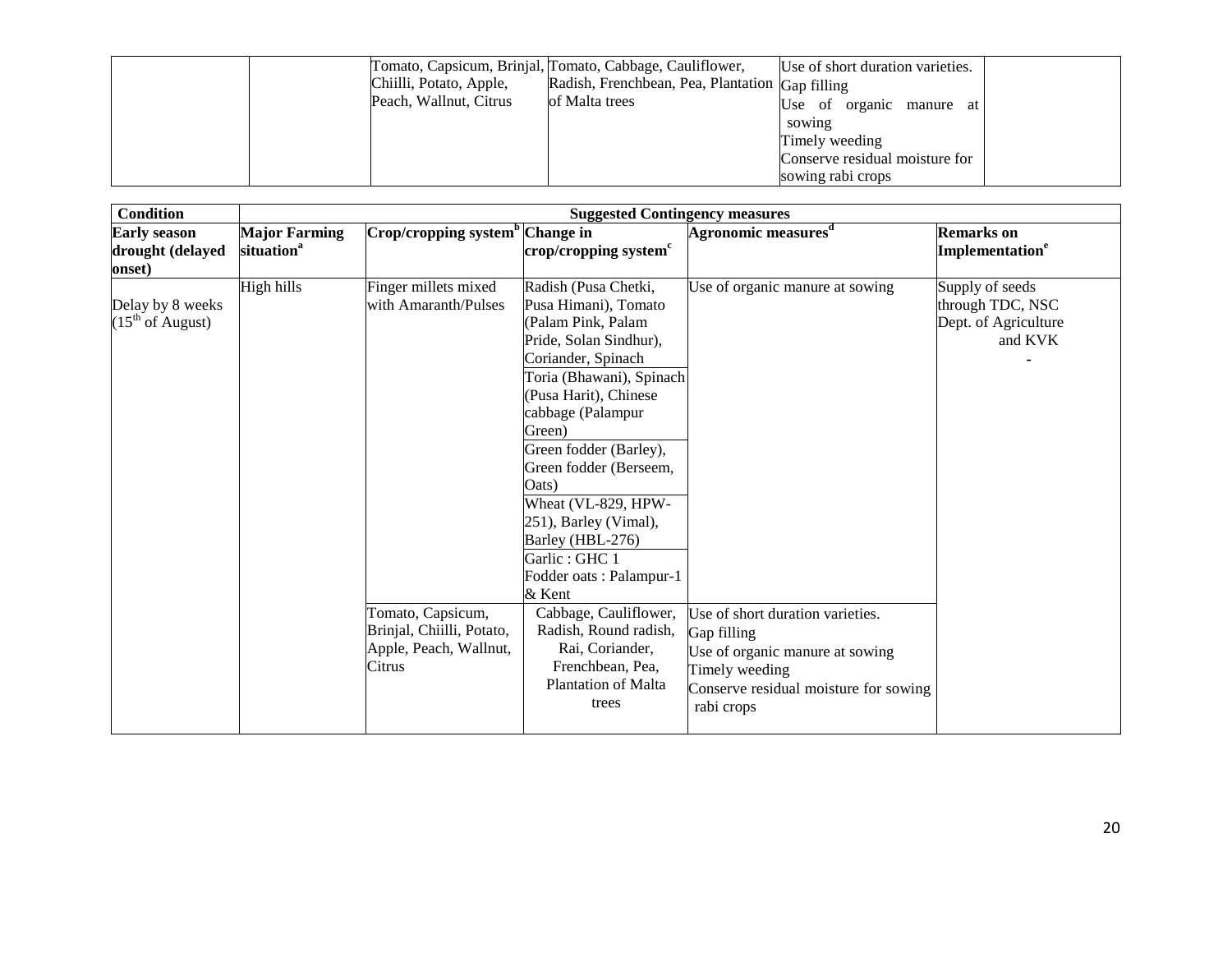| Mid hills south | Chaiti/Spring Rice                           | Radish (Pusa Chetki,     | Use of short duration variety, organic |
|-----------------|----------------------------------------------|--------------------------|----------------------------------------|
| aspect          | (Sowing in end march to Pusa Himani), Tomato |                          | manure at sowing                       |
|                 | mid april)-Veg. Pea                          | (Palam Pink, Palam       |                                        |
|                 |                                              | Pride, Solan Sindhur),   |                                        |
|                 |                                              | Coriander, Spinach       |                                        |
|                 |                                              | Toria (Bhawani), Spinach |                                        |
|                 |                                              | (Pusa Harit), Chinese    |                                        |
|                 |                                              | cabbage (Palampur        |                                        |
|                 |                                              | Green)                   |                                        |
|                 | Finger millet-Pea                            | Green fodder (Barley),   |                                        |
|                 | Finger millet-Lentil                         | Green fodder (Berseem,   |                                        |
|                 |                                              | Oats)                    |                                        |
|                 | Finger millet-Wheat                          | Wheat (VL-829, HPW-      |                                        |
|                 |                                              | 251), Barley (Vimal),    |                                        |
|                 |                                              | Barley (HBL-276)         |                                        |
|                 | Maize-Wheat                                  | Garlic: GHC 1            |                                        |
|                 |                                              | Fodder oats: Palampur-1  |                                        |
|                 |                                              | & Kent                   |                                        |
|                 | Tomato, Capsicum,                            | Tomato, Cabbage,         | Use of short duration varieties.       |
|                 | Brinjal, Chiilli, Potato                     | Cauliflower, Radish,     | Gap filling                            |
|                 |                                              | Frenchbean, Pea,         | Use of organic manure at sowing        |
|                 |                                              | Plantation of Malta      | Timely weeding                         |
|                 |                                              | trees                    | Conserve residual moisture for sowing  |
|                 |                                              |                          | rabi crops                             |
| Mid hills north | Chaiti/Spring Rice                           | Radish (Pusa Chetki,     | Use of short duration variety, organic |
| aspect          | (Sowing in end march to Pusa Himani), Tomato |                          | manure at sowing                       |
|                 | mid april)-Veg. Pea                          | (Palam Pink, Palam       |                                        |
|                 |                                              | Pride, Solan Sindhur),   |                                        |
|                 |                                              | Coriander, Spinach       |                                        |
|                 |                                              | Toria (Bhawani), Spinach |                                        |
|                 |                                              | (Pusa Harit), Chinese    |                                        |
|                 |                                              | cabbage (Palampur        |                                        |
|                 |                                              | Green)                   |                                        |
|                 | Finger millets $+$ Black                     | Green fodder (Barley),   |                                        |
|                 | Soybean/Horsegram                            | Green fodder (Berseem,   |                                        |
|                 |                                              | Oats)                    |                                        |
|                 | <b>Black</b>                                 | Wheat (VL 829, HPW       |                                        |
|                 | Soybean+Barnyard                             | 251), Barley (Vimal),    |                                        |
|                 | millet-Pea                                   | Barley (HBL-276)         |                                        |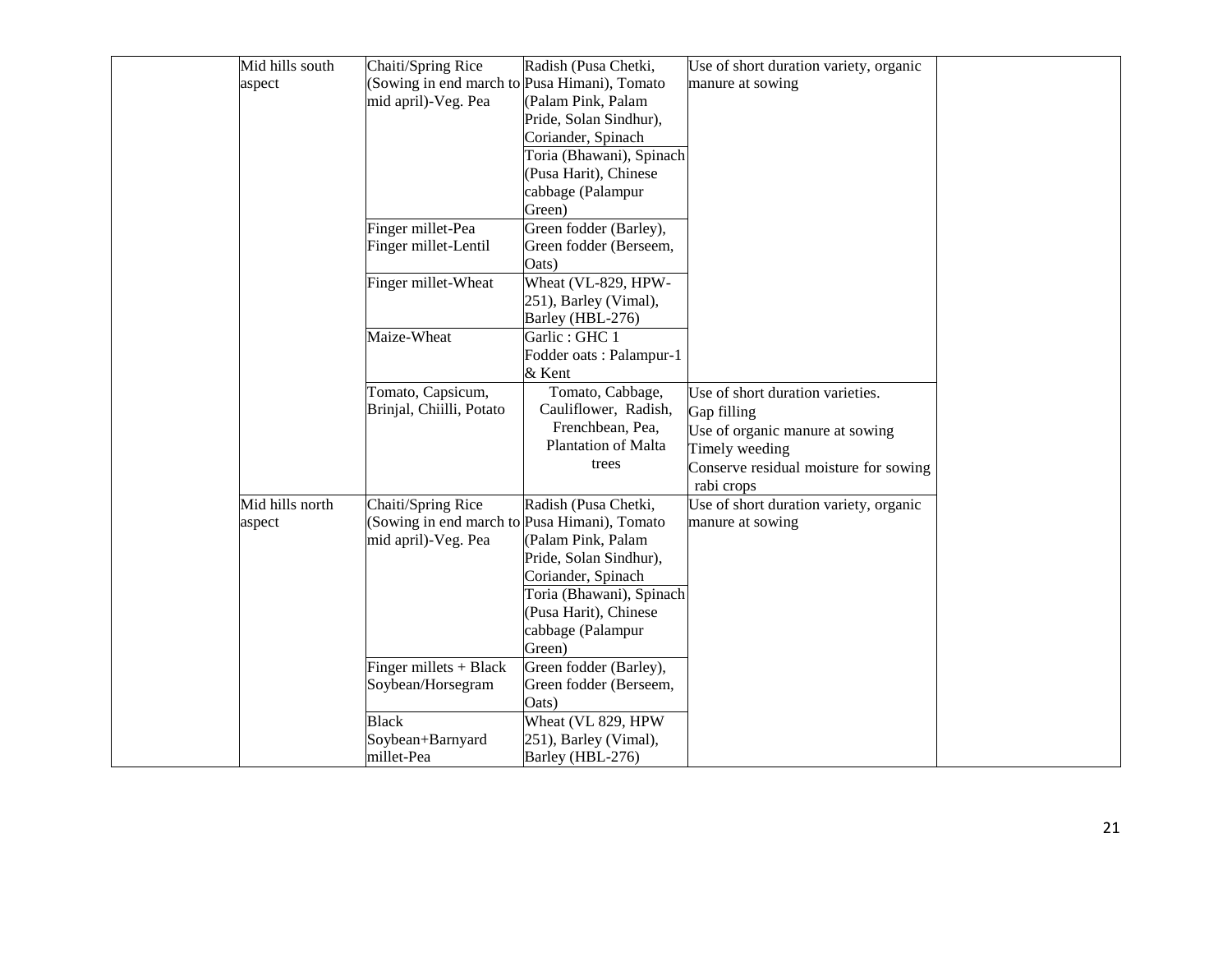|         | Spring paddy, Black                          | Garlic: GHC 1            | Use of short duration varieties.                                     |                              |
|---------|----------------------------------------------|--------------------------|----------------------------------------------------------------------|------------------------------|
|         | soybean, Horsegram,                          | Fodder oats : Palampur-1 | Gap filling                                                          |                              |
|         | Finger millet, Barnyard                      | & kent                   | Use of organic manure at sowing                                      |                              |
|         | millet                                       |                          | Timely weeding                                                       |                              |
|         | Tomato, Capsicum,                            | Cabbage,<br>Tomato,      | Conserve residual moisture for sowing                                |                              |
|         | Brinjal, Chiilli, Potato                     | Cauliflower,<br>Radish,  | rabi crops                                                           |                              |
|         |                                              | Frenchbean,<br>Pea,      |                                                                      |                              |
|         |                                              | Plantation of<br>Malta   |                                                                      |                              |
|         |                                              | trees                    |                                                                      |                              |
|         | Lower-Mid hills & Frenchbean, Chilli,        | Potato, Veg Pea, Radish, | Spraying of water for life saving and Anti transpirants can be       |                              |
| Valleys | Tomato, Cabbage,                             | Cabbage, Cauliflower,    | spraying of anti-transpirants.                                       | provided for demonstration   |
|         | Brinjal, Apple, Peach,                       | Broccoli, Carrot, Round  |                                                                      | on vegetables. Sprayers are  |
|         | Walnut, Citrus                               | radish                   | Water sprayings for crop saving, supplied by Horticulture            |                              |
|         | Chaiti/Spring Rice                           | Radish (Pusa Chetki,     | mulching with organic material if crops Deptt. on 50% subsidy to the |                              |
|         | (Sowing in end march to Pusa Himani), Tomato |                          | is in active growth phase. If crop is farmers.                       |                              |
|         | mid april)-Veg. Pea                          | (Palam Pink, Palam       | only 10-15 days old then mulched with                                |                              |
|         |                                              | Pride, Solan Sindhur),   | plastic<br>mulching.<br>Spraying                                     | of Mulch sheet and drip      |
|         | Cheti rice-wheat                             | Coriander, Spinach       | antitranspirants, use of shade nets irrigation system by the         |                              |
|         | Finger millet-Pea                            |                          | $(50\%)$                                                             | Distt. Horticulture Deptt.   |
|         | Finger millet-Lentil                         |                          |                                                                      |                              |
|         | Finger millet-Fallow                         |                          | Spraying of antitranspirants, use of                                 |                              |
|         | Rice - Wheat                                 | Toria, Spinach, Chinese  | green shade nets                                                     | Anti transpirants can be     |
|         | Cheti/Spring Rice (End                       | cabbage, Veg pea, French |                                                                      | provided under input cost of |
|         | March-Mid April)-Veg                         | bean                     | Spraying of micro-nutrients, mulching HTM MM-II for                  |                              |
|         |                                              |                          | of tree basin with organic/inorganic demonstration. Sprayers are     |                              |
|         | pea<br>Cheti Rice-Wheat                      | Green fodder             | mulches, spraying of anti transpirants                               | supplied by Horticulture     |
|         | Finger millet-Pea                            |                          |                                                                      | Deptt. on subsidy to the     |
|         | Finger millet-Lentil                         | Wheat, Barley            |                                                                      | farmers. Subsidy is provided |
|         | Finger millet-Fallow                         |                          |                                                                      | by horticulture department   |
|         |                                              | Garlic                   |                                                                      | on mulch material and drip   |
|         | Barnyard millet-Wheat                        |                          |                                                                      | irrigation system.           |
|         |                                              | Fodder oats              |                                                                      |                              |
|         | Pomegranate, Mango,                          | Pomegranate, Mango,      | Digging of pits and plantation of elite                              |                              |
|         | Citrus, Malta                                | Citrus, Malta            | saplings of desired fruit crops.                                     |                              |
|         |                                              |                          | Incorporation of organic $+$ inorganic                               |                              |
|         |                                              |                          | manures at the time of planting in the                               |                              |
|         |                                              |                          | pits.                                                                |                              |
|         |                                              |                          | Incorporation of pesticides before                                   |                              |
|         |                                              |                          | planting in the pits.                                                |                              |
|         |                                              |                          | Timely irrigation to the young plants as                             |                              |
|         |                                              |                          | and when required.                                                   |                              |
|         |                                              |                          | Use of antitranspirants, use of                                      |                              |
|         |                                              |                          | mulching                                                             |                              |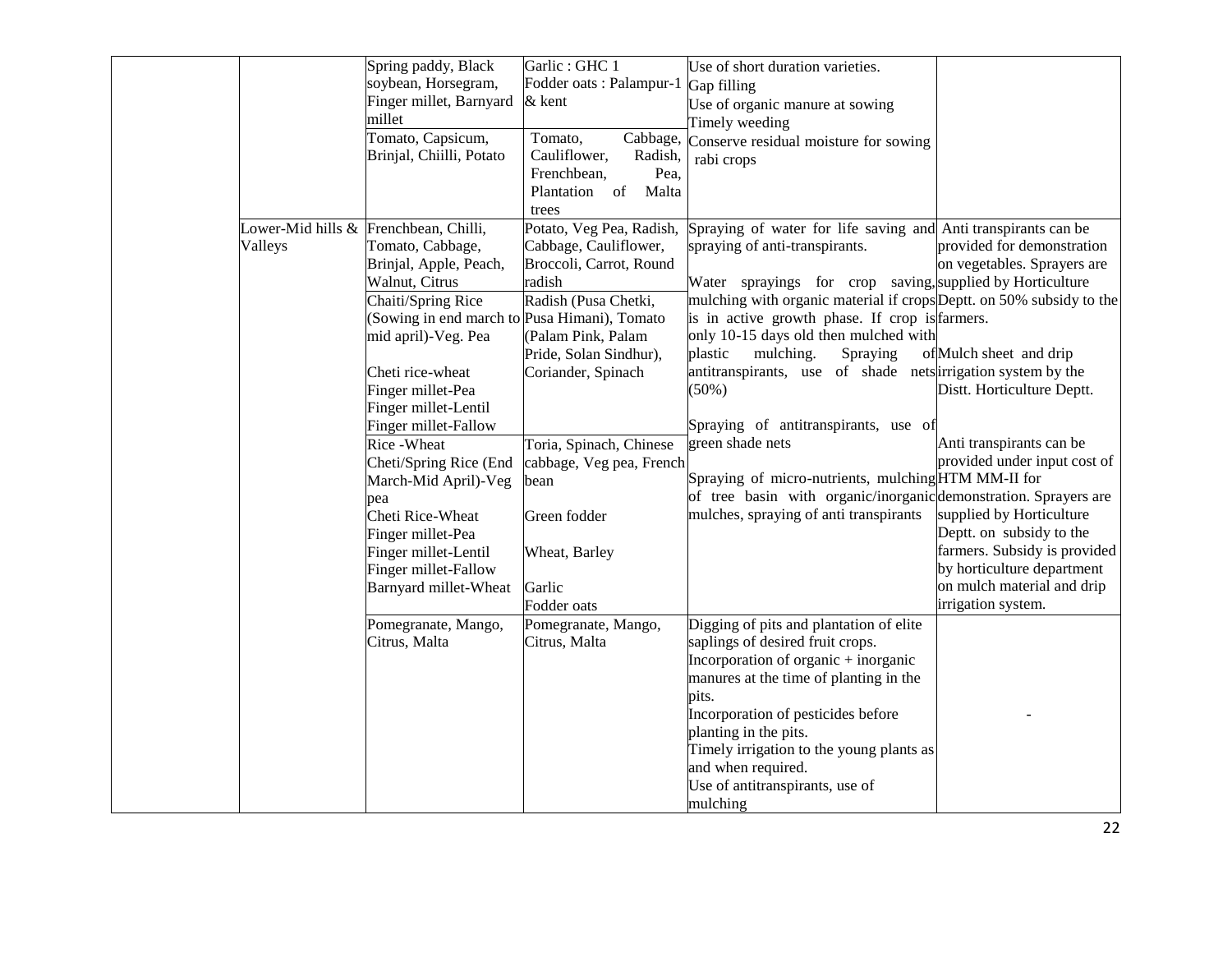|  | Tomato, Capsicum,         | Tomato, Cabbage,                 | Use of short duration varieties.      |  |
|--|---------------------------|----------------------------------|---------------------------------------|--|
|  | Brinjal, Chiilli, Potato, | Cauliflower, Radish,             | Gap filling                           |  |
|  | Apple, Peach, Wallnut,    | Frenchbean, Pea,                 | Use of organic manure at sowing       |  |
|  | Citrus                    | <b>Plantation of Malta trees</b> | Timely weeding                        |  |
|  |                           |                                  | Conserve residual moisture for sowing |  |
|  |                           |                                  | rabi crops                            |  |

| <b>Condition</b>                                                                                                                 |                                                |                                                                                 | <b>Suggested Contingency measures</b>                                                                                  |                                                                                                                                                                                                                                                                                                                     |                                                                                               |
|----------------------------------------------------------------------------------------------------------------------------------|------------------------------------------------|---------------------------------------------------------------------------------|------------------------------------------------------------------------------------------------------------------------|---------------------------------------------------------------------------------------------------------------------------------------------------------------------------------------------------------------------------------------------------------------------------------------------------------------------|-----------------------------------------------------------------------------------------------|
| <b>Early season</b><br>drought (Normal<br>onset)                                                                                 | <b>Major Farming</b><br>situation <sup>a</sup> | Crop/cropping system <sup>b</sup>                                               | Crop management <sup>c</sup>                                                                                           | Soil management <sup>d</sup>                                                                                                                                                                                                                                                                                        | <b>Remarks</b> on<br>Implementation <sup>e</sup>                                              |
| <b>Normal onset</b><br>followed by 15-20<br>days dry spell after<br>sowing leading to<br>poor<br>germination/crop<br>stand etc.) | High hills                                     | Potato/Mandua/Ramdana<br>Finger millets mixed with<br>Amaranth/Pulses           | Spraying of anti-transpirants<br>Gap filling/re-sowing                                                                 | Use of organic manure at<br>sowing /mulching. In situ water<br>conservation with low cost poly<br>tanks for harvesting normal<br>onset<br>Top N dress recommendation of<br>rainfed crop coinciding with rain<br>splashes; rain water harvesting<br>of surrounding fields, Use local<br>available plant material for | Construction of rain<br>water harvesting<br>ponds through<br><b>IWMP</b> and<br><b>MNREGS</b> |
|                                                                                                                                  |                                                | Tomato, Capsicum, Brinjal,<br>Chiilli, Potato, Apple, Peach,<br>Wallnut, Citrus | Cabbage, Cauliflower,<br>Radish, Round radish, Rai,<br>Coriander, Frenchbean, Pea,<br><b>Plantation of Malta trees</b> | mulch<br>Use of short duration varieties.<br>Gap filling<br>Use of organic manure at<br>sowing<br>Timely weeding<br>Conserve residual moisture for<br>sowing <i>rabi</i> crops                                                                                                                                      |                                                                                               |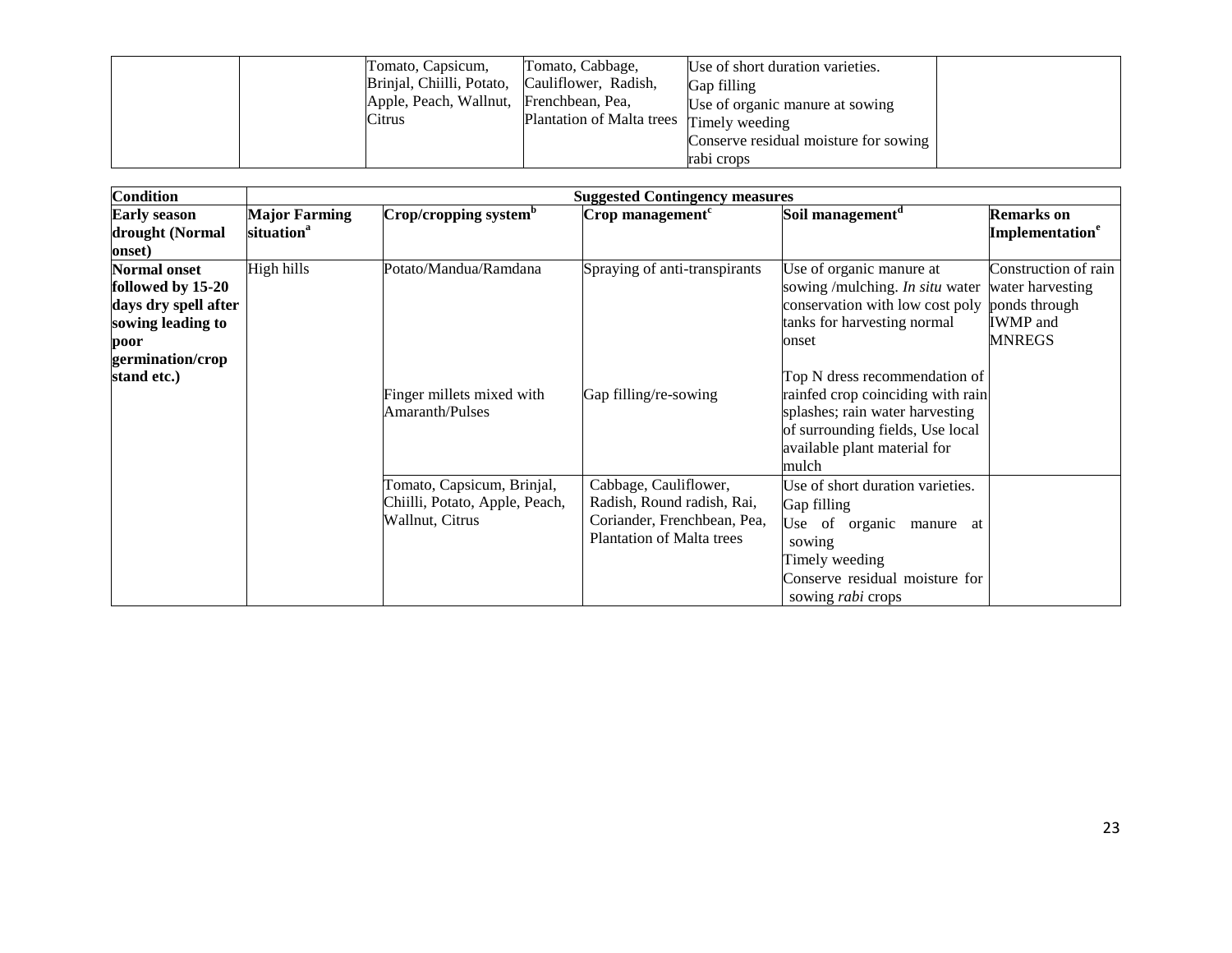| Medium hill South | Mandua/ Jhingora                       | Gap filling                 | Use of short duration variety,                       | Constructing rain |
|-------------------|----------------------------------------|-----------------------------|------------------------------------------------------|-------------------|
| aspect            | Wheat/mustard                          |                             | organic manure at sowing                             | water harvesting  |
|                   |                                        |                             |                                                      | ponds through     |
|                   |                                        |                             |                                                      | <b>MNREGS</b>     |
|                   |                                        |                             | Top N dress recommendation of                        |                   |
|                   | Cheti/spring Rice (End march-No change |                             | rainfed crop coinciding with rain                    |                   |
|                   | mid april)-Veg Pea                     |                             | splashes; rain water harvesting                      |                   |
|                   |                                        |                             | of surrounding fields,                               |                   |
|                   |                                        |                             | Use local available plant                            |                   |
|                   | Finger millet-Pea                      | Gap filling/re-sowing       | material for mulch                                   |                   |
|                   | Finger millet-Lentil                   |                             |                                                      |                   |
|                   | Finger millet-Wheat                    |                             |                                                      |                   |
|                   | Maize-Wheat                            |                             |                                                      |                   |
|                   | Tomato, Capsicum, Brinjal,             | Tomato, Cabbage,            | Use of short duration varieties.                     |                   |
|                   | Chiilli, Potato                        | Cauliflower, Radish,        |                                                      |                   |
|                   |                                        | Frenchbean, Pea, Plantation | Gap filling                                          |                   |
|                   |                                        | of Malta trees              | Use of organic manure at                             |                   |
|                   |                                        |                             | sowing                                               |                   |
|                   |                                        |                             | Timely weeding                                       |                   |
|                   |                                        |                             | Conserve residual moisture for                       |                   |
|                   |                                        |                             | sowing rabi crops                                    |                   |
| Medium hill North | Cheti/spring Rice (End march-No change |                             | Spray of NPK solution or N Top                       |                   |
| aspect            | mid april)-Veg Pea                     |                             | dress<br>recommendation                              |                   |
|                   |                                        |                             | coinciding with rain splashes;                       |                   |
|                   |                                        |                             | rain<br>water<br>harvesting<br>of                    |                   |
|                   | Finger millet+Black                    | No change                   | surrounding fields,                                  |                   |
|                   | Soybean/Horsegram Black                |                             | Mulching, Bunding, Life saving                       |                   |
|                   | Soybean+Barnyard millet-Pea            |                             | irrigation                                           |                   |
|                   |                                        |                             |                                                      |                   |
|                   |                                        |                             |                                                      |                   |
|                   | Tomato, Capsicum, Brinjal,             | Tomato,                     | Cabbage, Use of short duration varieties.            |                   |
|                   | Chiilli, Potato                        | Cauliflower,                | Radish, Gap filling                                  |                   |
|                   |                                        |                             | Frenchbean, Pea, Plantation Use of organic manure at |                   |
|                   |                                        | of Malta trees              | sowing                                               |                   |
|                   |                                        |                             | Timely weeding                                       |                   |
|                   |                                        |                             | Conserve residual moisture for                       |                   |
|                   |                                        |                             | sowing <i>rabi</i> crops                             |                   |
|                   |                                        |                             |                                                      |                   |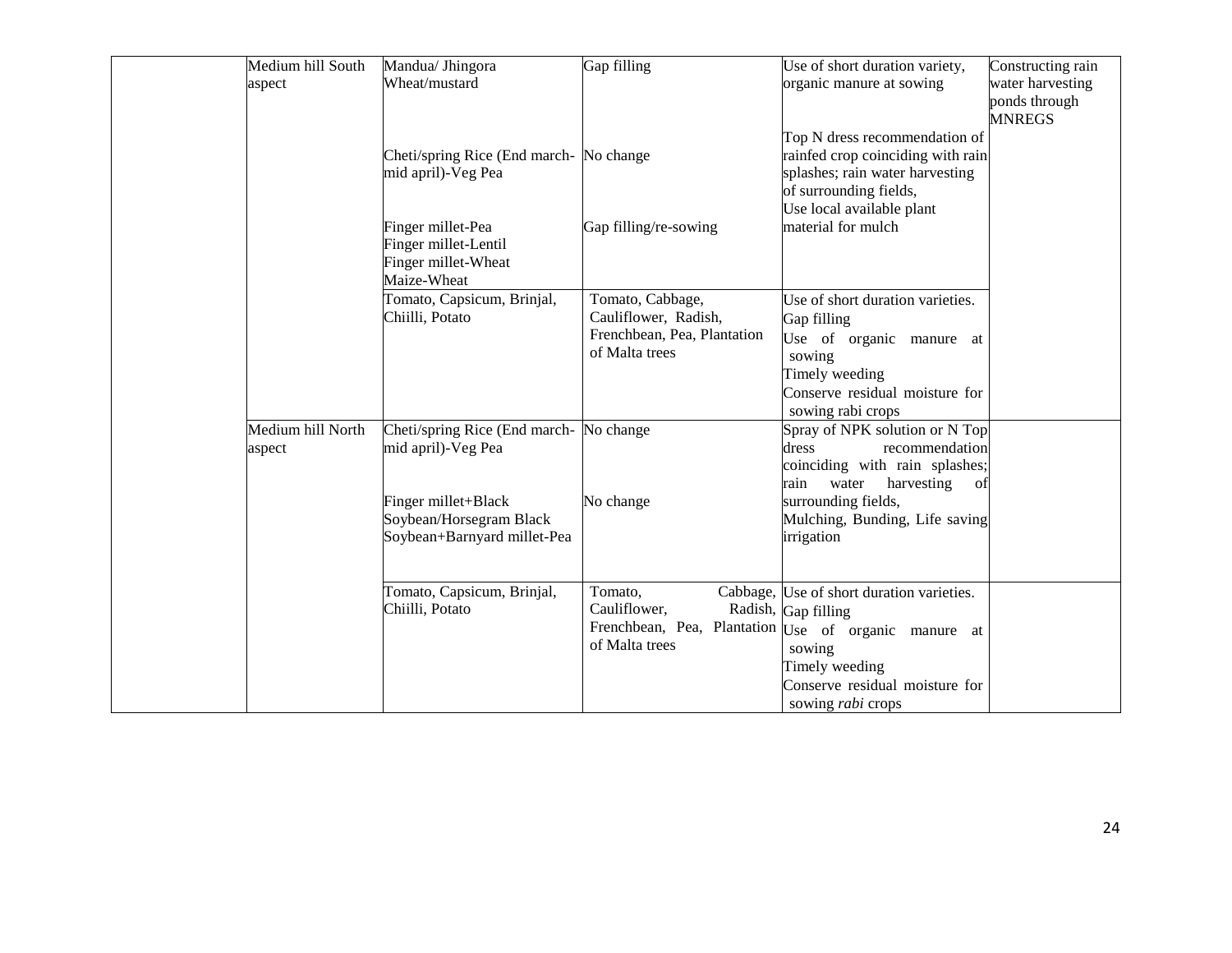| Lower hills and | Frenchbean, Chilli, Cabbage,   | Resowing of seed in the     | Use of recommended doses of                                    | Low cost water        |
|-----------------|--------------------------------|-----------------------------|----------------------------------------------------------------|-----------------------|
| Valley          | Tomato, Brinjal                | patches where poor          | organic manure. In situ water                                  | harvesting structures |
|                 |                                | germination is observed     | conservation with low cost poly may be provided                |                       |
|                 |                                |                             | tanks for harvesting normal                                    | under state or        |
|                 |                                | Re-transplanting;           | onset                                                          | central funded        |
|                 |                                |                             |                                                                | schemes               |
|                 |                                |                             | Use of mulching, Sprinkler/drip                                |                       |
|                 |                                |                             | irrigation stystem. In situ water                              |                       |
|                 |                                |                             | conservation.                                                  |                       |
|                 | Cheti/spring Rice (End march-  | No change                   | Spray of NPK solution or N Top                                 |                       |
|                 | mid april)-Veg Pea             |                             | dress<br>recommendation                                        |                       |
|                 | Cheti Rice-Wheat               |                             | coinciding with rain splashes;                                 |                       |
|                 |                                |                             | water<br>harvesting<br>rain<br>of                              |                       |
|                 | Finger millet-Pea              |                             | surrounding fields,                                            |                       |
|                 | Finger millet-Lentil           | Gap filling/re-sowing       | Mulching, Bunding, Life saving                                 |                       |
|                 | Finger millet-Wheat            |                             | irrigation                                                     |                       |
|                 | Maize-Wheat                    |                             |                                                                |                       |
|                 | Rice-Wheat                     |                             |                                                                |                       |
|                 | Tomato, Capsicum, Brinjal,     |                             | Tomato, Cabbage, Cauliflower, Use of short duration varieties. |                       |
|                 | Chiilli, Potato, Apple, Peach, | Radish, Frenchbean, Pea,    | Gap filling                                                    |                       |
|                 | Wallnut, Citrus                | Plantation of Malta trees   | Use of organic manure at                                       |                       |
|                 |                                |                             | sowing                                                         |                       |
|                 |                                |                             | Timely weeding                                                 |                       |
|                 |                                |                             | Conserve residual moisture for                                 |                       |
|                 |                                |                             | sowing rabi crops                                              |                       |
|                 | Pomegranate, Mango, Citrus,    | Pomegranate, Mango, Citrus, | Digging of pits and plantation of                              |                       |
|                 | Malta                          | Malta                       | elite saplings of desired fruit                                |                       |
|                 |                                |                             | crops. Incorporation of organic                                |                       |
|                 |                                |                             | + inorganic manures at the time                                |                       |
|                 |                                |                             | of planting in the pits.                                       |                       |
|                 |                                |                             | Incorporation of pesticides                                    |                       |
|                 |                                |                             | before planting in the pits.                                   |                       |
|                 |                                |                             | Timely irrigation to the young                                 |                       |
|                 |                                |                             | plants as and when required.                                   |                       |
|                 |                                |                             | Use of antitranspirants, use of                                |                       |
|                 |                                |                             | mulching                                                       |                       |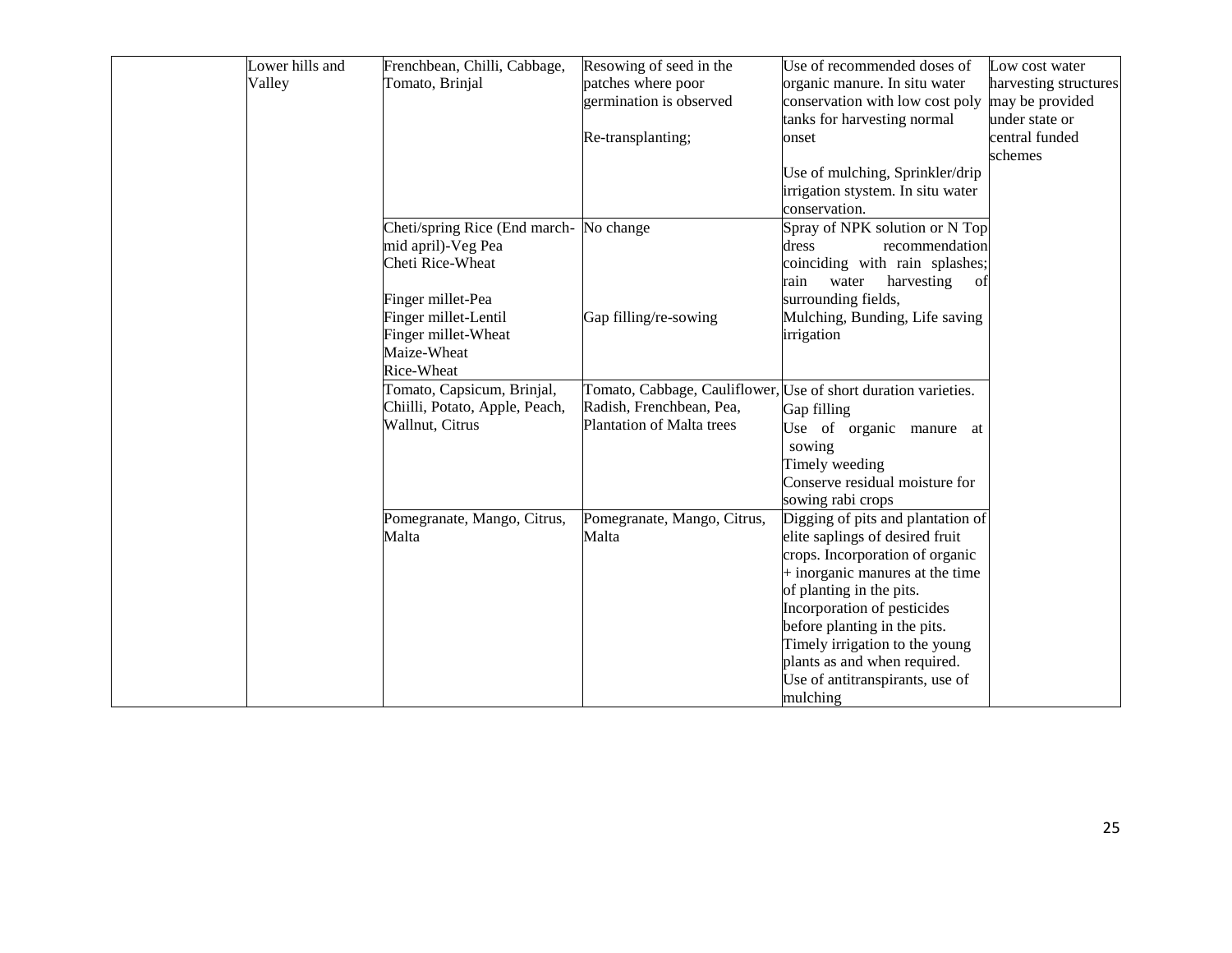| Condition                                                                                        | <b>Suggested Contingency measures Condition</b>                                                                                                                                         |                                                                                                                                                                                                                                                                                                                                            |                                                                                                                                                                                                                                                                                                                                                                       |                                                                                                  |  |  |  |
|--------------------------------------------------------------------------------------------------|-----------------------------------------------------------------------------------------------------------------------------------------------------------------------------------------|--------------------------------------------------------------------------------------------------------------------------------------------------------------------------------------------------------------------------------------------------------------------------------------------------------------------------------------------|-----------------------------------------------------------------------------------------------------------------------------------------------------------------------------------------------------------------------------------------------------------------------------------------------------------------------------------------------------------------------|--------------------------------------------------------------------------------------------------|--|--|--|
| Mid season drought<br>[long dry spell,<br>consecutive 2 weeks<br>rainless $(>2.5$ mm)<br>period] | <b>Major Farming situation</b> <sup>a</sup>                                                                                                                                             | $\mathbf{Crop}/\mathbf{cropping}$ system $\mathbf{b}$                                                                                                                                                                                                                                                                                      | Crop management <sup>c</sup>                                                                                                                                                                                                                                                                                                                                          | Mid season drought<br>[long dry spell,<br>consecutive 2 weeks<br>rainless $(>2.5$ mm)<br>period] |  |  |  |
| At vegetative stage                                                                              |                                                                                                                                                                                         |                                                                                                                                                                                                                                                                                                                                            |                                                                                                                                                                                                                                                                                                                                                                       |                                                                                                  |  |  |  |
| High hill                                                                                        | Potato/Mandua/Ramdana                                                                                                                                                                   | Mid season correction (thining<br>within the row and between the row)<br>Remove every third row, praying of<br>2% urea and recommended<br>concentration of other plant nutrient<br>to take the advantage of favourable<br>conditions, rationing of drought<br>affected crops if subsequent rain is<br>possible and use of antitranspirant. | Organic mulches/grass mulching,<br>Earthing in Potato. In situ water<br>conservation with low cost poly<br>tanks for harvesting normal onset<br>Foliar N management (1% urea<br>spray) instead of Top N dress only<br>if the crop stand is still better,<br>Spray of potassium nitrate and<br>potassium chloride, and use local<br>available plant material for mulch | Construction of rain<br>water harvesting ponds<br>through IWMP and<br><b>MNREGA</b>              |  |  |  |
|                                                                                                  | Finger millets mixed with<br>Amaranth/Pulses                                                                                                                                            | Use of antitranspirants, life saving<br>irrigation if available, Thining for<br>reducing plant population                                                                                                                                                                                                                                  |                                                                                                                                                                                                                                                                                                                                                                       |                                                                                                  |  |  |  |
|                                                                                                  | Tomato, Capsicum, Brinjal, Chiilli,<br>Potato, Apple, Peach, Wallnut,<br>Citrus                                                                                                         | Cabbage, Cauliflower, Radish,<br>Round radish, Rai, Coriander,<br>Frenchbean, Pea, Plantation of<br>Malta trees                                                                                                                                                                                                                            | Use of short duration varieties.<br>Gap filling<br>Use of organic manure at sowing<br>Timely weeding<br>Conserve residual moisture for<br>sowing rabi crops                                                                                                                                                                                                           |                                                                                                  |  |  |  |
| Mid hill South aspect                                                                            | Rice/Mandua/Potato/Jhingora-<br>wheat/mustard<br>Cheti/Spring Rice (End March-Mid<br>April)-Veg. Pea<br>Finger millet-Pea<br>Finger millet-Lentil<br>Finger millet-Wheat<br>Maize-Wheat | Use of antitranspirants, life saving<br>irrigation if available, Thining for<br>reducing plant population                                                                                                                                                                                                                                  | Foliar N management (1% urea<br>spray) instead of top N dress;<br>Efficient weed management and<br>their in-situ mulching, Use local<br>available plant material for mulch                                                                                                                                                                                            | Mid season correction<br>and use moisture<br>conservation practices                              |  |  |  |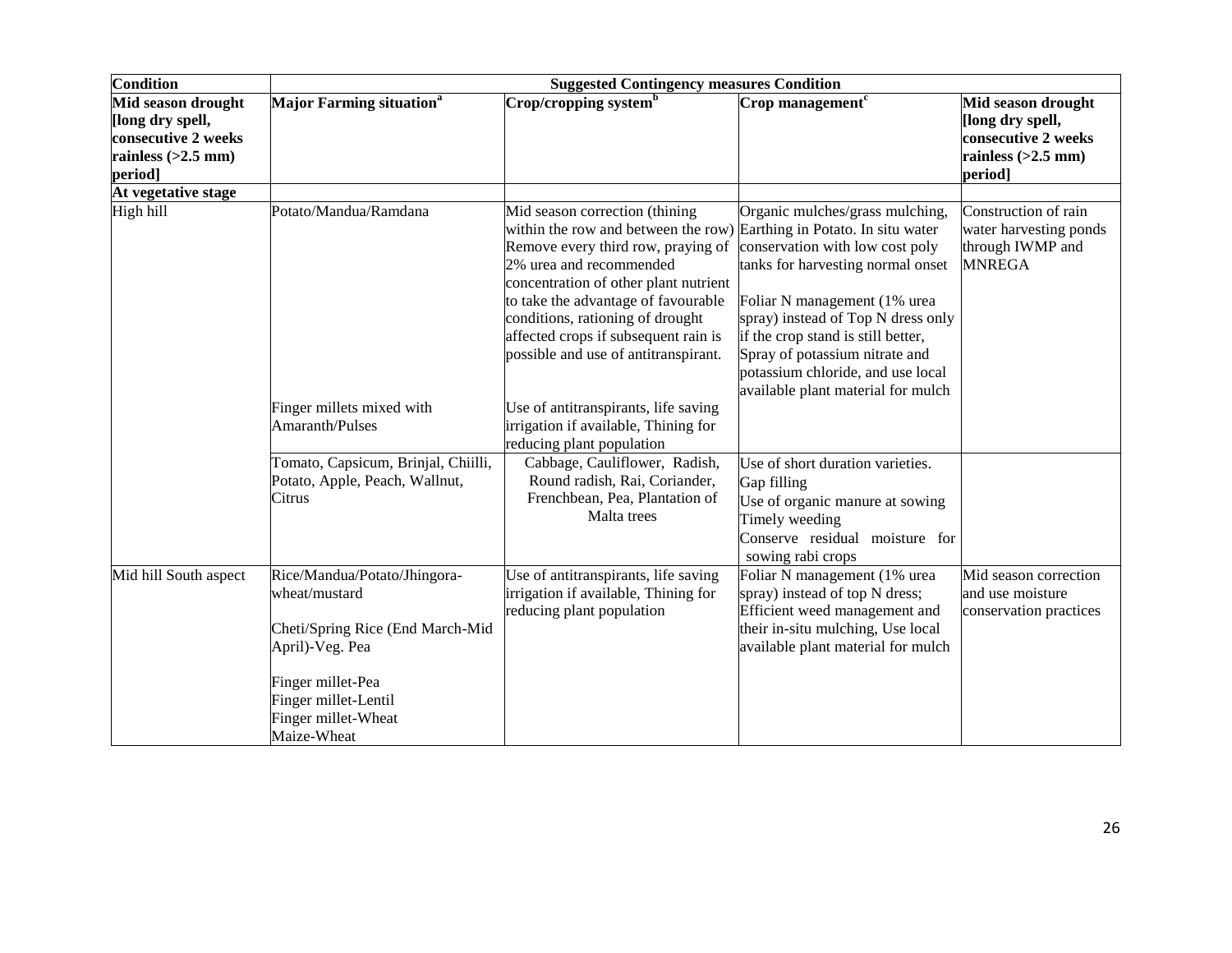|                       | Tomato, Capsicum, Brinjal, Chiilli,                                         | Tomato, Cabbage, Cauliflower,        | Use of short duration varieties.              |                                             |
|-----------------------|-----------------------------------------------------------------------------|--------------------------------------|-----------------------------------------------|---------------------------------------------|
|                       | Potato                                                                      | Radish, Frenchbean, Pea,             | Gap filling                                   |                                             |
|                       |                                                                             | <b>Plantation of Malta trees</b>     | Use of organic manure at sowing               |                                             |
|                       |                                                                             |                                      | Timely weeding                                |                                             |
|                       |                                                                             |                                      | Conserve residual moisture for                |                                             |
|                       |                                                                             |                                      | sowing rabi crops                             |                                             |
| Mid hill North aspect | Cheti/Spring Rice (End March-Mid                                            | Use of antitranspirants, life saving | Spray of NPK solution or N Top                |                                             |
|                       | April)-Veg. Pea                                                             | irrigation if available, Thining for | dress recommendation coinciding               |                                             |
|                       |                                                                             | reducing plant population            | with rain splashes; rain water                |                                             |
|                       | Finger millet+Black                                                         |                                      | harvesting of surrounding fields,             |                                             |
|                       | Soybean/Horsegram Black                                                     |                                      | Mulching, Bunding, Life saving                |                                             |
|                       | Soybean+Barnyard millet-Pea                                                 |                                      | irrigation                                    |                                             |
|                       | Spring Rice, Black Soybean,<br>Horsegram, Finger millet, Barnyard<br>millet |                                      |                                               |                                             |
|                       | Tomato, Capsicum, Brinjal, Chiilli,                                         | Tomato,<br>Cabbage,                  | Cauliflower, Use of short duration varieties. |                                             |
|                       | Potato                                                                      | Radish,<br>Frenchbean,               | Pea, Gap filling                              |                                             |
|                       |                                                                             | <b>Plantation of Malta trees</b>     | Use of organic manure at sowing               |                                             |
|                       |                                                                             |                                      | Timely weeding                                |                                             |
|                       |                                                                             |                                      | Conserve residual moisture for                |                                             |
|                       |                                                                             |                                      | sowing rabi crops                             |                                             |
| Low hills and valleys | French bean, Rainfed paddy/Finger                                           | Use of anti-transpirants, use of     | Hoeing and<br>weeding,                        | organic Construction<br>of<br>rain          |
|                       | millet/Barnyard millet/Wheat/toria,                                         | shade-nets (50%)                     | mulching,<br>windbreak                        | and water harvesting ponds                  |
|                       | Cabbage, Chilli, Tomato, Brinjal                                            | Life saving irrigation if available  | shelterbelts                                  | as a long term drought<br>proofing measure. |
|                       | Cheti/Spring Rice (End March-Mid                                            |                                      |                                               |                                             |
|                       | April)-Veg. Pea                                                             |                                      | Foliar N management (1% urea                  |                                             |
|                       | Cheti Rice-Wheat                                                            |                                      | spray) instead of top N dress;                |                                             |
|                       |                                                                             |                                      | Efficient weed management and                 |                                             |
|                       | Finger millet-Pea                                                           |                                      | their in-situ mulching, Use local             |                                             |
|                       | Finger millet-Lentil                                                        |                                      | available plant material for mulch            |                                             |
|                       | Finger millet-Fallow                                                        |                                      |                                               |                                             |
|                       | <b>Barnyard Millet-Wheat</b>                                                |                                      |                                               |                                             |
|                       | Tomato, Capsicum, Brinjal, Chiilli,                                         | Tomato, Cabbage, Cauliflower,        | Use of short duration varieties.              |                                             |
|                       | Potato, Apple, Peach, Wallnut,                                              | Radish, Frenchbean, Pea, Plantation  | Gap filling                                   |                                             |
|                       | Citrus                                                                      | of Malta trees                       | Use of organic manure at sowing               |                                             |
|                       |                                                                             |                                      | Timely weeding                                |                                             |
|                       |                                                                             |                                      | Conserve residual moisture for                |                                             |
|                       |                                                                             |                                      | sowing rabi crops                             |                                             |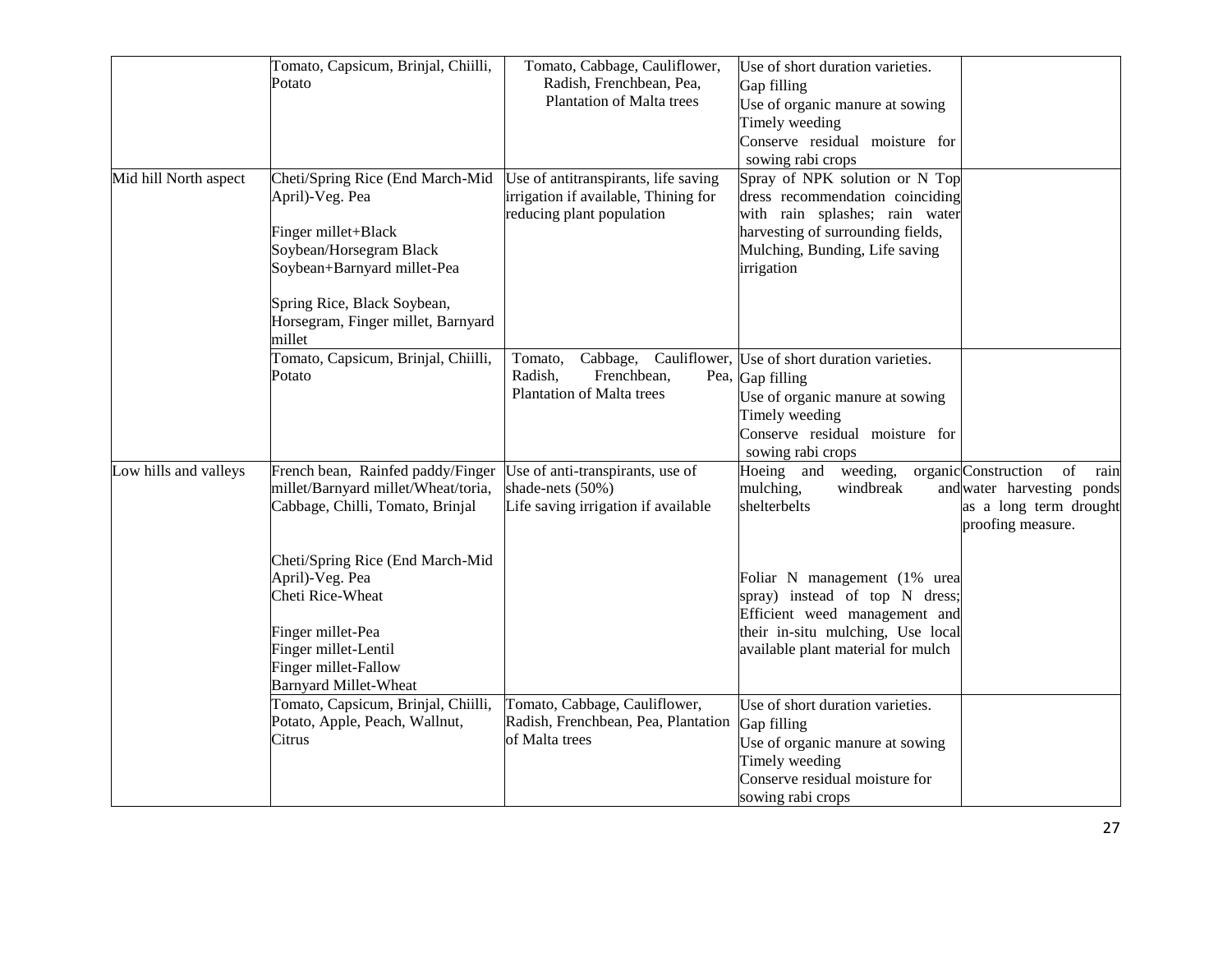| Pomegranate, Mango, Citrus, Malta Pomegranate, Mango, Citrus, Malta Digging of pits and plantation of |                                        |
|-------------------------------------------------------------------------------------------------------|----------------------------------------|
|                                                                                                       | elite saplings of desired fruit crops. |
|                                                                                                       | Incorporation of organic $+$           |
|                                                                                                       | inorganic manures at the time of       |
|                                                                                                       | planting in the pits.                  |
|                                                                                                       | Incorporation of pesticides before     |
|                                                                                                       | planting in the pits.                  |
|                                                                                                       | Timely irrigation to the young         |
|                                                                                                       | plants as and when required.           |
|                                                                                                       | Use of antitranspirants, use of        |
|                                                                                                       | mulching                               |

| <b>Condition</b>             |                                                |                                   |                                                                   | <b>Suggested Contingency measures</b>   |                                                  |
|------------------------------|------------------------------------------------|-----------------------------------|-------------------------------------------------------------------|-----------------------------------------|--------------------------------------------------|
| <b>Mid season</b><br>drought | <b>Major Farming</b><br>situation <sup>a</sup> | Crop/cropping system <sup>b</sup> | $\mathbf{Crop}$ management <sup>c</sup>                           | Soil management <sup>d</sup>            | <b>Remarks</b> on<br>Implementation <sup>e</sup> |
|                              |                                                |                                   |                                                                   |                                         |                                                  |
|                              | High hill                                      | Potato/Mandua/Ramdana-            | Water sprayings with conserved                                    | Organic mulches,                        | Use moisture                                     |
| (long dry spell)             |                                                | wheat                             | water in potato, Remove 3-4 basal                                 | Hoeing and weeding, use of conservation |                                                  |
|                              |                                                |                                   | leaves of the crop in case of early                               | windbreak and shelterbelts,             | practices                                        |
| At reproductive              |                                                |                                   | stoppage of rain, spraying of 2%                                  | water harvesting and its                |                                                  |
| stage                        |                                                |                                   | urea and recommended                                              | recycling for supplemental              |                                                  |
|                              |                                                |                                   | concentration of other plant nutrient irrigation to save the crop |                                         |                                                  |
|                              |                                                |                                   | to take the advantage of favourable                               |                                         |                                                  |
|                              |                                                |                                   | conditions                                                        |                                         |                                                  |
|                              |                                                |                                   |                                                                   | Foliar N management (1%                 |                                                  |
|                              |                                                | Finger millets mixed with         | Life saving irrigation                                            | urea spray) instead of top N            |                                                  |
|                              |                                                | amaranth/Pulses                   | Anti-transpirant spray                                            | dress:                                  |                                                  |
|                              |                                                |                                   | Salicylic acid spray to induce                                    | Efficient weed management               |                                                  |
|                              |                                                |                                   | earliness                                                         | and their in-situ mulching,             |                                                  |
|                              |                                                |                                   | Harvesting at physiological                                       | Use local available plant               |                                                  |
|                              |                                                |                                   | maturity                                                          | material for mulch                      |                                                  |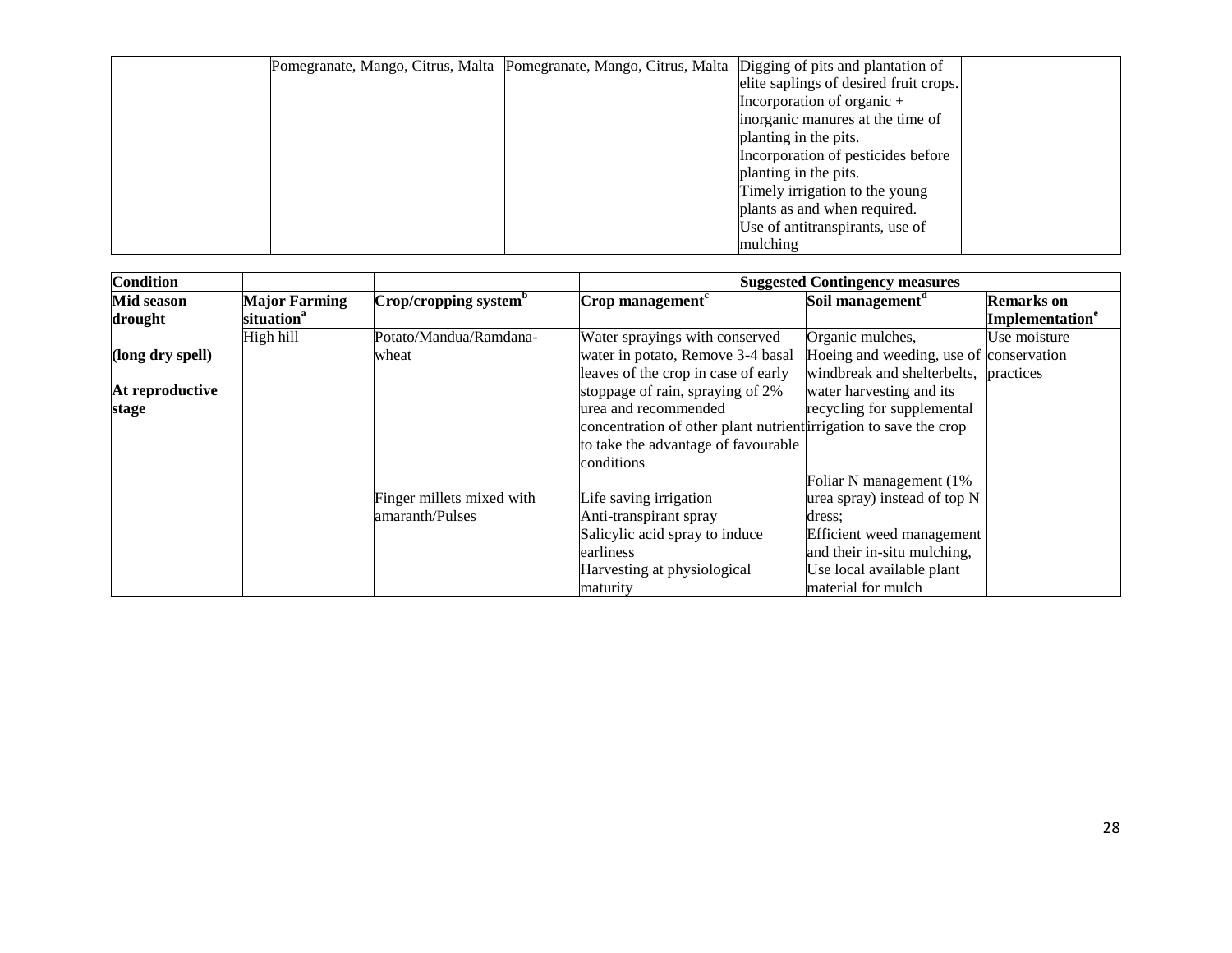| Mid hill south | Rice/Mandua/Potato/Jhingora-  | Remove 3-4 basal leaves of the       | Organic mulches,             |  |
|----------------|-------------------------------|--------------------------------------|------------------------------|--|
| aspect         | wheat/mustard                 | crop in case of early stoppage of    | Hoeing and weeding, use of   |  |
|                |                               | rain, spraying of 2% urea and        | windbreak and shelterbelts,  |  |
|                | Cheti/Spring Rice (End March- | recommended concentration of         | water harvesting and its     |  |
|                | Mid April)-Veg. Pea           | other plant nutrient to take the     | recycling for supplemental   |  |
|                |                               | advantage of favourable conditions   | irrigation to save the crop  |  |
|                |                               |                                      |                              |  |
|                |                               | Life saving irrigation               |                              |  |
|                | Finger millet-Pea             | Anti-transpirant spray               |                              |  |
|                | Finger millet-Lentil          | Salicylic acid spray to induce       |                              |  |
|                | Finger millet-Wheat           | earliness                            |                              |  |
|                | Maize-Wheat                   | If grain setting has occurred in     |                              |  |
|                |                               | maize, de tasseling can be done to   |                              |  |
|                |                               | reduce transpiration                 |                              |  |
|                |                               | Harvesting at physiological          |                              |  |
|                |                               | maturity                             |                              |  |
| Mid hill North | Cheti/Spring Rice (End March- | Use of antitranspirants, life saving | Foliar N management (1%      |  |
| aspect         | Mid April)-Veg. Pea           | irrigation if available, Thining for | urea spray) instead of top N |  |
|                |                               | reducing plant population            | dress:                       |  |
|                |                               |                                      | Efficient weed management    |  |
|                | Finger millet+Black           | Life saving irrigation               | and their in-situ mulching,  |  |
|                | Soybean/Horsegram Black       | Anti-transpirant spray               | Use local available plant    |  |
|                | Soybean+Barnyard millet-Pea   | Salicylic acid spray to induce       | material for mulch           |  |
|                |                               | earliness                            |                              |  |
|                | Spring Rice, Black Soybean,   | Harvesting at physiological          |                              |  |
|                | Horsegram, Finger millet,     | maturity                             |                              |  |
|                | Barnyard millet               |                                      |                              |  |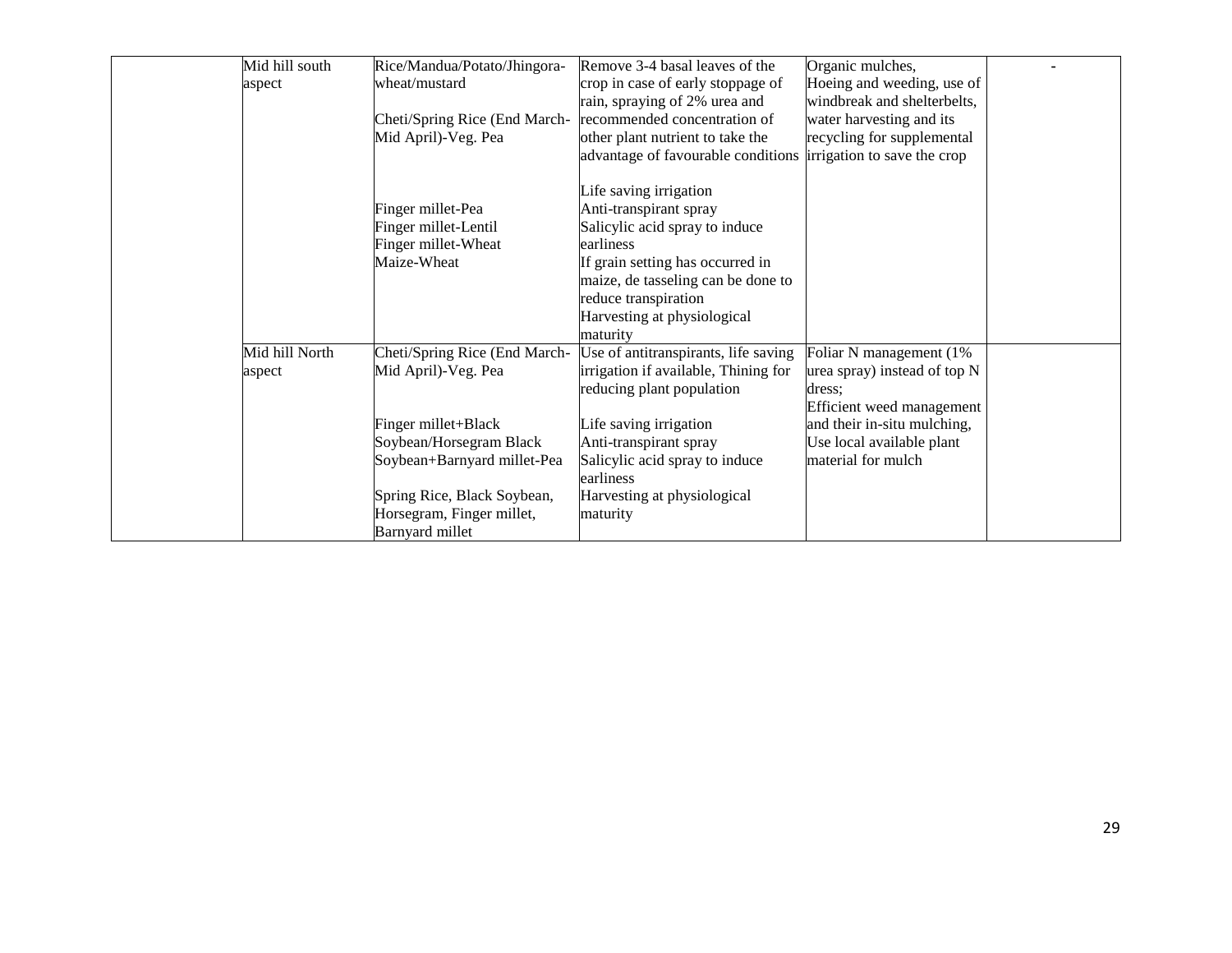| Low hill/Valley | Frenchbean, Tomato, Chilli,   | The techniques earlier used as           | Foliar N management (1%)                      | Construction of rain |
|-----------------|-------------------------------|------------------------------------------|-----------------------------------------------|----------------------|
|                 | Brinjal, Cabbage              | shade-nets irrigation through drip       | urea spray) instead of Top N water harvesting |                      |
|                 |                               | system etc.                              | dress only if the crop stand                  | ponds as a long term |
|                 |                               | Site-specific crop management            | is still better, Spray of                     | drought proofing     |
|                 | Cheti/Spring Rice (End March- | technologies :                           | potassium nitrate and                         | measure              |
|                 | Mid April)-Veg. Pea           | Thining                                  | potassium chloride, and use                   |                      |
|                 | Cheti Rice-Wheat              | Life saving irrigation from<br>$\bullet$ | local available plant                         |                      |
|                 |                               | rain water harvest ponds.                | material for mulch                            |                      |
|                 | Finger millet-Pea             | Weeding and weed mulching                |                                               |                      |
|                 | Finger millet-Lentil          | Anti-transpirant spray                   |                                               |                      |
|                 | Finger millet-Fallow          | Salicylic and spray to induce            |                                               |                      |
|                 | Barnyard Millet-Wheat         | early maturity                           |                                               |                      |
|                 |                               | Harvesting at physiological              |                                               |                      |
|                 |                               | maturity                                 |                                               |                      |
|                 |                               | Harvest whatever crop is                 |                                               |                      |
|                 |                               | available and immediately                |                                               |                      |
|                 |                               | conserve the soill moisture for          |                                               |                      |
|                 |                               | Rabi crop                                |                                               |                      |

#### **2.1.2 Rainfed situation (Rabi season)**

| <b>Condition</b>        | <b>Major Farming</b> | <b>Normal Crop/cropping</b> |                         | <b>Suggested contingency measure</b> |                   |
|-------------------------|----------------------|-----------------------------|-------------------------|--------------------------------------|-------------------|
| Delay by 2 weeks        | situation            | system                      | Change in crop/cropping | <b>Agronomic measure</b>             | <b>Remarks</b> on |
| 1 <sup>st</sup> week of |                      |                             | system                  |                                      | implementation    |
| <del>Janurarv</del>     | Rainfed lower hills  | Vegetable Pea               | No change               | Addition of organic manures          |                   |
| $(2nd$ week of          | and Valley           | Cheti/Spring Rice (End      |                         | (FYM/compost) @ 5-10 t/ha,           |                   |
| December)               |                      | March-Mid April)-Veg Pea    |                         | adopt soil moisture conservation     |                   |
| (Normal onset)          |                      | Finger Millet-Veg. Pea      |                         | measures with locally available      |                   |
|                         |                      | Lentil                      | No change               | mulch materials                      |                   |
|                         |                      | Finger millet-Lentil        |                         | Use of short duration varieties.     |                   |
|                         |                      | Wheat                       | Intercropping Late sown | Gap filling                          |                   |
|                         |                      | Rice-Wheat/Barley,          | Wheat (VL 892, HS-420,  | Use of organic manure at sowing      |                   |
|                         |                      | Finger millet-Wheat         | HPW42, Raj 3777)        | Timely application of fungicides     |                   |
|                         |                      | Onion, Garlic, Pea, Rai,    | No change               | for control of diseases              |                   |
|                         |                      | Late Cauliflower            |                         | Timely<br>application<br>of          |                   |
|                         |                      |                             |                         | insecticides for the control of      |                   |
|                         |                      |                             |                         | insect vectors.                      |                   |
|                         |                      |                             |                         | Timely weeding                       |                   |
|                         |                      |                             |                         | Conserve residual moisture for       |                   |
|                         |                      |                             |                         | sowing Kharif crops                  |                   |
|                         |                      | Mango, Citrus, Pomgranate   | No change               | Fumigation and maintaining           |                   |
|                         |                      |                             |                         | appropriate moisture in the          |                   |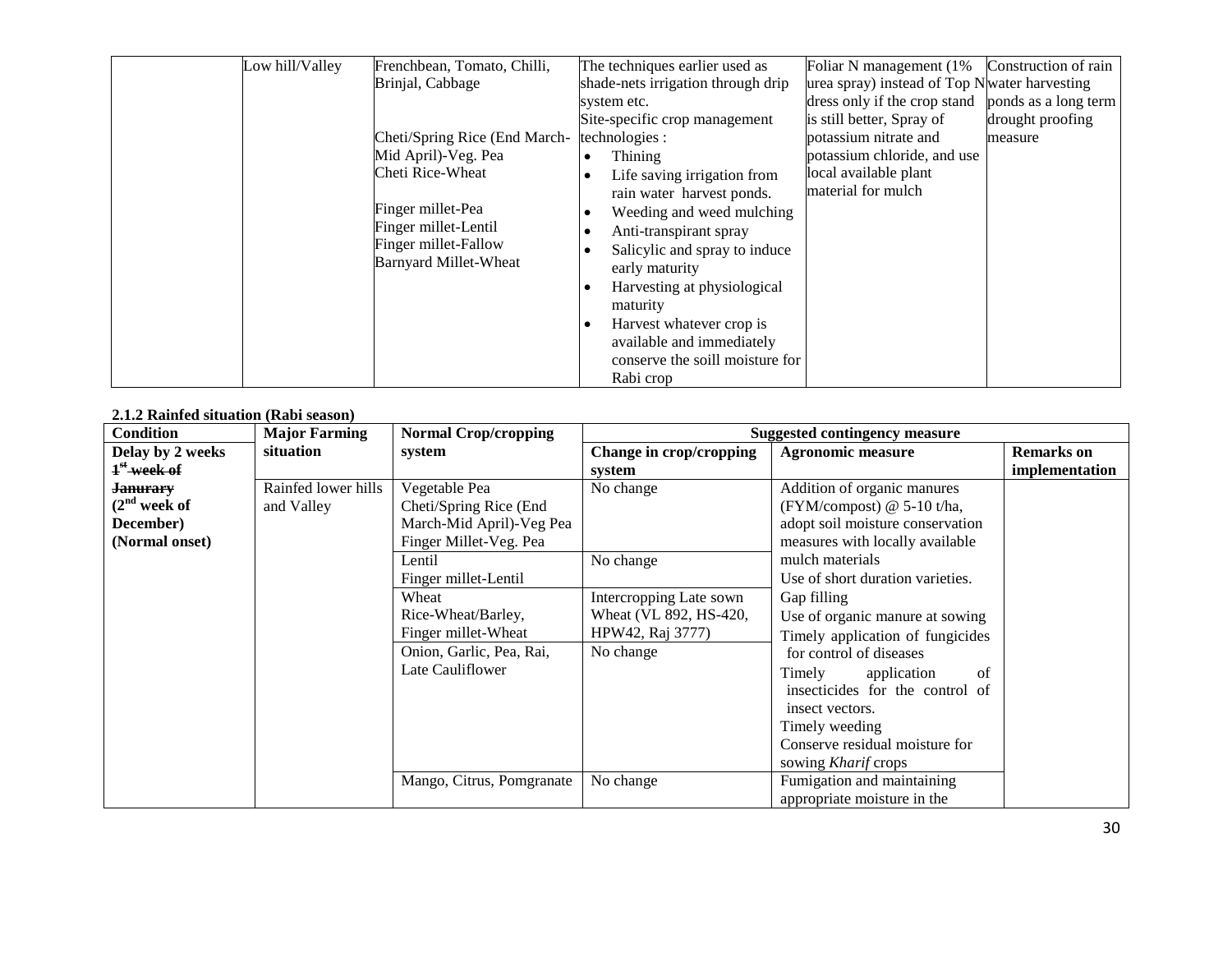|                  |                          |                             | orchards to prevent the plant from                      |  |
|------------------|--------------------------|-----------------------------|---------------------------------------------------------|--|
|                  |                          |                             | frost damage                                            |  |
| High & Mid hills | Vegetable Pea            | No change                   | Use of short duration varieties.                        |  |
| North aspect     | Cheti/Spring Rice (End   |                             | Gap filling                                             |  |
|                  | March-Mid April)-Veg Pea |                             | Use of organic manure at sowing                         |  |
|                  | Finger Millet-Veg. Pea   |                             | Timely application of fungicides                        |  |
|                  | Lentil                   | No change                   | for control of diseases                                 |  |
|                  | Finger millet-Lentil     |                             | Timely<br>application<br>of                             |  |
|                  | Wheat                    | Intercropping Late sown     | insecticides for the control of                         |  |
|                  | Rice-Wheat/Barley,       | Wheat (VL 892, HS-420,      | insect vectors.                                         |  |
|                  | Finger millet-Wheat      | HPW42, Raj 3777)            | Timely weeding                                          |  |
|                  | Onion, Garlic, Pea, Rai, | No change                   | Conserve residual moisture for                          |  |
|                  | Late Cauliflower         |                             | sowing Kharif crops                                     |  |
|                  | Apple (Spur type), Pear, | Planting of Temperate fruit | Digging of pits and plantation of                       |  |
|                  | Peach, Wallnut, Apricot  | orchard of Apple (Spur      | elite saplings of desired fruit                         |  |
|                  |                          | type), Pear, Peach,         | crops. Incorporation of organic +                       |  |
|                  |                          | Wallnut, Apricot            | inorganic manures at the time of                        |  |
|                  |                          |                             | planting in the pits.                                   |  |
|                  |                          |                             | Incorporation of pesticides before                      |  |
|                  |                          |                             | planting in the pits.<br>Timely irrigation to the young |  |
|                  |                          |                             | plants as and when required.                            |  |
|                  |                          |                             | Use of antitranspirants, use of                         |  |
|                  |                          |                             | mulching                                                |  |
| High & Mid hills | Vegetable Pea            | No change                   | Use of short duration varieties.                        |  |
| South aspect     | Cheti/Spring Rice (End   |                             | Gap filling                                             |  |
|                  | March-Mid April)-Veg Pea |                             | Use of organic manure at sowing                         |  |
|                  | Finger Millet-Veg. Pea   |                             | Timely application of fungicides                        |  |
|                  | Lentil                   | No change                   | for control of diseases                                 |  |
|                  | Finger millet-Lentil     |                             | Timely<br>application<br>of                             |  |
|                  | Wheat                    | Intercropping Late sown     | insecticides for the control of                         |  |
|                  | Rice-Wheat/Barley,       | Wheat (VL 892, HS-420,      | insect vectors.                                         |  |
|                  | Finger millet-Wheat      | HPW42, Raj 3777)            | Timely weeding                                          |  |
|                  | Onion, Garlic, Pea, Rai, | No change                   | Conserve residual moisture for                          |  |
|                  | Late Cauliflower         |                             | sowing Kharif crops                                     |  |
|                  | Mango, Pear, Peach,      | Planting of Temperate fruit | Digging of pits and plantation of                       |  |
|                  | Wallnut, Apricot         | orchard of Apple (Spur      | elite saplings of desired fruit                         |  |
|                  |                          | type), Pear, Peach,         | crops. Incorporation of organic +                       |  |
|                  |                          | Wallnut, Apricot            | inorganic manures at the time of                        |  |
|                  |                          |                             | planting in the pits.                                   |  |
|                  |                          |                             | Incorporation of pesticides before                      |  |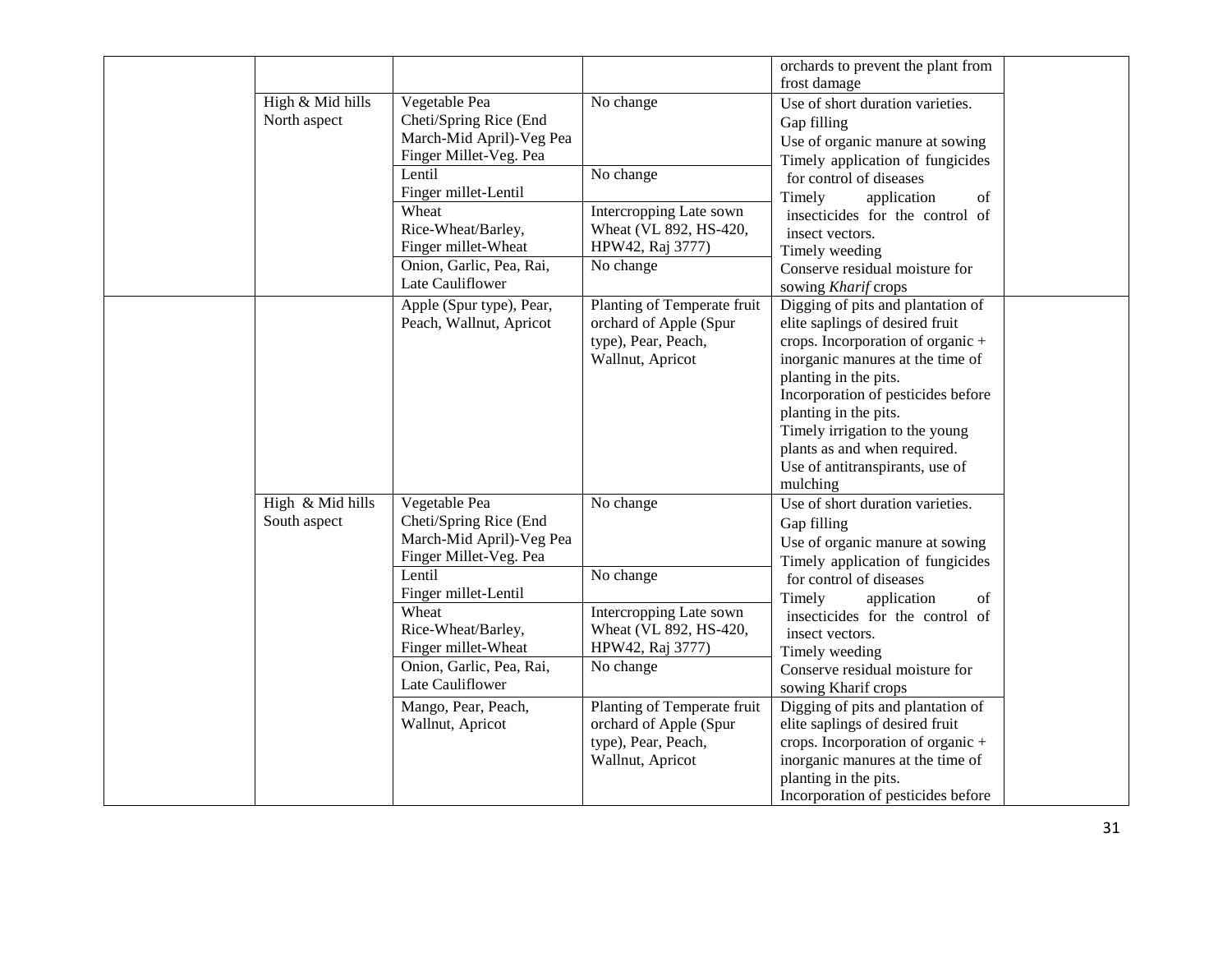|  |  | planting in the pits.           |  |
|--|--|---------------------------------|--|
|  |  | Timely irrigation to the young  |  |
|  |  | plants as and when required.    |  |
|  |  | Use of antitranspirants, use of |  |
|  |  | mulching                        |  |

| <b>Condition</b>         | <b>Major Farming</b> | <b>Normal Crop/cropping</b> |                              | <b>Suggested contingency measure</b> |                   |
|--------------------------|----------------------|-----------------------------|------------------------------|--------------------------------------|-------------------|
| Delay by 4 weeks         | situation            | system                      | Change in crop/cropping      | <b>Agronomic measure</b>             | <b>Remarks</b> on |
| $(3rd$ week of           |                      |                             | system                       |                                      | implementation    |
| January)                 | Rainfed lower hills  | Vegetable Pea               | No change                    | Addition of organic manures          |                   |
|                          | and Valley           | Cheti/Spring Rice (End      |                              | (FYM/compost) @ 5-10 t/ha,           |                   |
| (4 <sup>th</sup> week of |                      | March-Mid April)-Veg Pea    |                              | adopt soil moisture conservation     |                   |
| December)                |                      | Finger Millet-Veg. Pea      |                              | measures with locally available      |                   |
|                          |                      | Lentil                      | No change                    | mulch materials                      |                   |
|                          |                      | Finger millet-Lentil        |                              | Soil solarization/Soil fumigation    |                   |
|                          |                      | Wheat                       | Late sown wheat (VL 892)     | with formaldehyde three week         |                   |
|                          |                      | Rice-Wheat/Barley,          | Potato (Kufri Jyoti), Green  | before nursery sowing                |                   |
|                          |                      | Finger millet-Wheat         | Coriander, Spinach           | Filling of poly bags (with the       |                   |
|                          |                      | Pea, Onion, Garlic, Rai,    | Sowing of Tomato,            | mixture of soils, sand and FYM       |                   |
|                          |                      | Late Cauliflower            | Capsicum, Brinjal, Chilli,   | in the ratio of $1:1:1$ ) and seed   |                   |
|                          |                      |                             | Summer squash, Bottle        | sowing of cucurbitaceous crops.      |                   |
|                          |                      |                             | gourd, Cucumber,             | Frequent irrigation in nursery       |                   |
|                          |                      |                             | Bittergourd in Nursery under | Control of pest and diseases         |                   |
|                          |                      |                             | low cost polytunnels and     |                                      |                   |
|                          |                      |                             | polyhouses                   |                                      |                   |
|                          | High & Mid hills     | Vegetable Pea               | No change                    |                                      |                   |
|                          | South aspect         | Cheti/Spring Rice (End      |                              |                                      |                   |
|                          |                      | March-Mid April)-Veg        |                              |                                      |                   |
|                          |                      | Pea, Finger Millet-Veg.     |                              |                                      |                   |
|                          |                      | Pea                         |                              |                                      |                   |
|                          |                      | Lentil                      | No change                    |                                      |                   |
|                          |                      | Finger millet-Lentil        |                              |                                      |                   |
|                          |                      | Wheat                       | Late sown wheat (VL 892)     |                                      |                   |
|                          |                      | Rice-Wheat/Barley,          | Potato (Kufri Jyoti), Green  |                                      |                   |
|                          |                      | Finger millet-Wheat         | Coriander, Spinach           |                                      |                   |
|                          |                      | Pea, Onion, Garlic, Rai,    | Sowing of Tomato,            | Soil solarization/Soil fumigation    |                   |
|                          |                      | Late Cauliflower            | Capsicum, Brinjal, Chilli,   | with formaldehyde three week         |                   |
|                          |                      |                             | Summer squash, Bottle        | before nursery sowing                |                   |
|                          |                      |                             | gourd, Cucumber,             | Filling of poly bags (with the       |                   |
|                          |                      |                             | Bittergourd in Nursery under | mixture of soils, sand and FYM       |                   |
|                          |                      |                             | low cost polytunnels and     | in the ratio of $1:1:1$ ) and seed   |                   |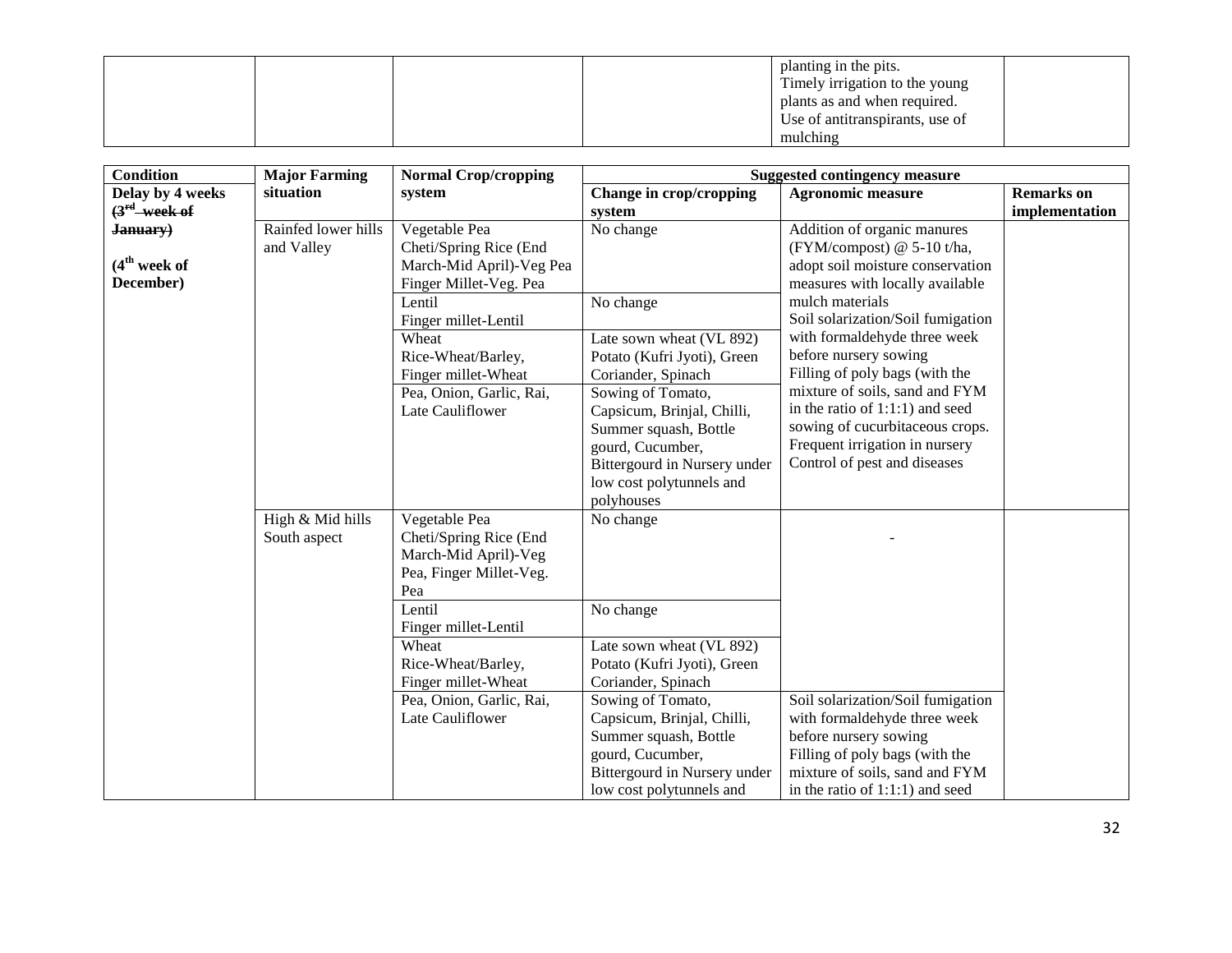|                |                             | polyhouses                                                           | sowing of cucurbitaceous crops.                                                                           |  |
|----------------|-----------------------------|----------------------------------------------------------------------|-----------------------------------------------------------------------------------------------------------|--|
|                | Wallnut, Peach, Plum        | Digging of pit and planting<br>of saplings of desired fruit<br>crops | Digging of pits and plantation of<br>elite saplings of desired fruit<br>crops. Incorporation of organic + |  |
|                |                             |                                                                      | inorganic manures at the time of                                                                          |  |
|                |                             |                                                                      | planting in the pits.                                                                                     |  |
|                |                             |                                                                      | Incorporation of pesticides                                                                               |  |
|                |                             |                                                                      | before planting in the pits.                                                                              |  |
|                |                             |                                                                      | Timely irrigation to the young                                                                            |  |
|                |                             |                                                                      | plants as and when required.<br>Use of antitranspirants                                                   |  |
| High-Mid hills | Vegetable Pea               | No change                                                            |                                                                                                           |  |
| North aspect   | Cheti/ Spring Rice (End     |                                                                      |                                                                                                           |  |
|                | March-Mid April)-Veg        |                                                                      |                                                                                                           |  |
|                | Pea, Finger Millet-Veg. Pea |                                                                      |                                                                                                           |  |
|                | Lentil                      | No change                                                            |                                                                                                           |  |
|                | Finger millet-Lentil        |                                                                      |                                                                                                           |  |
|                | Wheat                       | Late sown wheat (VL 892)                                             |                                                                                                           |  |
|                | Rice-Wheat/Barley,          | Potato (Kufri Jyoti), Green                                          |                                                                                                           |  |
|                | Finger millet-Wheat         | Coriander, Spinach                                                   |                                                                                                           |  |
|                | Pea, Onion, Garlic, Rai,    | Sowing of Tomato,                                                    | Soil solarization/Soil fumigation                                                                         |  |
|                | Late Cauliflower            | Capsicum, Brinjal, Chilli,                                           | with formaldehyde three week                                                                              |  |
|                |                             | Summer squash, Bottle                                                | before nursery sowing                                                                                     |  |
|                |                             | gourd, Cucumber,                                                     | Filling of poly bags (with the                                                                            |  |
|                |                             | Bittergourd in Nursery under                                         | mixture of soils, sand and FYM                                                                            |  |
|                |                             | low cost polytunnels and                                             | in the ratio of $1:1:1$ ) and seed                                                                        |  |
|                |                             | polyhouses                                                           | sowing of cucurbitaceous crops.                                                                           |  |
|                |                             |                                                                      | Frequent irrigation in nursery                                                                            |  |
|                | Apple (Spur varieties),     | Digging of pit and planting                                          | Digging of pits and plantation of                                                                         |  |
|                | Wallnut, Peach, Plum        | of saplings of desired fruit                                         | elite saplings of desired fruit                                                                           |  |
|                |                             | crops                                                                | crops. Incorporation of organic +                                                                         |  |
|                |                             |                                                                      | inorganic manures at the time of                                                                          |  |
|                |                             |                                                                      | planting in the pits.                                                                                     |  |
|                |                             |                                                                      | Incorporation of pesticides                                                                               |  |
|                |                             |                                                                      | before planting in the pits.                                                                              |  |
|                |                             |                                                                      | Timely irrigation to the young                                                                            |  |
|                |                             |                                                                      | plants as and when required.                                                                              |  |
|                |                             |                                                                      | Use of antitranspirants, use of<br>mulching                                                               |  |
|                |                             |                                                                      |                                                                                                           |  |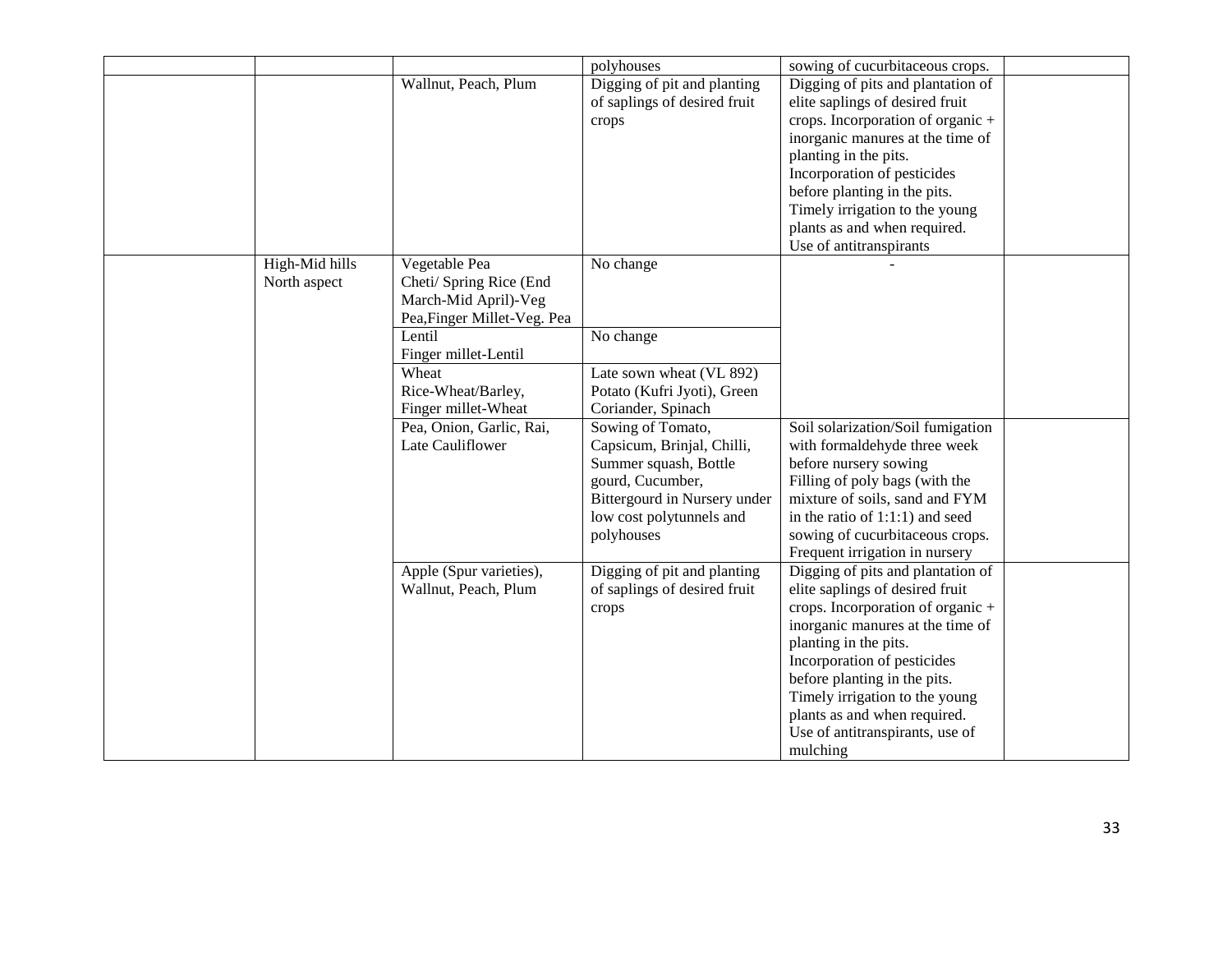| <b>Condition</b>                                                    | <b>Major</b>                         | <b>Normal Crop/cropping</b>                                                                      |                                                                                                                                                                                                                 | <b>Suggested contingency measure</b>                                                                                                                                                                                                                                                                         |                   |
|---------------------------------------------------------------------|--------------------------------------|--------------------------------------------------------------------------------------------------|-----------------------------------------------------------------------------------------------------------------------------------------------------------------------------------------------------------------|--------------------------------------------------------------------------------------------------------------------------------------------------------------------------------------------------------------------------------------------------------------------------------------------------------------|-------------------|
| Delay by 6                                                          | <b>Farming</b>                       | system                                                                                           | Change in crop/cropping                                                                                                                                                                                         | <b>Agronomic measure</b>                                                                                                                                                                                                                                                                                     | <b>Remarks</b> on |
| weeks                                                               | situation                            |                                                                                                  | system                                                                                                                                                                                                          |                                                                                                                                                                                                                                                                                                              | implementation    |
| $1st$ week of<br><b>February</b><br>$2nd$ week of<br><b>January</b> | Rainfed<br>lower hills<br>and Valley | Vegetable Pea<br>Cheti/Spring Rice (End<br>March-Mid April)-Veg<br>Pea<br>Finger Millet-Veg. Pea | Change of crop<br>Potato (Kufri Jyoti), Green<br>Coriander, Spinach                                                                                                                                             | Addition of organic manures<br>(FYM/compost) @ 5-10 t/ha,<br>adopt soil moisture<br>conservation measures with<br>locally available mulch<br>materials                                                                                                                                                       |                   |
|                                                                     |                                      | Lentil<br>Finger millet-Lentil                                                                   | Change of crop<br>Potato (Kufri Jyoti), Green<br>Coriander, Spinach                                                                                                                                             |                                                                                                                                                                                                                                                                                                              |                   |
|                                                                     |                                      | Wheat<br>Rice-Wheat/Barley,<br>Finger millet-Wheat                                               | Potato (Kufri Jyoti), Green<br>Coriander, Spinach                                                                                                                                                               |                                                                                                                                                                                                                                                                                                              |                   |
|                                                                     |                                      | Pea, Onion, Garlic, Rai,<br>Late Cauliflower                                                     | Sowing of Tomato,<br>Capsicum, Brinjal, Chilli,<br>Summer squash, Bottle<br>gourd, Cucumber,<br>Bittergourd in Nursery under<br>low cost polytunnels and<br>polyhouses<br>Planting of cucurbits in the<br>field | Soil solarization/Soil<br>fumigation with formaldehyde<br>three week before nursery<br>sowing<br>Filling of poly bags (with the<br>mixture of soils, sand and<br>FYM in the ratio of 1:1:1) and<br>seed sowing of cucurbitaceous<br>crops.<br>Frequent irrigation in nursery<br>Control of pest and diseases |                   |
|                                                                     | High-Mid<br>hills South<br>aspect    | Vegetable Pea<br>Cheti/Spring Rice (End<br>March-Mid April)-Veg<br>Pea<br>Finger Millet-Veg. Pea | Change of crop<br>Potato (Kufri Jyoti), Green<br>Coriander, Spinach                                                                                                                                             |                                                                                                                                                                                                                                                                                                              |                   |
|                                                                     |                                      | Lentil<br>Finger millet-Lentil<br>Wheat<br>Rice-Wheat/Barley,                                    | Change of crop<br>Potato (Kufri Jyoti), Green<br>Coriander, Spinach<br>Potato (Kufri Jyoti), Green<br>Coriander, Spinach                                                                                        |                                                                                                                                                                                                                                                                                                              |                   |
|                                                                     |                                      | Finger millet-Wheat                                                                              |                                                                                                                                                                                                                 |                                                                                                                                                                                                                                                                                                              |                   |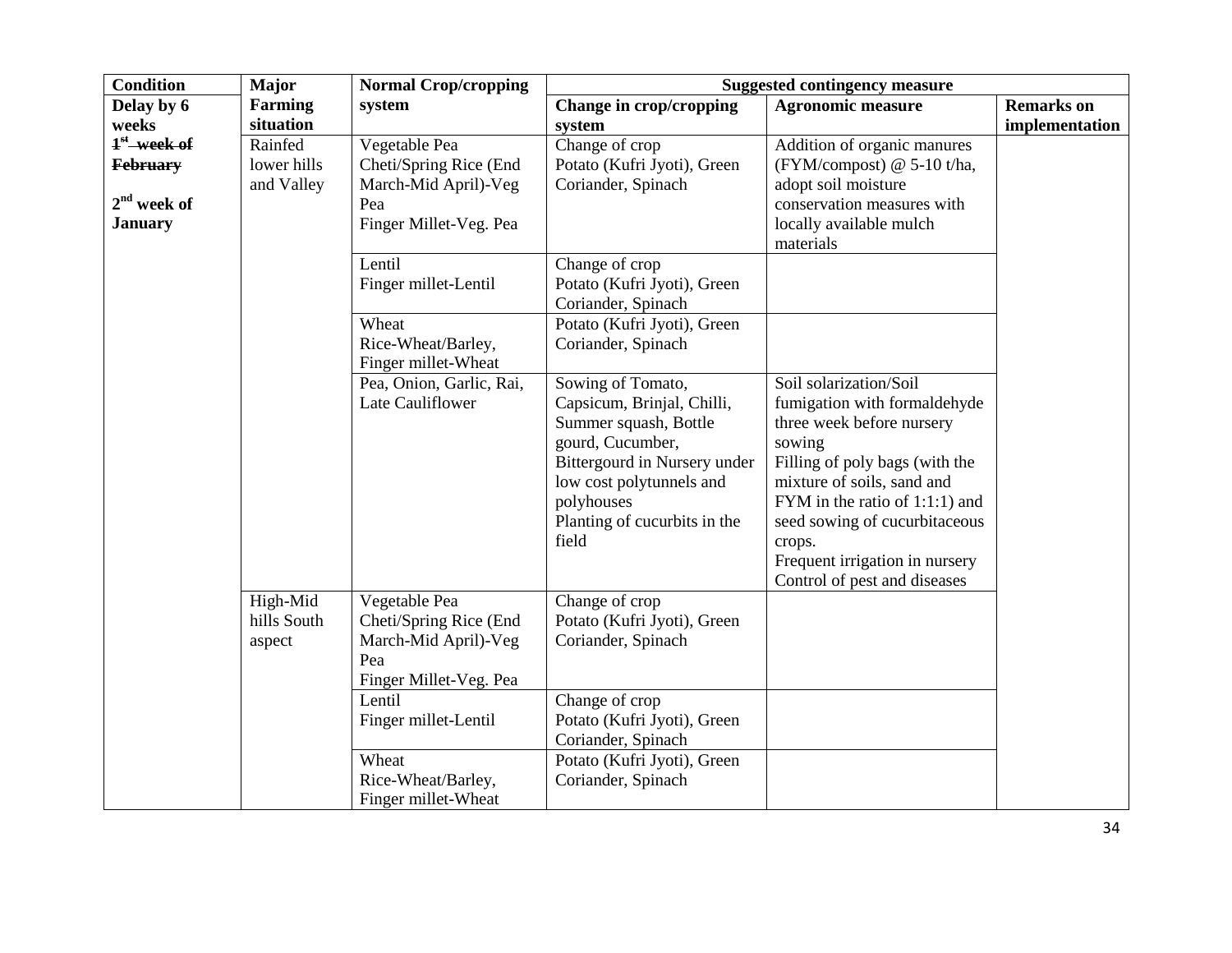|             | Pea, Onion, Garlic, Rai, | Sowing of Tomato,            | Soil solarization/Soil            |  |
|-------------|--------------------------|------------------------------|-----------------------------------|--|
|             | Late Cauliflower         | Capsicum, Brinjal, Chilli,   | fumigation with formaldehyde      |  |
|             |                          | Summer squash, Bottle        | three week before nursery         |  |
|             |                          | gourd, Cucumber,             | sowing                            |  |
|             |                          | Bittergourd in Nursery under | Filling of poly bags (with the    |  |
|             |                          |                              | mixture of soils, sand and        |  |
|             |                          | low cost polytunnels and     |                                   |  |
|             |                          | polyhouses                   | FYM in the ratio of 1:1:1) and    |  |
|             |                          |                              | seed sowing of cucurbitaceous     |  |
|             |                          |                              | crops.                            |  |
|             |                          |                              | Frequent irrigation in nursery    |  |
|             |                          |                              | Control of pest and diseases      |  |
|             | Wallnut, Peach, Plum     | Digging of pit and planting  | Digging of pits and plantation    |  |
|             |                          | of saplings of desired fruit | of elite saplings of desired      |  |
|             |                          | crops                        | fruit crops. Incorporation of     |  |
|             |                          |                              | organic $+$ inorganic manures at  |  |
|             |                          |                              | the time of planting in the pits. |  |
|             |                          |                              | Incorporation of pesticides       |  |
|             |                          |                              | before planting in the pits.      |  |
|             |                          |                              | Timely irrigation to the young    |  |
|             |                          |                              | plants as and when required.      |  |
|             |                          |                              | Use of antitranspirants, use of   |  |
|             |                          |                              | mulching                          |  |
| High-Mid    | Vegetable Pea            | Change of crop               |                                   |  |
| hills North | Cheti/Spring Rice (End   | Potato (Kufri Jyoti), Green  |                                   |  |
| aspect      | March-Mid April)-Veg     | Coriander, Spinach           |                                   |  |
|             | Pea                      |                              |                                   |  |
|             | Finger Millet-Veg. Pea   |                              |                                   |  |
|             | Lentil                   | Change of crop               |                                   |  |
|             | Finger millet-Lentil     | Potato (Kufri Jyoti), Green  |                                   |  |
|             |                          | Coriander, Spinach           |                                   |  |
|             | Wheat                    | Potato (Kufri Jyoti), Green  |                                   |  |
|             | Rice-Wheat/Barley,       | Coriander, Spinach           |                                   |  |
|             | Finger millet-Wheat      |                              |                                   |  |
|             | Pea, Onion, Garlic, Rai, | Sowing of Tomato,            | Soil solarization/Soil            |  |
|             | Late Cauliflower         | Capsicum, Brinjal, Chilli,   | fumigation with formaldehyde      |  |
|             |                          | Summer squash, Bottle        | three week before nursery         |  |
|             |                          | gourd, Cucumber,             | sowing                            |  |
|             |                          | Bittergourd in Nursery under | Filling of poly bags (with the    |  |
|             |                          |                              |                                   |  |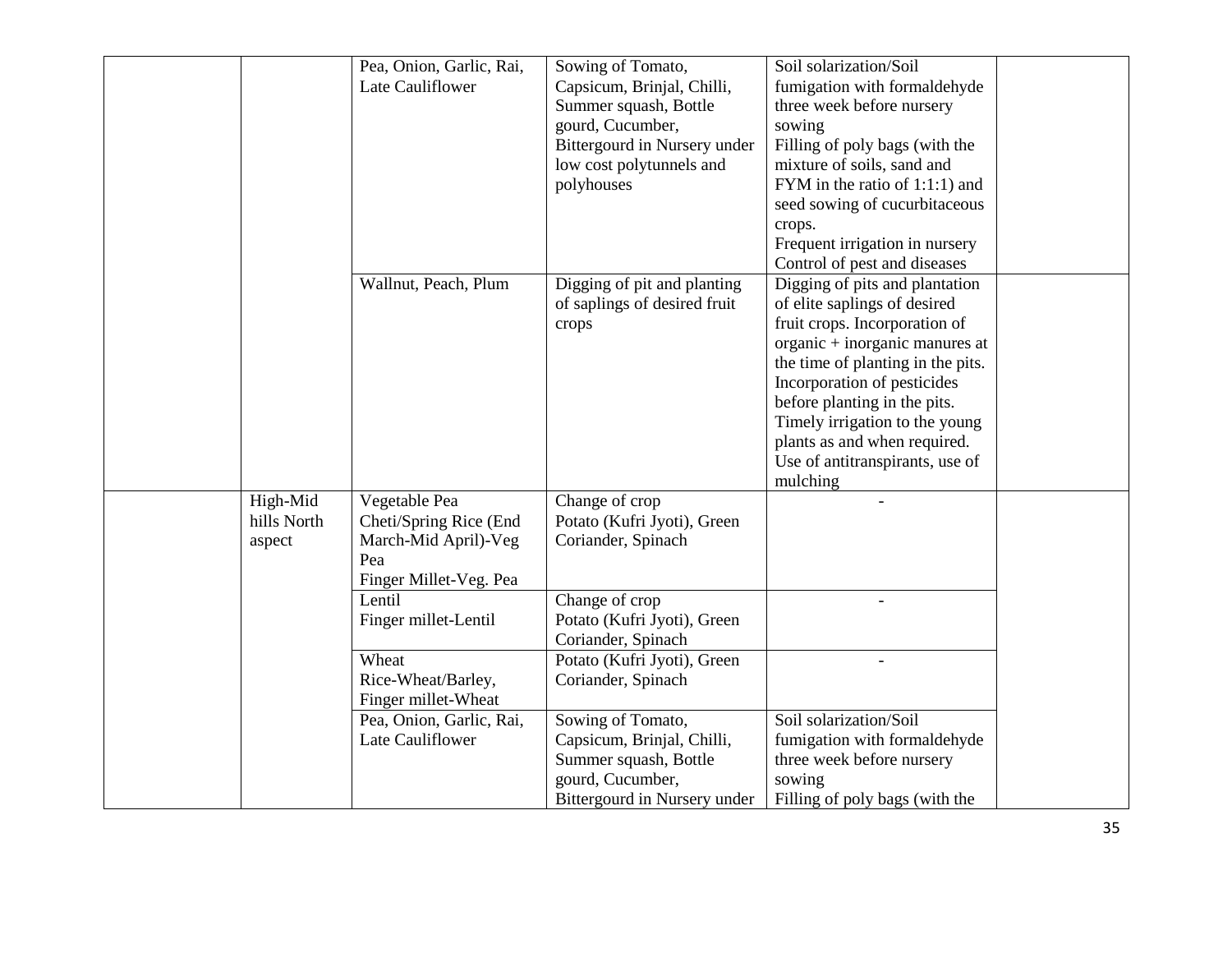|                                                 | low cost polytunnels and<br>polyhouses                               | mixture of soils, sand and<br>FYM in the ratio of $1:1:1$ ) and<br>seed sowing of cucurbitaceous<br>crops.<br>Frequent irrigation in nursery<br>Control of pest and diseases                                                                                                                                                                             |  |
|-------------------------------------------------|----------------------------------------------------------------------|----------------------------------------------------------------------------------------------------------------------------------------------------------------------------------------------------------------------------------------------------------------------------------------------------------------------------------------------------------|--|
| Apple (Spur varieties),<br>Wallnut, Peach, Plum | Digging of pit and planting<br>of saplings of desired fruit<br>crops | Digging of pits and plantation of<br>elite saplings of desired fruit<br>crops. Incorporation of organic $+$<br>inorganic manures at the time of<br>planting in the pits.<br>Incorporation of pesticides before<br>planting in the pits.<br>Timely irrigation to the young<br>plants as and when required.<br>Use of antitranspirants, use of<br>mulching |  |

| <b>Condition</b>        | <b>Major Farming</b> | <b>Normal Crop/cropping</b> |                        | <b>Suggested contingency measure</b> |                   |
|-------------------------|----------------------|-----------------------------|------------------------|--------------------------------------|-------------------|
| Delay by 8 weeks        | situation            | system                      | <b>Change</b> in       | <b>Agronomic measure</b>             | <b>Remarks</b> on |
| $3rd$ week of           |                      |                             | crop/cropping system   |                                      | implementatio     |
| <b>February</b>         |                      |                             |                        |                                      | n                 |
|                         | Rainfed lower        | Vegetable Pea               | Change of crop         | Addition of organic manures          |                   |
| 4 <sup>th</sup> week of | hills and Valley     | Cheti/Spring Rice (End      | Potato (Kufri Jyoti),  | (FYM/compost) $@$ 5-10 t/ha,         |                   |
| <b>January</b>          |                      | March-Mid April)-Veg        | Green Coriander,       | adopt soil moisture                  |                   |
|                         |                      | Pea                         | Spinach                | conservation measures with           |                   |
|                         |                      | Finger Millet-Veg. Pea      |                        | locally available mulch              |                   |
|                         |                      |                             |                        | materials                            |                   |
|                         |                      | Lentil                      | Change of crop         |                                      |                   |
|                         |                      | Finger millet-Lentil        | Potato (Kufri Jyoti),  |                                      |                   |
|                         |                      |                             | Green Coriander,       |                                      |                   |
|                         |                      |                             | Spinach                |                                      |                   |
|                         |                      | Wheat                       | Potato (Kufri Jyoti),  |                                      |                   |
|                         |                      | Rice-Wheat/Barley,          | Green Coriander,       |                                      |                   |
|                         |                      | Finger millet-Wheat         | Spinach                |                                      |                   |
|                         |                      | Pea, Onion, Garlic, Rai,    | Sowing of Tomato,      | Soil solarization/Soil               |                   |
|                         |                      | Late Cauliflower            | Capsicum, Brinjal,     | fumigation with formaldehyde         |                   |
|                         |                      |                             | Chilli, Summer squash, | three week before nursery            |                   |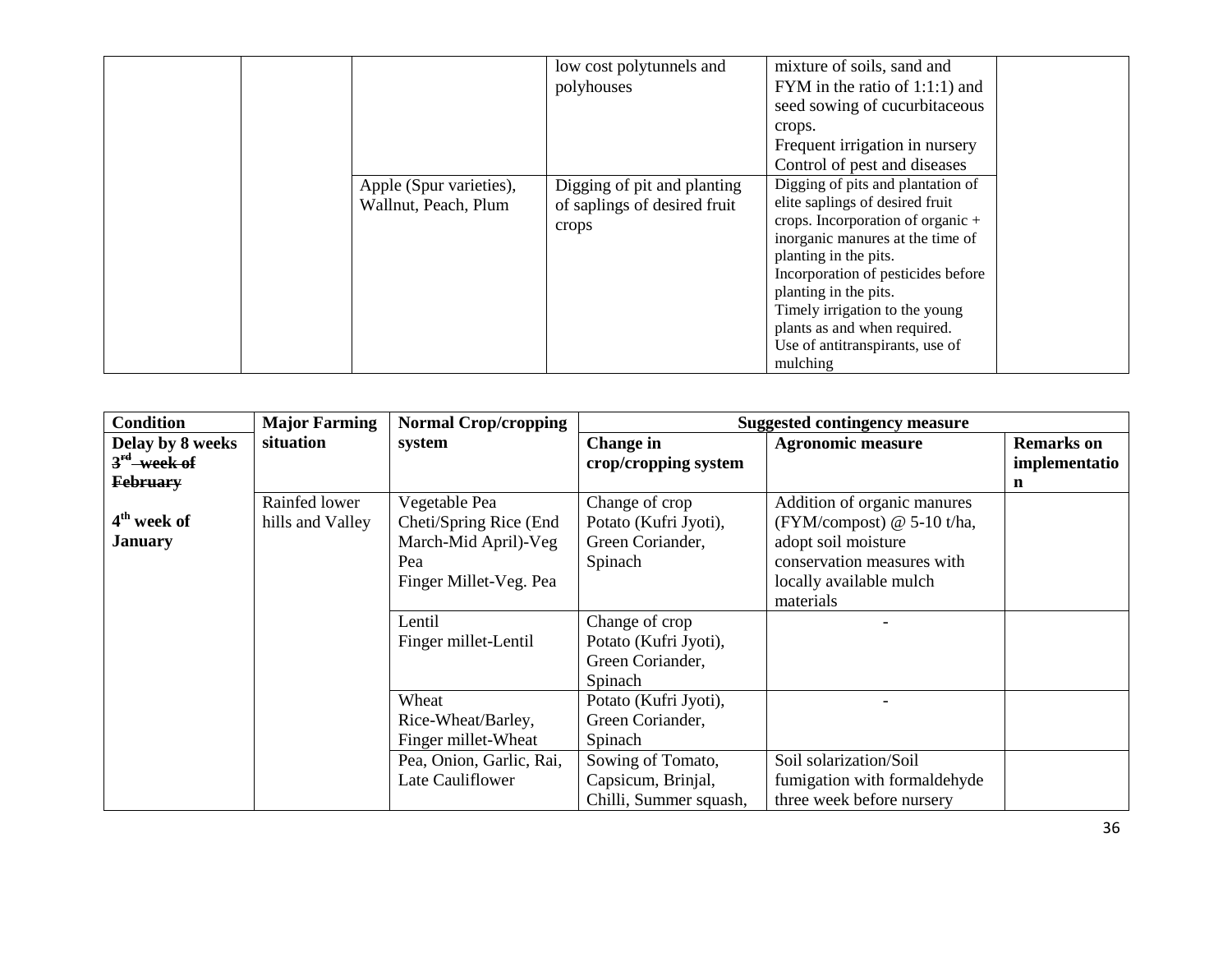|                                |                                                                                                  | Bottle gourd, Cucumber,<br><b>Bittergourd in Nursery</b><br>under low cost<br>polytunnels and<br>polyhouses                                                                      | sowing<br>Filling of poly bags (with the<br>mixture of soils, sand and FYM<br>in the ratio of $1:1:1$ ) and seed<br>sowing of cucurbitaceous crops.<br>Frequent irrigation in nursery                                                                                                                        |  |
|--------------------------------|--------------------------------------------------------------------------------------------------|----------------------------------------------------------------------------------------------------------------------------------------------------------------------------------|--------------------------------------------------------------------------------------------------------------------------------------------------------------------------------------------------------------------------------------------------------------------------------------------------------------|--|
|                                |                                                                                                  |                                                                                                                                                                                  | Control of pest and diseases                                                                                                                                                                                                                                                                                 |  |
| High-Mid hills<br>South aspect | Vegetable Pea<br>Cheti/Spring Rice (End<br>March-Mid April)-Veg<br>Pea<br>Finger Millet-Veg. Pea | Change of crop<br>Potato (Kufri Jyoti),<br>Green Coriander,<br>Spinach                                                                                                           |                                                                                                                                                                                                                                                                                                              |  |
|                                | Lentil<br>Finger millet-Lentil                                                                   | Change of crop<br>Potato (Kufri Jyoti),<br>Green Coriander,<br>Spinach                                                                                                           |                                                                                                                                                                                                                                                                                                              |  |
|                                | Wheat<br>Rice-Wheat/Barley,<br>Finger millet-Wheat                                               | Potato (Kufri Jyoti),<br>Green Coriander,<br>Spinach                                                                                                                             |                                                                                                                                                                                                                                                                                                              |  |
|                                | Pea, Onion, Garlic, Rai,<br>Late Cauliflower                                                     | Sowing of Tomato,<br>Capsicum, Brinjal,<br>Chilli, Summer squash,<br>Bottle gourd, Cucumber,<br><b>Bittergourd in Nursery</b><br>under low cost<br>polytunnels and<br>polyhouses | Soil solarization/Soil<br>fumigation with formaldehyde<br>three week before nursery<br>sowing<br>Filling of poly bags (with the<br>mixture of soils, sand and FYM<br>in the ratio of $1:1:1$ ) and seed<br>sowing of cucurbitaceous crops.<br>Frequent irrigation in nursery<br>Control of pest and diseases |  |
|                                | Wallnut, Peach, Plum                                                                             | Digging of pit and<br>planting of saplings of<br>desired fruit crops                                                                                                             | Digging of pits and plantation of<br>elite saplings of desired fruit crops.<br>Incorporation of organic +<br>inorganic manures at the time of<br>planting in the pits.<br>Incorporation of pesticides before<br>planting in the pits.                                                                        |  |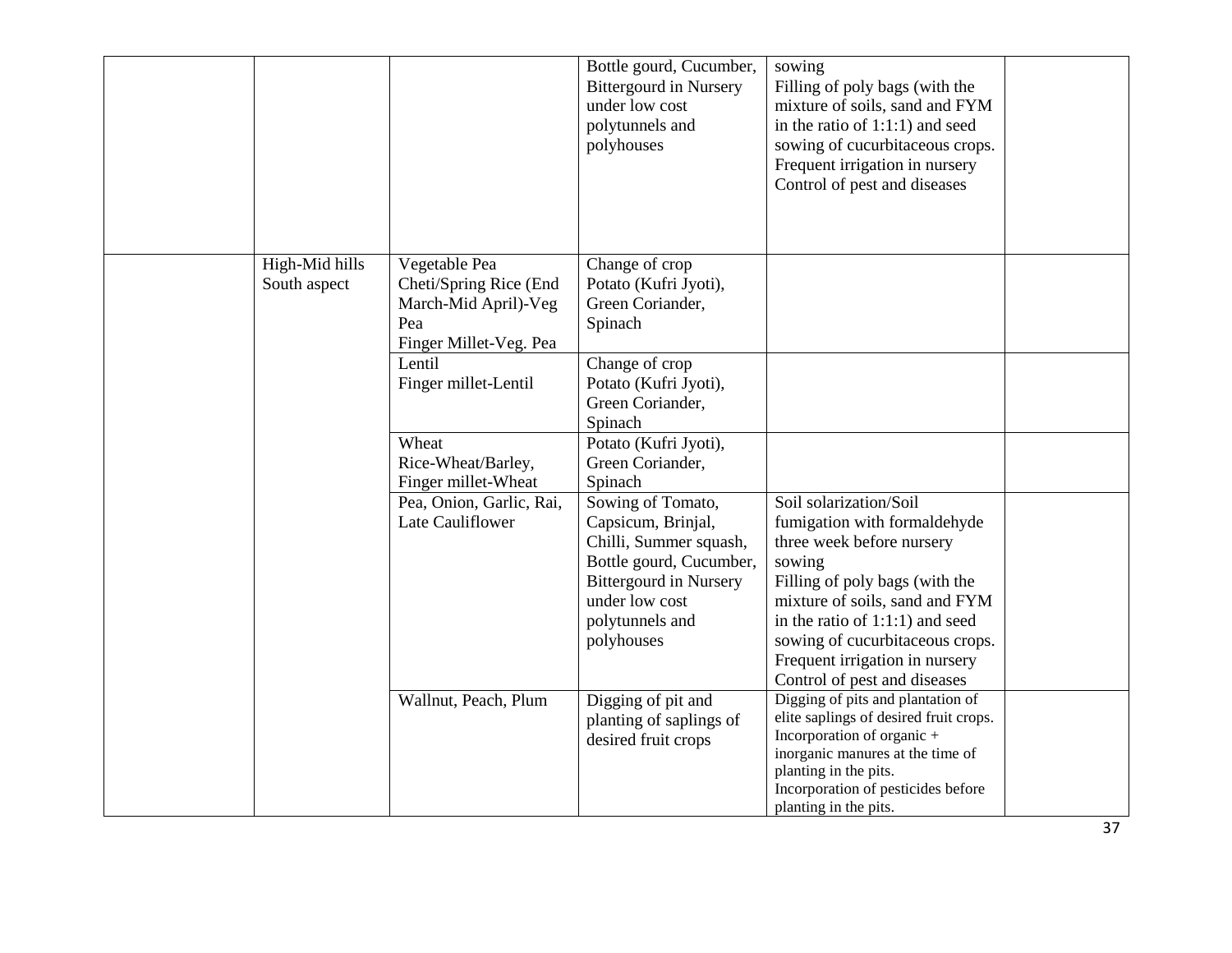|                                |                                                                                                                                    |                                                                                                                                                                                                                                          | Timely irrigation to the young<br>plants as and when required.<br>Use of antitranspirants, use of<br>mulching                                                                                                                                                                                                                                          |  |
|--------------------------------|------------------------------------------------------------------------------------------------------------------------------------|------------------------------------------------------------------------------------------------------------------------------------------------------------------------------------------------------------------------------------------|--------------------------------------------------------------------------------------------------------------------------------------------------------------------------------------------------------------------------------------------------------------------------------------------------------------------------------------------------------|--|
| High-Mid hills<br>North aspect | Vegetable Pea<br>Cheti/Spring Rice (End<br>March-Mid April)-Veg<br>Pea<br>Finger Millet-Veg. Pea<br>Lentil<br>Finger millet-Lentil | Change of crop<br>Potato (Kufri Jyoti),<br>Green Coriander,<br>Spinach<br>Change of crop<br>Potato (Kufri Jyoti),<br>Green Coriander,<br>Spinach                                                                                         |                                                                                                                                                                                                                                                                                                                                                        |  |
|                                | Wheat<br>Rice-Wheat/Barley,<br>Finger millet-Wheat<br>Pea, Onion, Garlic, Rai,<br>Late Cauliflower                                 | Potato (Kufri Jyoti),<br>Green Coriander,<br>Spinach<br>Sowing of Tomato,<br>Capsicum, Brinjal,<br>Chilli, Summer squash,<br>Bottle gourd, Cucumber,<br><b>Bittergourd in Nursery</b><br>under low cost<br>polytunnels and<br>polyhouses | Soil solarization/Soil<br>fumigation with formaldehyde<br>three week before nursery<br>sowing<br>Filling of poly bags (with the<br>mixture of soils, sand and FYM<br>in the ratio of $1:1:1$ ) and seed<br>sowing of cucurbitaceous crops.<br>Frequent irrigation in nursery<br>Control of pest and diseases                                           |  |
|                                | Apple (Spur varieties),<br>Wallnut, Peach, Plum                                                                                    | Digging of pit and<br>planting of saplings of<br>desired fruit crops                                                                                                                                                                     | Digging of pits and plantation of<br>elite saplings of desired fruit crops.<br>Incorporation of organic +<br>inorganic manures at the time of<br>planting in the pits.<br>Incorporation of pesticides before<br>planting in the pits.<br>Timely irrigation to the young<br>plants as and when required.<br>Use of antitranspirants, use of<br>mulching |  |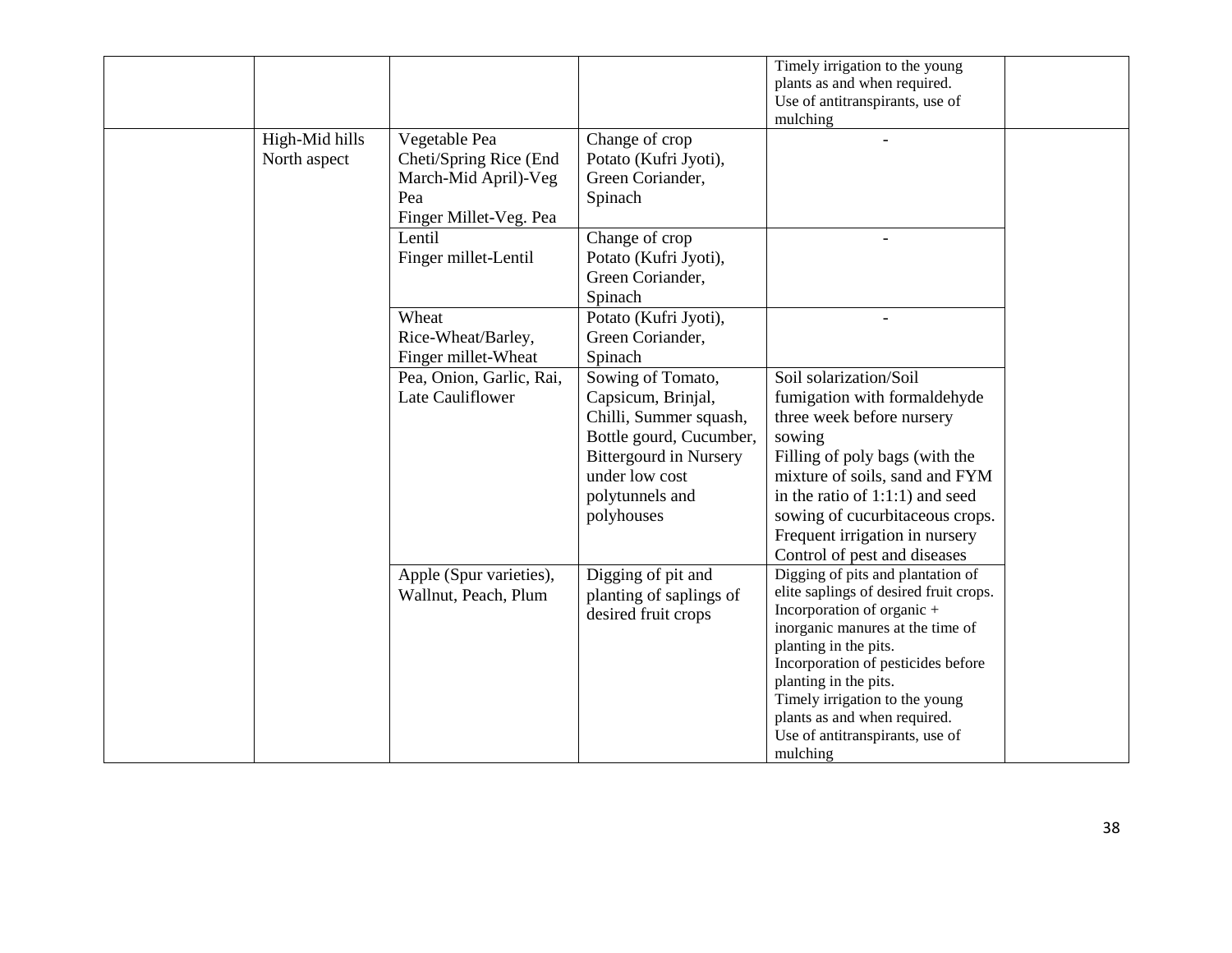| <b>Condition</b>                                                               | <b>Major</b>                         | <b>Normal Crop/cropping</b>                                                                   |                                                                                        | <b>Suggested contingency measure</b>                                                                                                                  |                                     |
|--------------------------------------------------------------------------------|--------------------------------------|-----------------------------------------------------------------------------------------------|----------------------------------------------------------------------------------------|-------------------------------------------------------------------------------------------------------------------------------------------------------|-------------------------------------|
| <b>Early season</b><br>drought followed<br>by $15-20$ days                     | Farming<br>situation                 | system                                                                                        | <b>Change</b> in<br>crop/cropping<br>system                                            | <b>Agronomic measure</b>                                                                                                                              | <b>Remarks</b> on<br>implementation |
| dry spell after<br>sowing leading to<br>poor<br>germination/crop<br>stand etc. | Rainfed lower<br>hills and<br>Valley | Vegetable Pea<br>Cheti/Spring Rice (End<br>March-Mid April)-Veg Pea<br>Finger Millet-Veg. Pea | No change                                                                              | Addition of organic manures<br>(FYM/compost) $@$ 5-10 t/ha, adopt<br>soil moisture conservation measures<br>with locally available mulch<br>materials |                                     |
|                                                                                |                                      | Lentil<br>Finger millet-Lentil                                                                | No change                                                                              |                                                                                                                                                       |                                     |
|                                                                                |                                      | Wheat<br>Rice-Wheat/Barley, Finger<br>Millet-Wheat                                            | Intercropping<br>Late sown Wheat<br>(VL892), HS-420,<br>HPW-42, Raj 3777)              |                                                                                                                                                       |                                     |
|                                                                                | High-Mid<br>hills South<br>aspect    | Vegetable Pea<br>Cheti/Spring Rice (End<br>March-Mid April)-Veg Pea<br>Finger Millet-Veg. Pea | No change                                                                              | Addition of organic manures<br>(FYM/compost) @ 5-10 t/ha, adopt<br>soil moisture conservation measures<br>with locally available mulch<br>materials   |                                     |
|                                                                                |                                      | Lentil<br>Finger millet-Lentil                                                                | No change                                                                              |                                                                                                                                                       |                                     |
|                                                                                |                                      | Wheat<br>Rice-Wheat/Barley, Finger<br>Millet-Wheat                                            | Intercropping<br>Late sown Wheat<br>(VL892), HS-420,<br>HPW-42, Raj 3777)              |                                                                                                                                                       |                                     |
|                                                                                | High-Mid<br>hills North<br>aspect    | Vegetable Pea<br>Cheti/Spring Rice (End<br>March-Mid April)-Veg Pea<br>Finger Millet-Veg. Pea | No change                                                                              | Addition of organic manures<br>(FYM/compost) $@$ 5-10 t/ha, adopt<br>soil moisture conservation measures<br>with locally available mulch<br>materials |                                     |
|                                                                                |                                      | Lentil<br>Finger millet-Lentil<br>Wheat<br>Rice-Wheat/Barley, Finger<br>Millet-Wheat          | No change<br>Intercropping<br>Late sown Wheat<br>(VL892), HS-420,<br>HPW-42, Raj 3777) |                                                                                                                                                       |                                     |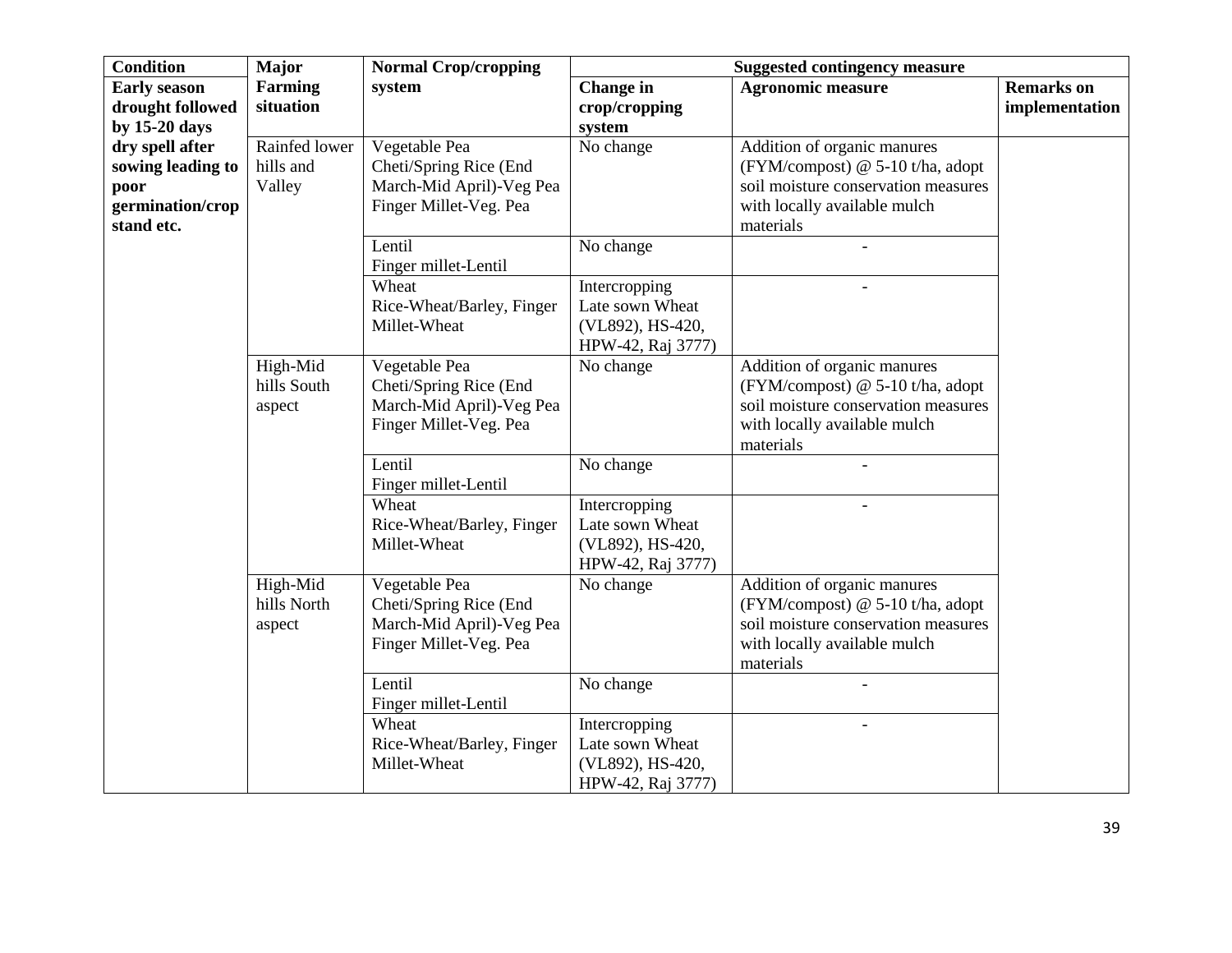| <b>Condition</b>                                                                                                 | <b>Major</b>                            | <b>Normal Crop/cropping system</b>                                                                                                                                                  |                                                                                                                                                                                                                                                                                                                                                         | <b>Suggested contingency measure</b>                                                                                                                                                                                                             |                   |
|------------------------------------------------------------------------------------------------------------------|-----------------------------------------|-------------------------------------------------------------------------------------------------------------------------------------------------------------------------------------|---------------------------------------------------------------------------------------------------------------------------------------------------------------------------------------------------------------------------------------------------------------------------------------------------------------------------------------------------------|--------------------------------------------------------------------------------------------------------------------------------------------------------------------------------------------------------------------------------------------------|-------------------|
| Mid season                                                                                                       | Farming                                 |                                                                                                                                                                                     | Change in crop/cropping                                                                                                                                                                                                                                                                                                                                 | <b>Agronomic measure</b>                                                                                                                                                                                                                         | <b>Remarks</b> on |
| drought                                                                                                          | situation                               |                                                                                                                                                                                     | system                                                                                                                                                                                                                                                                                                                                                  |                                                                                                                                                                                                                                                  | implementation    |
| [long dry<br>spell,<br>consecutive<br>2 weeks<br>rainless<br>$(>2.5$ mm)<br>period]<br>At<br>vegetative<br>stage | Rainfed<br>lower hills<br>and<br>Valley | Vegetable Pea<br>Cheti/Spring Rice (End March-Mid April)-<br>Veg Pea<br>Finger Millet-Veg. Pea<br>Lentil<br>Finger millet-Lentil<br>Wheat<br>Rice-Wheat/Barley, Finger Millet-Wheat | Site-specific crop<br>Mid<br>correction<br>season<br>(thinning with in the row<br>and<br>between<br>the<br>row<br>(remove every third row),<br>praying of 2% urea and<br>recommended<br>concentration of other plant<br>take<br>the                                                                                                                     | Addition of organic<br>manures<br>(FYM/compost) @ 5-<br>10 t/ha, adopt soil<br>moisture conservation<br>measures with locally<br>available mulch<br>materials<br>Hoeing and weeding,<br>organic<br>mulching,<br>windbreak<br>and<br>shelterbelts |                   |
|                                                                                                                  |                                         |                                                                                                                                                                                     | nutrient<br>to<br>advantage of favourable<br>conditions, rationing of<br>drought affected crops if<br>subsequent rain is possible<br>and use of anti-transpirant                                                                                                                                                                                        |                                                                                                                                                                                                                                                  |                   |
|                                                                                                                  | High-Mid<br>hills<br>South<br>aspect    | Finger Millet/ Barnyard Millet/ Maize/<br>Tomato Amaranths/ Sesamum/ Soybean-<br>Barley/ Lentil & Mustard/<br>Wheat/Toria/Potato/ Radish                                            | Mid season correction<br>(thinning with in the row<br>and between the row<br>(remove every third row),<br>praying of 2% urea and<br>recommended<br>concentration of other plant<br>nutrient to take the<br>advantage of favorable<br>conditions, ratooning of<br>drought affected crops if<br>subsequent rain is possible<br>and use of antitranspirant | Hoeing and weeding,<br>organic mulching,<br>windbreak and<br>shelterbelts                                                                                                                                                                        |                   |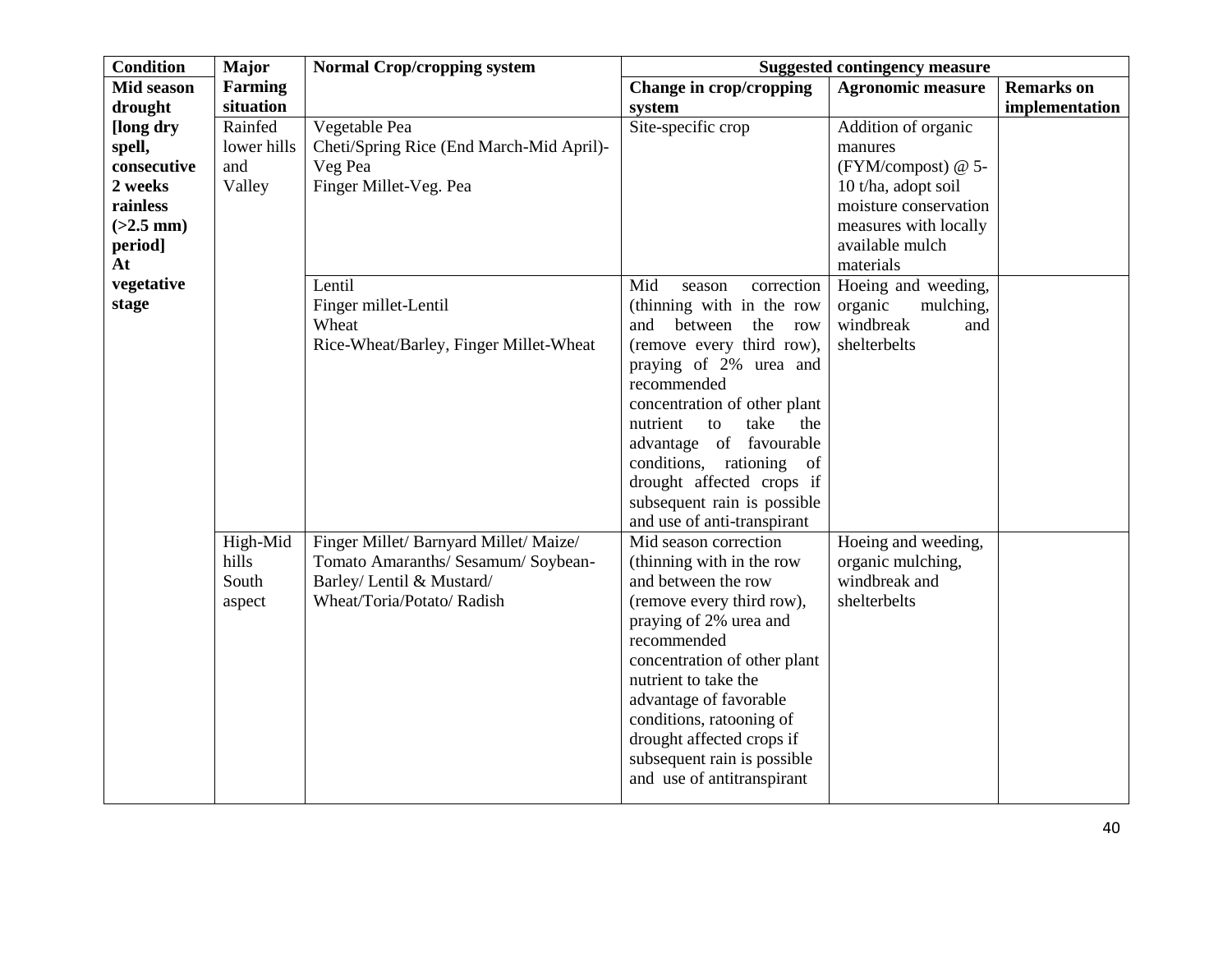| High-Mid | Irrigated Paddy / Rainfed Paddy/Finger   | Mid season correction        | Hoeing and weeding, |  |
|----------|------------------------------------------|------------------------------|---------------------|--|
| hills    | millet/Finger millet+(Horse gram/Urd/    | (thinning with in the row    | organic mulching,   |  |
| North    | Arhar) /Barnyard millet. (Horse          | and between the row          | windbreak and       |  |
| aspect   | gram/Urd/Arhar) /Maize/ Amaranths/       | (remove every third row),    | shelterbelts        |  |
|          | Sesamum/Tomato -                         | praying of 2% urea and       |                     |  |
|          | Wheat/Toria/Potato/Barley/Mustard/Radish | recommended                  |                     |  |
|          |                                          | concentration of other plant |                     |  |
|          |                                          | nutrient to take the         |                     |  |
|          |                                          | advantage of favorable       |                     |  |
|          |                                          | conditions, rationing of     |                     |  |
|          |                                          | drought affected crops if    |                     |  |
|          |                                          | subsequent rain is possible  |                     |  |
|          |                                          | and use of antitranspirant   |                     |  |
|          |                                          |                              |                     |  |

## **2.1.3 Irrigated situation (Kharif Season)**

| <b>Condition</b> | <b>Major</b>  | <b>Normal Crop/cropping</b> |                     | <b>Suggested contingency measure</b>         |                        |
|------------------|---------------|-----------------------------|---------------------|----------------------------------------------|------------------------|
| Delay by 2       | Farming       | system                      | Change in           | <b>Agronomic measure</b>                     | <b>Remarks</b> on      |
| weeks            | situation     |                             | crop/cropping       |                                              | implementation         |
|                  |               |                             | system              |                                              |                        |
|                  | Lower hills & | Rice-Wheat                  | Rice (VLD $81$ ),   | management (1% NPK)<br>Foliar N              | Supply of seeds        |
|                  | Valley        |                             | VD82, VLD61, VD     | spray), addition of organic manures          | through TDC,           |
|                  |               |                             | 62)                 | $(FYM)/\text{composition}$ @ 5-10 t/ha, soil | <b>NSC</b>             |
|                  |               |                             |                     | moisture conservation measures with          | Dept. of               |
|                  |               |                             |                     | locally available mulch materials.           | Agriculture<br>and KVK |
|                  |               | Rice-Cabbage-Maize          | Rice (VLD $81$ ),   | Light irrigation, Timely<br>weeding,         |                        |
|                  |               | (Green cob),                | VD82, VLD61, VD     | addition<br>of<br>organic<br>manures         |                        |
|                  |               | Rice-Cabbage-Potato         | 62)                 | $(FYM/compost)$ @ 5-10 t/ha                  |                        |
|                  |               | Tomato,<br>Capsicum,        | Cabbage,            | Use of short duration varieties.             |                        |
|                  |               | Brinjal, Chilli, Potato,    | Cauliflower,        | Gap filling                                  |                        |
|                  |               | Apple, Peach, Wallnut,      | Radish,<br>Round    | Use of organic manure at sowing              |                        |
|                  |               | Citrus                      | Rai,<br>radish,     | Timely weeding                               |                        |
|                  |               |                             | Coriander,          | Conserve residual<br>moisture<br>for         |                        |
|                  |               |                             | Frenchbean,<br>Pea, | sowing rabi crops                            |                        |
|                  |               |                             | Plantation of Malta |                                              |                        |
|                  |               |                             | trees               |                                              |                        |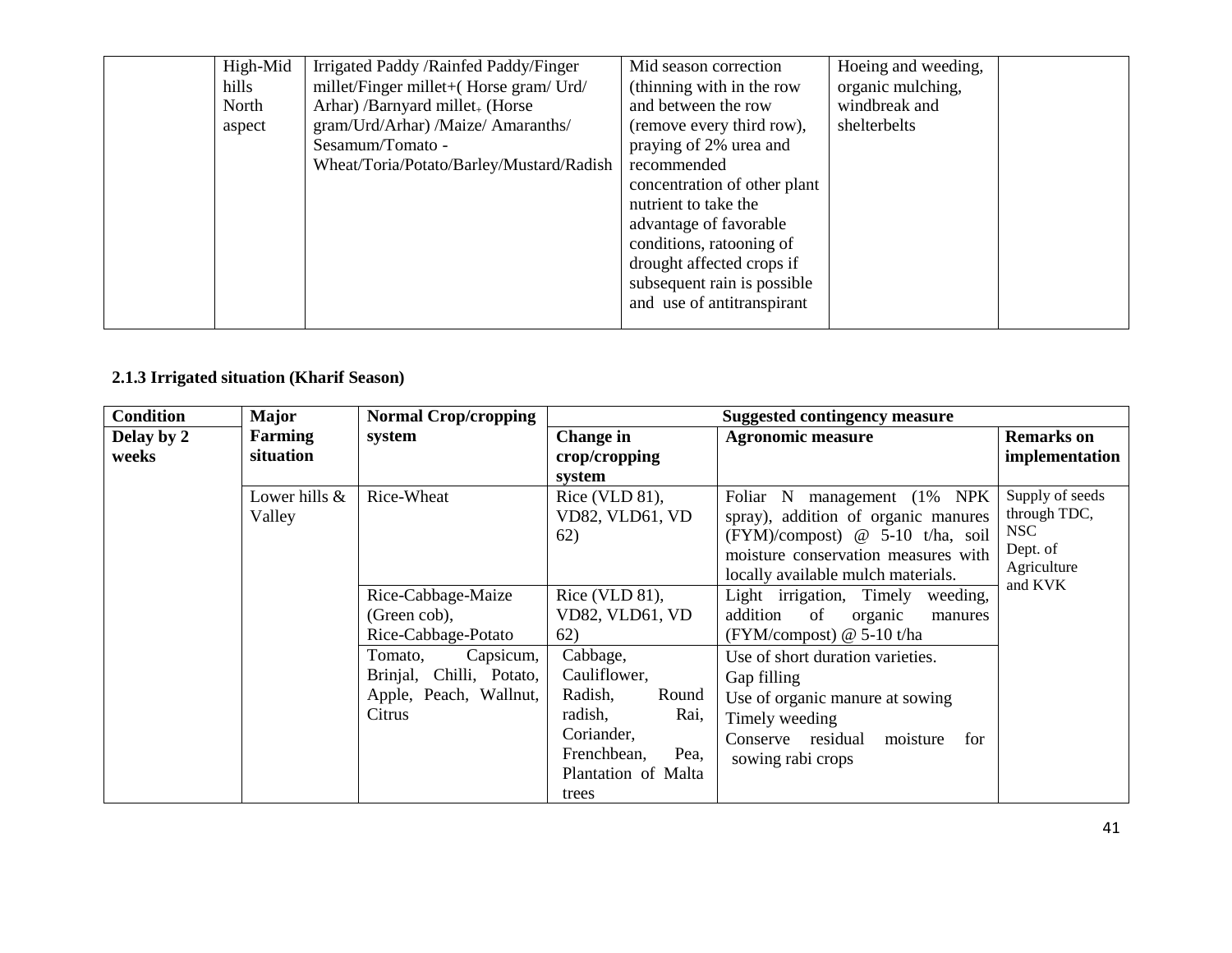| <b>Condition</b>             | <b>Major</b>  | <b>Normal</b>             |                        | <b>Suggested contingency measure</b>         |                   |
|------------------------------|---------------|---------------------------|------------------------|----------------------------------------------|-------------------|
| Delay by 4 week              | Farming       | Crop/cropping system      | <b>Change in</b>       | <b>Agronomic measure</b>                     | <b>Remarks</b> on |
|                              | situation     |                           | crop/cropping system   |                                              | implementation    |
| 3 <sup>rd</sup> week of July | Lower hills & | Rice-Wheat                | Rice (VLD 81), VD82,   | Foliar N management (1% NPK)                 | Supply of seeds   |
|                              | Valley        |                           | VLD61, VD 62)          | spray), addition of organic manures          | through TDC,      |
|                              |               |                           |                        | $(FYM)/\text{composition}$ @ 5-10 t/ha, soil | NSC               |
|                              |               |                           |                        | moisture<br>conservation<br>measures         | Dept. of          |
|                              |               |                           |                        | available<br>with locally<br>mulch           | Agriculture       |
|                              |               |                           |                        | materials.                                   | and KVK           |
|                              |               | Rice-Cabbage-Maize        | Rice (VLD 81), VD82,   | Light irrigation, Timely weeding,            |                   |
|                              |               | (Green cob),              | VLD61, VD 62)          | addition of<br>organic<br>manures            |                   |
|                              |               | Rice-Cabbage-Potato       |                        | (FYM/compost) $@$ 5-10 t/ha                  |                   |
|                              |               | Tomato, Capsicum,         | Cabbage, Cauliflower,  | Use of short duration varieties.             |                   |
|                              |               | Brinjal, Chiilli, Potato, | Radish, Round radish,  | Gap filling, Timely weeding                  |                   |
|                              |               | Apple, Peach, Wallnut,    | Rai,<br>Coriander,     | Use of organic manure at sowing              |                   |
|                              |               | Citrus                    | Frenchbean,<br>Pea,    | Conserve residual moisture for               |                   |
|                              |               |                           | Plantation of<br>Malta | sowing rabi crops                            |                   |
|                              |               |                           | trees                  |                                              |                   |

| <b>Condition</b> | <b>Major</b>  | <b>Normal</b>            |                         | <b>Suggested contingency measure</b>         |                   |
|------------------|---------------|--------------------------|-------------------------|----------------------------------------------|-------------------|
| Delay by 6 week  | Farming       | Crop/cropping system     | Change in               | <b>Agronomic measure</b>                     | <b>Remarks</b> on |
|                  | situation     |                          | crop/cropping system    |                                              | implementation    |
| 1st week of      | Lower hills & | Rice-Wheat               | Rice (VLD 81), VD82,    | Foliar N<br>$(1\%$ NPK<br>management         | Supply of seeds   |
| <b>August</b>    | Valley        |                          | VLD61, VD 62)           | spray), addition of organic manures          | through TDC,      |
|                  |               |                          |                         | $(FYM)/\text{composition}$ @ 5-10 t/ha, soil | NSC               |
|                  |               |                          |                         | moisture conservation measures with          | Dept. of          |
|                  |               |                          |                         | locally available mulch materials.           | Agriculture       |
|                  |               | Rice-Cabbage-Maize       | Rice (VLD 81), VD82,    | Light irrigation, Timely<br>weeding,         | and KVK           |
|                  |               | (Green cob),             | VLD61, VD 62)           | addition<br>of<br>organic<br>manures         |                   |
|                  |               | Rice-Cabbage-Potato      |                         | (FYM/compost) $@$ 5-10 t/ha                  |                   |
|                  |               | Tomato, Capsicum,        | Cabbage,<br>Tomato,     | Use of short duration varieties.             |                   |
|                  |               | Brinjal, Chiilli, Potato | Radish,<br>Cauliflower, | Gap filling                                  |                   |
|                  |               |                          | Frenchbean.<br>Pea,     | Use of organic manure at sowing              |                   |
|                  |               |                          | Plantation of<br>Malta  | Timely weeding                               |                   |
|                  |               |                          | trees                   | Conserve residual moisture for sowing        |                   |
|                  |               |                          |                         | rabi crops                                   |                   |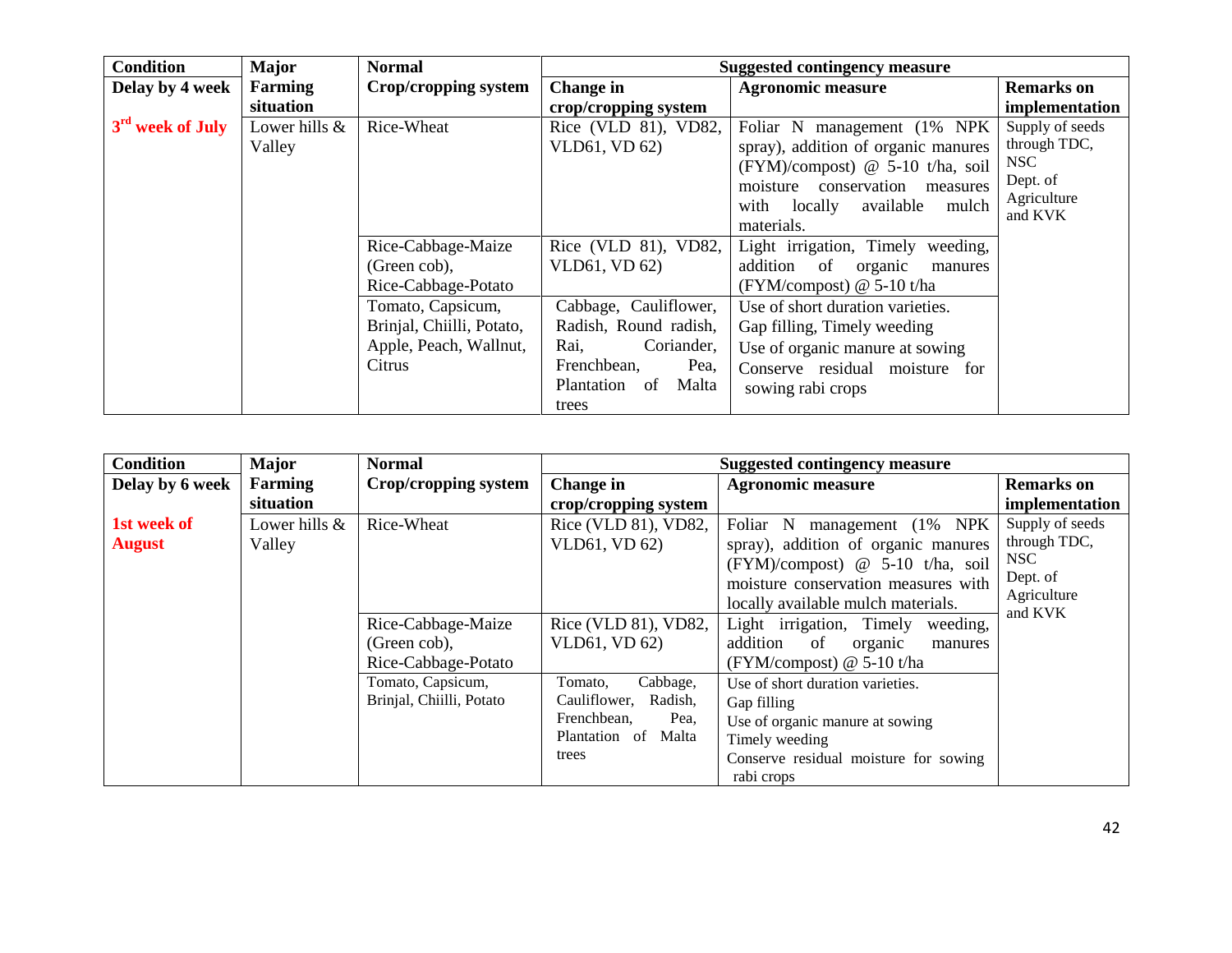| <b>Condition</b> | <b>Major</b>  | <b>Normal Crop/cropping</b> |                            | <b>Suggested contingency measure</b> |                        |
|------------------|---------------|-----------------------------|----------------------------|--------------------------------------|------------------------|
| Delay by 8 week  | Farming       | system                      | Change in                  | <b>Agronomic measure</b>             | <b>Remarks</b> on      |
|                  | situation     |                             | crop/cropping              |                                      | implementation         |
| $3rd$ week of    |               |                             | system                     |                                      |                        |
| <b>August</b>    | Lower hills & | Rice-Wheat                  | (VLD)<br>Rice<br>81),      | Foliar N management (1% NPK)         | Supply of seeds        |
|                  | Valley        |                             | VD82, VLD61, VD            | spray), addition of organic manures  | through TDC,           |
|                  |               |                             | 62)                        | (FYM)/compost) @ 5-10 t/ha, soil     | <b>NSC</b>             |
|                  |               |                             |                            | conservation<br>moisture<br>measures | Dept. of               |
|                  |               |                             |                            | with locally available<br>mulch      | Agriculture<br>and KVK |
|                  |               |                             |                            | materials.                           |                        |
|                  |               | Rice-Cabbage-Maize          | Rice<br>(VLD)<br>81),      | Light irrigation, Timely weeding,    |                        |
|                  |               | (Green cob),                | VD82, VLD61, VD            | addition<br>of organic<br>manures    |                        |
|                  |               | Rice-Cabbage-Potato         | 62)                        | $(FYM/compost)$ @ 5-10 t/ha          |                        |
|                  |               | Tomato, Capsicum,           | Cabbage,                   | Use of short duration varieties.     |                        |
|                  |               | Brinjal, Chiilli, Potato,   | Cauliflower,               | Gap filling, Timely weeding          |                        |
|                  |               | Apple, Peach, Wallnut,      | Round<br>Radish,           | Use of organic manure at sowing      |                        |
|                  |               | Citrus                      | radish,<br>Rai,            | Conserve residual moisture for       |                        |
|                  |               |                             | Coriander,                 | sowing rabi crops                    |                        |
|                  |               |                             | Frenchbean,<br>Pea,        |                                      |                        |
|                  |               |                             | <b>Plantation of Malta</b> |                                      |                        |

**2.1.4 Irrigated situation (Rabi Season)**

| <b>Condition</b>         | <b>Major</b>            | <b>Normal Crop/cropping</b>                  |                                                           | <b>Suggested contingency measure</b>                                                                                                                                                                            |                                                                              |
|--------------------------|-------------------------|----------------------------------------------|-----------------------------------------------------------|-----------------------------------------------------------------------------------------------------------------------------------------------------------------------------------------------------------------|------------------------------------------------------------------------------|
| Delay by 2 week          | <b>Farming</b>          | system                                       | Change in                                                 | <b>Agronomic measure</b>                                                                                                                                                                                        | <b>Remarks</b> on                                                            |
|                          | situation               |                                              | crop/cropping                                             |                                                                                                                                                                                                                 | implementation                                                               |
| 1st <sup>d</sup> week of |                         |                                              | system                                                    |                                                                                                                                                                                                                 |                                                                              |
| <b>January</b>           | Lower hills &<br>Valley | <b>Wheat Rice-Wheat</b>                      | Late sown Wheat (VL<br>892, HS-420, HPW-<br>42, Raj 3777) | Foliar N management (1% NPK)<br>spray), addition of organic manures<br>$(FYM)/\text{composition}$ @ 5-10 t/ha, soil<br>moisture<br>conservation<br>measures<br>with locally<br>available<br>mulch<br>materials. | Supply of seeds<br>through TDC,<br>NSC<br>Dept. of<br>Agriculture<br>and KVK |
|                          |                         | Onion, Garlic, Pea, Rai,<br>Late Cauliflower | No change                                                 | Use of short duration varieties.<br>Gap filling<br>Use of organic manure at sowing<br>Timely application of fungicides for<br>control of diseases<br>Timely application of insecticides for                     |                                                                              |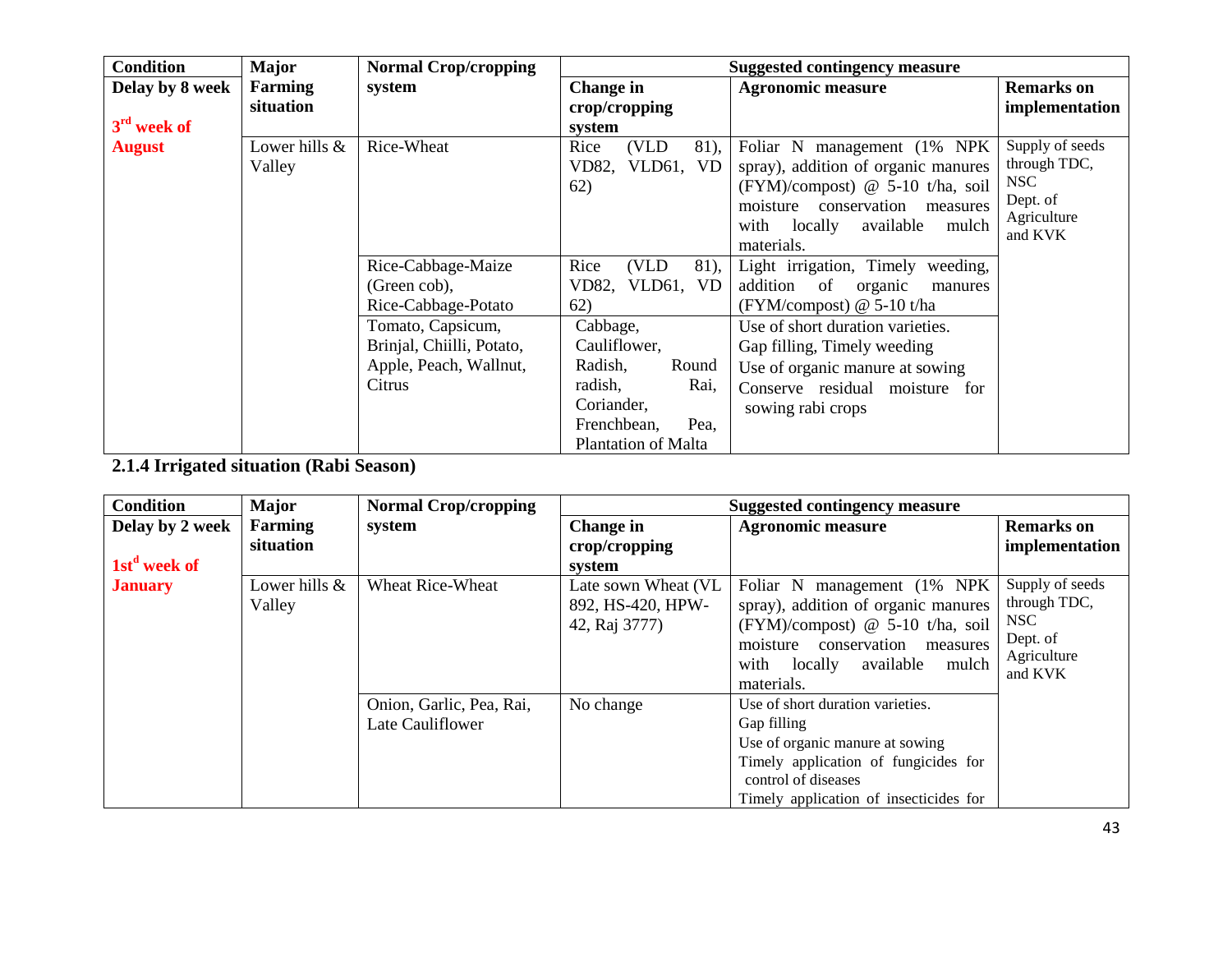|  |                              |           | the control of insect vectors.<br>Timely weeding<br>Conserve residual moisture for sowing<br>Kharif crops       |  |
|--|------------------------------|-----------|-----------------------------------------------------------------------------------------------------------------|--|
|  | Mango, Citrus,<br>Pomgranate | No change | Fumigation and maintaining<br>appropriate moisture in the orchards<br>to prevent the plant from frost<br>damage |  |

| <b>Condition</b>                | <b>Major</b>            | <b>Normal</b>                                                           | <b>Suggested contingency measure</b>                                                                                                                                                                                           |                                                                                                                                                                                                                                                                                                                                                                                                                                 |                                                                              |
|---------------------------------|-------------------------|-------------------------------------------------------------------------|--------------------------------------------------------------------------------------------------------------------------------------------------------------------------------------------------------------------------------|---------------------------------------------------------------------------------------------------------------------------------------------------------------------------------------------------------------------------------------------------------------------------------------------------------------------------------------------------------------------------------------------------------------------------------|------------------------------------------------------------------------------|
| Delay by 4 week                 | Farming                 | Crop/cropping                                                           | Change in crop/cropping                                                                                                                                                                                                        | <b>Agronomic measure</b>                                                                                                                                                                                                                                                                                                                                                                                                        | <b>Remarks</b> on                                                            |
|                                 | situation               | system                                                                  | system                                                                                                                                                                                                                         |                                                                                                                                                                                                                                                                                                                                                                                                                                 | implementation                                                               |
| $3rd$ week of<br><b>January</b> | Lower hills &<br>Valley | <b>Wheat Rice-Wheat</b><br>Pea, Onion, Garlic,<br>Rai, Late Cauliflower | Late sown Wheat (VL<br>892, HS-420, HPW-42,<br>Raj 3777)<br>Sowing of Tomato,<br>Capsicum, Brinjal, Chilli,<br>Summer squash, Bottle<br>gourd, Cucumber,<br><b>Bittergourd in Nursery</b><br>under low cost<br>polytunnels and | Foliar N management (1% NPK)<br>spray), addition of organic manures<br>(FYM)/compost) @ 5-10 t/ha, soil<br>moisture conservation measures with<br>locally available mulch materials.<br>Soil solarization/Soil fumigation<br>with formaldehyde three week<br>before nursery sowing<br>Filling of poly bags (with the<br>mixture of soils, sand and FYM in<br>the ratio of $1:1:1$ ) and seed sowing<br>of cucurbitaceous crops. | Supply of seeds<br>through TDC,<br>NSC<br>Dept. of<br>Agriculture<br>and KVK |
|                                 |                         |                                                                         | polyhouses                                                                                                                                                                                                                     | Frequent irrigation in nursery<br>Control of pest and diseases                                                                                                                                                                                                                                                                                                                                                                  |                                                                              |
|                                 |                         | Mango, Citrus,<br>Pomgranate                                            | No change                                                                                                                                                                                                                      | Fumigation and maintaining<br>appropriate moisture in the orchards<br>to prevent the plant from frost                                                                                                                                                                                                                                                                                                                           |                                                                              |
|                                 |                         |                                                                         |                                                                                                                                                                                                                                | damage                                                                                                                                                                                                                                                                                                                                                                                                                          |                                                                              |

| Condition       | Major         | <b>Normal</b>    | <b>Suggested contingency measure</b> |                                                    |                   |
|-----------------|---------------|------------------|--------------------------------------|----------------------------------------------------|-------------------|
| Delay by 6 week | Farming       | Crop/cropping    | Change in crop/cropping              | Agronomic measure                                  | <b>Remarks</b> on |
|                 | situation     | system           | system                               |                                                    | implementation    |
| 1st week of     | Lower hills & | Wheat Rice-Wheat | Change of Crop                       | $(1\% \quad \text{NPK})$<br>Foliar N<br>management | Supply of seeds   |
| <b>February</b> | Vallev        |                  | Potato (Kufri Jyoti),                | spray), addition of organic manures                | through TDC,      |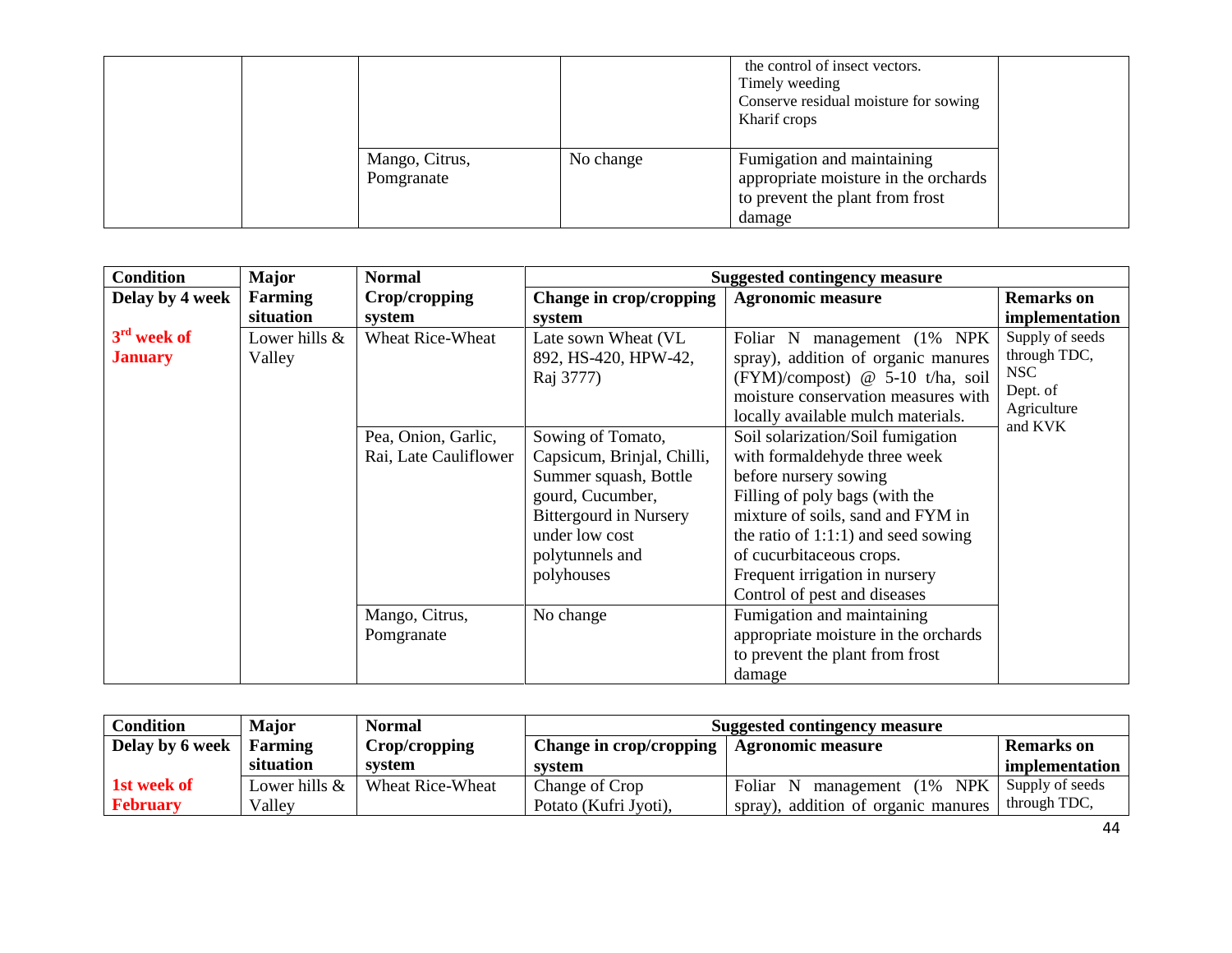|  |                       | Green Coriander, Spinach      | $(FYM)/\text{composition}$ @ 5-10 t/ha, soil | <b>NSC</b>  |
|--|-----------------------|-------------------------------|----------------------------------------------|-------------|
|  |                       |                               | moisture conservation measures               | Dept. of    |
|  | Pea, Onion, Garlic,   | Sowing of Tomato,             | Soil solarization/Soil fumigation            | Agriculture |
|  | Rai, Late Cauliflower | Capsicum, Brinjal, Chilli,    | with formaldehyde three week                 | and KVK     |
|  |                       | Summer squash, Bottle         | before nursery sowing                        |             |
|  |                       | gourd, Cucumber,              | Filling of poly bags (with the               |             |
|  |                       | <b>Bittergourd in Nursery</b> | mixture of soils, sand and FYM in            |             |
|  |                       | under low cost                | the ratio of $1:1:1$ ) and seed sowing       |             |
|  |                       | polytunnels and               | of cucurbitaceous crops.                     |             |
|  |                       | polyhouses                    | Frequent irrigation in nursery               |             |
|  |                       | Planting of cucurbits in      | Control of pest and diseases                 |             |
|  |                       | the field                     |                                              |             |

| <b>Condition</b>               | Major                       | <b>Normal Crop/cropping</b>                  | <b>Suggested contingency measure</b>                                                                                                                                         |                                                                                                                                                                                                                                                                                                           |                                                                              |
|--------------------------------|-----------------------------|----------------------------------------------|------------------------------------------------------------------------------------------------------------------------------------------------------------------------------|-----------------------------------------------------------------------------------------------------------------------------------------------------------------------------------------------------------------------------------------------------------------------------------------------------------|------------------------------------------------------------------------------|
| Delay by 8 week<br>3rd week of | <b>Farming</b><br>situation | system                                       | Change in<br>crop/cropping<br>system                                                                                                                                         | <b>Agronomic measure</b>                                                                                                                                                                                                                                                                                  | <b>Remarks</b> on<br>implementation                                          |
| <b>February</b>                | Lower hills &<br>Valley     | <b>Wheat Rice-Wheat</b>                      | Change of Crop<br>Potato (Kufri Jyoti),<br>Green Coriander,<br>Spinach                                                                                                       | Foliar N management (1% NPK)<br>spray), addition of organic manures<br>(FYM)/compost) @ 5-10 t/ha, soil<br>conservation<br>moisture<br>measures<br>with<br>available<br>locally<br>mulch<br>materials.                                                                                                    | Supply of seeds<br>through TDC,<br>NSC<br>Dept. of<br>Agriculture<br>and KVK |
|                                |                             | Pea, Onion, Garlic, Rai,<br>Late Cauliflower | Sowing of Tomato,<br>Capsicum, Brinjal,<br>Chilli, Summer<br>squash, Bottle gourd,<br>Cucumber,<br>Bittergourd in<br>Nursery under low<br>cost polytunnels and<br>polyhouses | Soil solarization/Soil fumigation<br>with formaldehyde three week<br>before nursery sowing<br>Filling of poly bags (with the<br>mixture of soils, sand and FYM in<br>the ratio of $1:1:1$ ) and seed sowing<br>of cucurbitaceous crops.<br>Frequent irrigation in nursery<br>Control of pest and diseases |                                                                              |

**Notes:**<br>1.

Describe the major farming situation such as shallow red soils, deep black soils, uplands, medium lands, eroded hill slops etc. tank fed black soils, shallow acid soils, sodic vertisols etc.

2. Describe the normal crop or cropping system grown in that farming situation including variety if known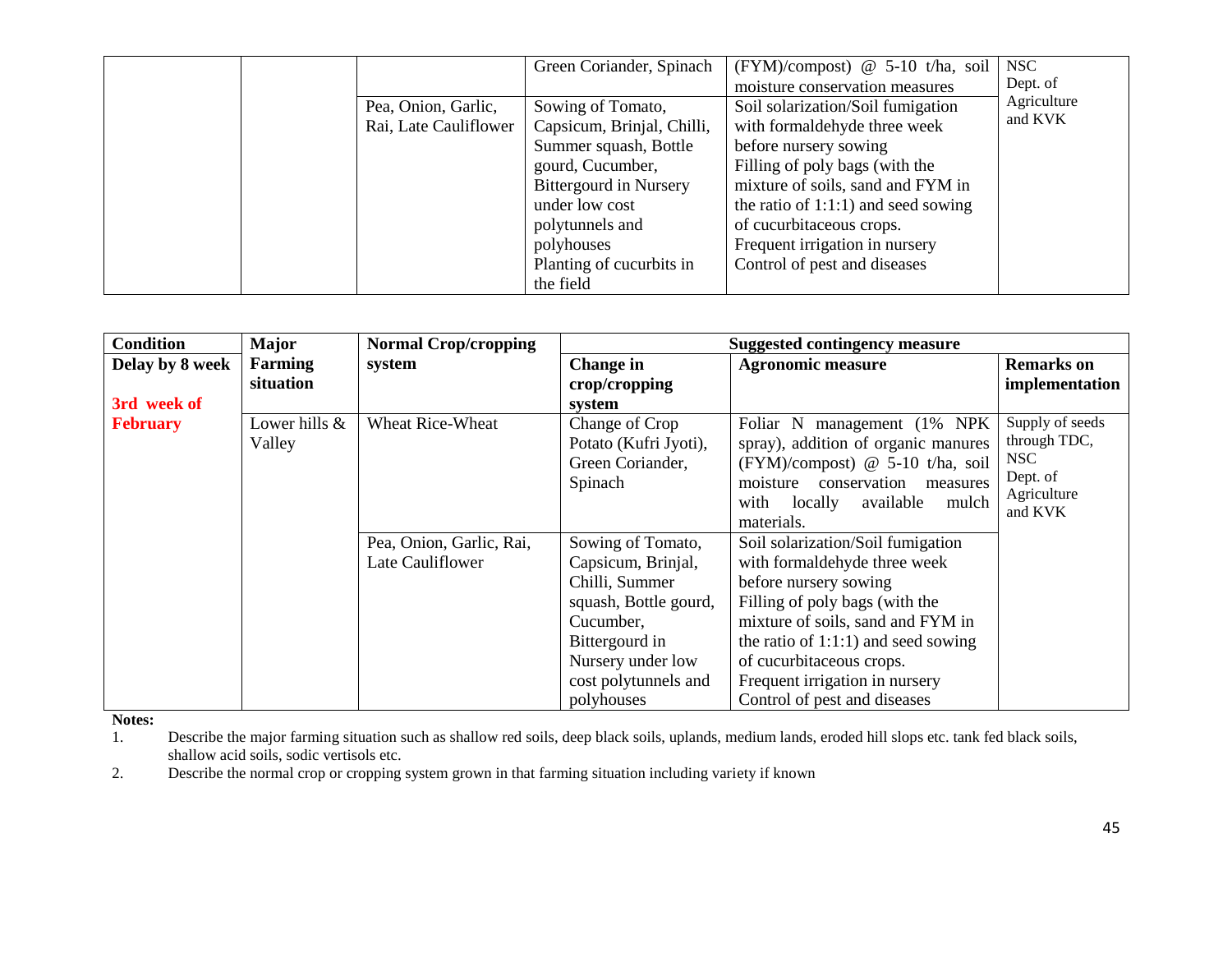- 3. Describe the alternative crop or variety or cropping pattern in view of the delay in monsoon and shortening of the growing period including delay in sowing of nurseries in case of paddy. In case of normal onset followed by early season droughts re-sowing may be recommended including variety seed rate etc. In case of early or mid season dry spells indicate crop management techniques to save standing crop. In case of terminal drought indicate giving life saving supplemental irrigation, if available or taking up harvest at physiological maturity with some realizable grain/fodder yield etc.
- 4. Describe all agronomic practices which help in coping with late planting like increased or decreased spacing, changes in planting geometry, intercropping in case of sole crops, thinning, mulching, spray of anti-transpirants or other chemicals, supplemental irrigation, soil and moisture conservation practices like ridging, conservation furrows, dust mulch etc. In case of early and mid season dry spells indicate moisture conservation techniques to save standing crop. In case of terminal drought indicate early rabi cropping with suitable crops/varieties with a possibility of giving presowing/come up irrigation etc.
- 5. Give details on the source of the breeder seed, in case an alternate crop or variety is suggested as part of the contingency. For agronomic measures, indicate any convergence possible with ongoing central or state schemes like National Rural Employment Guarantee Scheme (NREGS), Integrated Watershed Management Programme (IWMP), Rashtriya Krishi Vikas Yojana (RKVY), National Food Security Mission (NFSM), Integrated Scheme on Oilseeds, Pulses, Oilpalm and Maize (ISOPOM), National Horticulture Mission (NHM), Community Land Development Programme (CLDP) etc., to meet the cost of materials, labour or implements etc. to carry out any field based activity quickly.

### **2.1.5 Irrigated situation - NOT APPLICABLE**

| <b>Condition</b>                                                                  | <b>Suggested contingency measure</b>                                                                                                                                                                                                                                                                                                                                                                                                                                                                                                             |                                                         |                                                                                                               |                                                                                             |  |  |
|-----------------------------------------------------------------------------------|--------------------------------------------------------------------------------------------------------------------------------------------------------------------------------------------------------------------------------------------------------------------------------------------------------------------------------------------------------------------------------------------------------------------------------------------------------------------------------------------------------------------------------------------------|---------------------------------------------------------|---------------------------------------------------------------------------------------------------------------|---------------------------------------------------------------------------------------------|--|--|
| <b>Continuous high</b><br>rainfall in a short<br>span leading to<br>water logging | Vegetative stage <sup>k</sup>                                                                                                                                                                                                                                                                                                                                                                                                                                                                                                                    | Flowering stage                                         | Crop maturity stage $m$                                                                                       | Post harvest <sup>n</sup>                                                                   |  |  |
| Rice                                                                              | Use wind break and shelter belts and sowing of Drain out excess water<br>crop parallel to the wind direction, minimum use of through drainage<br>nitrogenous fertilizers and use of phosphatic channels, NPK foliar<br>fertilizers and avoid irrigation to the fields in application after water<br>situation of weather vagaries in irrigated conditiondraining<br>and use of short stature varieties<br>Strengthening of field bundings, In water logged<br>condition, form open drains about 60cm in depth<br>and 45 cm width across in field |                                                         | Drainage, avoid water<br>stagnation in the plots<br>Harvesting at physiological mechanical drier.<br>maturity | Store the produce under shed<br>and dry using artificial sources<br>like large fans and use |  |  |
| Finger-millet,<br>Maize                                                           | From open drainage channels across the field                                                                                                                                                                                                                                                                                                                                                                                                                                                                                                     | Drain out excess water<br>through drainage<br>channels, | Cob harvesting from<br>standing crop, drain out<br>excess water, Harvesting at<br>physiological maturity      | Proper drying and storage of<br>grains                                                      |  |  |
| Green Fodder                                                                      | From open drainage channels across the field                                                                                                                                                                                                                                                                                                                                                                                                                                                                                                     | Drain out excess water<br>through drainage<br>channels, | Not applicable                                                                                                |                                                                                             |  |  |

#### **2.2 Un-timely (un-seasonal) rains (For both Rainfed and irrigated siturations) Kharif Season**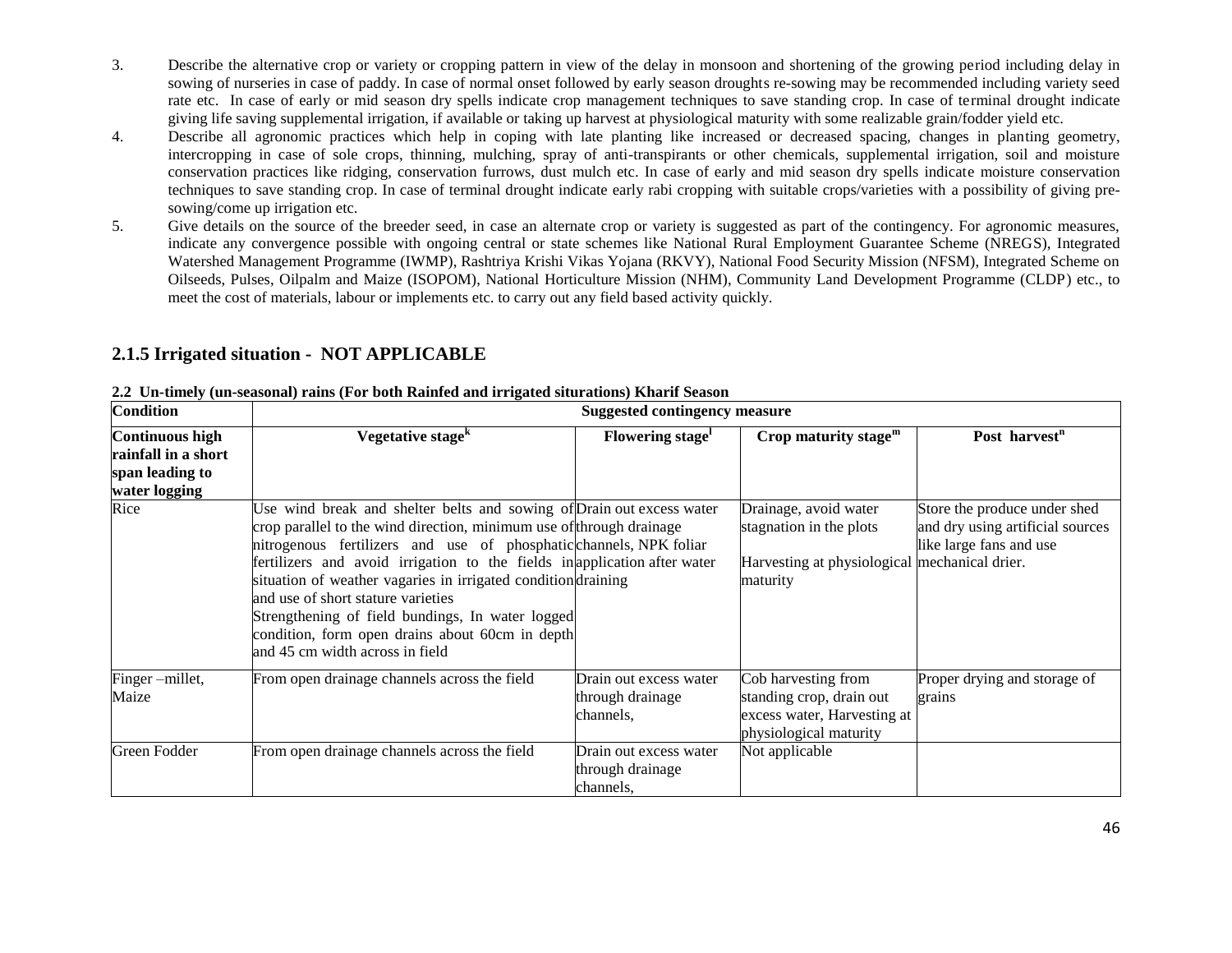| Horticulture                    |                                                                                                     |                                                                                       |                                                                                             |                                                                                     |
|---------------------------------|-----------------------------------------------------------------------------------------------------|---------------------------------------------------------------------------------------|---------------------------------------------------------------------------------------------|-------------------------------------------------------------------------------------|
| Tomato                          | Make drainage channel, Ridges and top dressing of nutrients. Avoid water                            | Improve drainage,<br>spraying of micro<br>stagnation in the field.                    | of micro nutrients. Avoid<br>water stagnation in the<br>field.                              | Improve drainage, spraying Store the produce under shed.                            |
| Potato                          | Drainage, N top dressing, earthing up                                                               | Drainage, removing<br>weeds and older leaves<br>for proper aeration                   | Removing (halms (upper<br>portion)                                                          | Keep produce at dry place but<br>not in heap                                        |
| Cabbage                         | Avoid water stagnation in the field. Make drainage<br>channel, Top dressing of N, Spraying of Borax |                                                                                       | Improve drainage, Avoid<br>water stagnation                                                 | Keep produce at dry place but<br>not in heap                                        |
| French bean                     | Improve drainage                                                                                    | Avoid water stagnation<br>in the field                                                | Remove excess water                                                                         | Keep produce at dry place but<br>not in heap                                        |
| Veg pea                         | Make drainage channel, Avoid water stagnation.                                                      | Make drainage channel,<br>Avoid water stagnation,<br>spraying of micro-<br>nutrients. | Remove excess water                                                                         | Keep produce at dry place but<br>not in heap                                        |
| Apple                           | Remove excess water                                                                                 | Spraying of micro<br>fruit set                                                        | Spraying of micro<br>nutrient/PBRs to improve nutrient/PBRs to improve<br>yield and quality | Store at cool, dry, ventilated<br>place, avoid heaping, package<br>in wooden boxes  |
| Peach                           | Remove excess water                                                                                 | Spraying of micro<br>fruit set                                                        | Spraying of micro<br>nutrient/PBRs to improve nutrient/PBRs to improve<br>yield and quality | Store at cool, dry, ventilated<br>place, avoid heaping, package<br>in wooden boxes  |
| Citrus                          | Remove excess water                                                                                 | Spraying of micro<br>fruit set                                                        | Spraying of micro<br>nutrient/PBRs to improve nutrient/PBRs to improve<br>yield and quality | Store at cool, dry, ventilated<br>place, avoid heaping                              |
|                                 | Heavy rainfall with high speed winds in a short span <sup>2</sup>                                   |                                                                                       |                                                                                             |                                                                                     |
| millet, Black Soybean the field | Rice, Maize, Finger- In water logged condition, form open drains across Improve drainage, N top     | dressing                                                                              | Drainage, avoid water<br>stagnation in the plots,<br>Tying                                  | Store the produce under shed<br>and dry using artificial sources<br>like large fans |
| Horticulture                    |                                                                                                     |                                                                                       |                                                                                             |                                                                                     |
| Tomato                          | Improve drainage,<br>Proper staking                                                                 | Improve drainage, Top<br>dressing of N, Spraying<br>of Micro nutrients                | of Micro nutrients                                                                          | Improve drainage, Spraying Store the produce under shed.                            |
| Potato                          | Drainage, earthing up, N top dressing                                                               | Drainage,                                                                             | Cutting the halms<br>portion                                                                | Keep produce at dry place but<br>not in heap                                        |
| Cabbage                         | Improve<br>drainage,<br>Avoid<br>stagnation,<br>water<br>Spraying of Borax                          |                                                                                       | Improve drainage, Avoid<br>water stagnation                                                 | Keep produce at dry place but<br>not in heap                                        |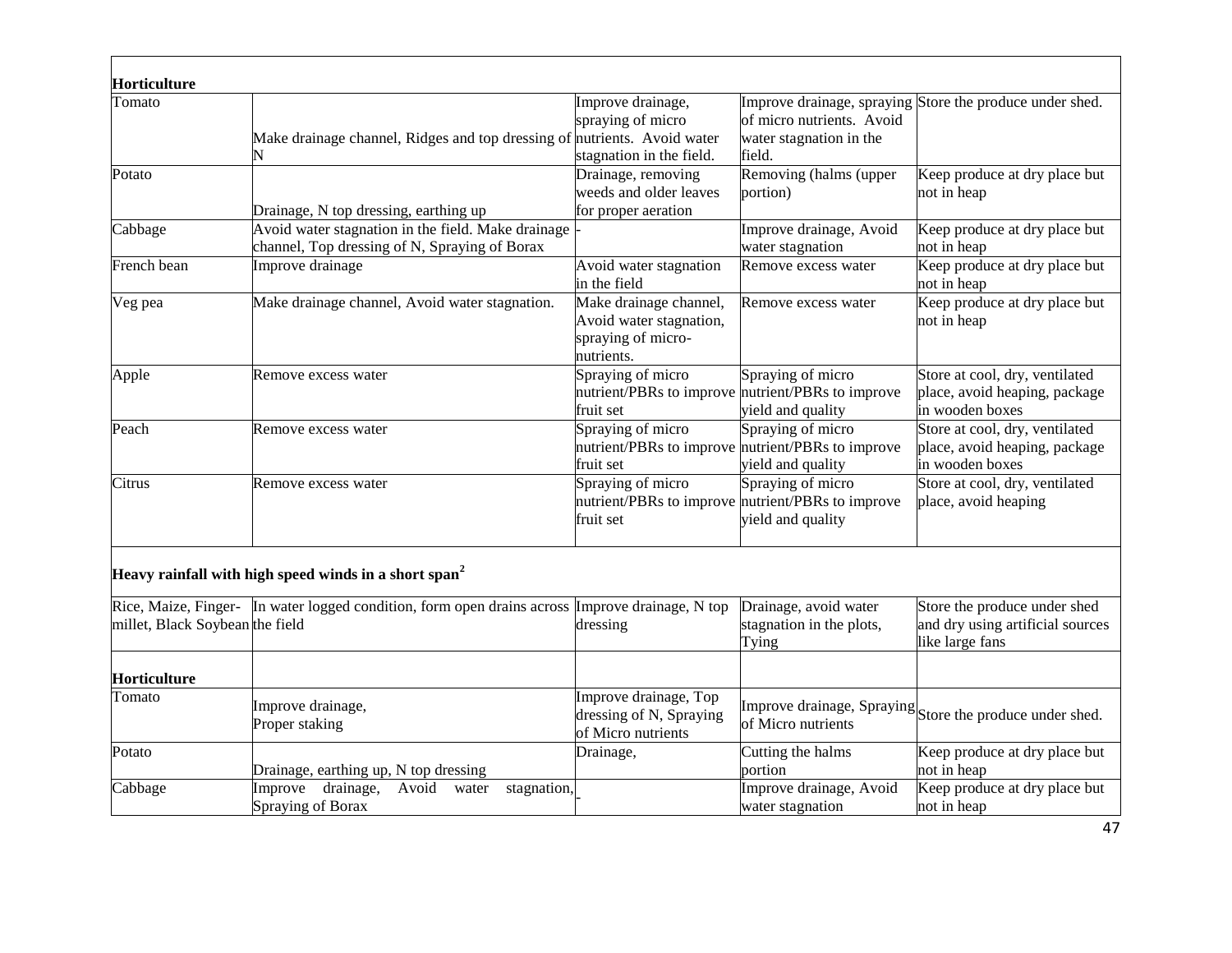| French bean                             | Improve drainage                                                                                                                                                                                                                                                            | the field                                                                                                                                                                                                                                                                                                                                                    | Avoid water stagnation in Avoid water stagnation in<br>the field                                                                                               | Store the produce under shed                                                                           |
|-----------------------------------------|-----------------------------------------------------------------------------------------------------------------------------------------------------------------------------------------------------------------------------------------------------------------------------|--------------------------------------------------------------------------------------------------------------------------------------------------------------------------------------------------------------------------------------------------------------------------------------------------------------------------------------------------------------|----------------------------------------------------------------------------------------------------------------------------------------------------------------|--------------------------------------------------------------------------------------------------------|
| Veg pea                                 | Proper staking/Drainage                                                                                                                                                                                                                                                     | <b>Staking</b>                                                                                                                                                                                                                                                                                                                                               | Safe removal of                                                                                                                                                |                                                                                                        |
|                                         |                                                                                                                                                                                                                                                                             |                                                                                                                                                                                                                                                                                                                                                              | excess water                                                                                                                                                   | Store the produce under shed.                                                                          |
| Apple & Pear                            | Staking of saplings during pre-bearing stage<br>Selection of dwarf cultivars/root stocks<br>Apply 40-50 kg FYM/tree or recommended water<br>nutrients<br>Earthing up around the trunk<br>Soil working to improve soil aeration and control Soil working to improve<br>weeds | Complete drainage,<br>Channelization of excess<br>Earthing up around the<br>trunk<br>soil aeration and control<br>weeds<br>Hormonal or                                                                                                                                                                                                                       | Till the soil within the<br>basin to improve soil<br>aeration and control weeds transportation to                                                              | Harvest the fruit on sunny day<br>Proper storage and immediate<br>market/godown                        |
|                                         |                                                                                                                                                                                                                                                                             | multinutrient spray for                                                                                                                                                                                                                                                                                                                                      |                                                                                                                                                                |                                                                                                        |
|                                         |                                                                                                                                                                                                                                                                             | promoting flowering/fruit<br>set                                                                                                                                                                                                                                                                                                                             |                                                                                                                                                                |                                                                                                        |
| Other Temperate<br>Fruits (Stone Fruit) | Complete drainage, Channelization of excess water<br>Earthing up around the trunk<br>Soil working to improve soil aeration and control<br>weeds                                                                                                                             | Complete drainage,<br>Channelization of excess<br>water, Earthing up around water<br>the trunk, Soil working to<br>improve soil aeration and Till the soil within the<br>control weeds<br>Hormonal or<br>multinutrient spray for<br>promoting flowering/fruit<br>set<br>Use supplement<br>pollination techniques to<br>improve pollination and<br>fruit set- | Complete drainage,<br>Channelization of excess<br>basin to improve soil<br>aeration and control weeds                                                          | Harvest the fruit on sunny day<br>Proper storage and immediate<br>transportation to<br>market/godown - |
|                                         | Outbreak of pests and diseases due to unseasonal rains                                                                                                                                                                                                                      |                                                                                                                                                                                                                                                                                                                                                              |                                                                                                                                                                |                                                                                                        |
| Rice & Finger millet                    | Brown plant hopper : Drain the water before use<br>of insecticides and direct the spray towards the<br>base of the plants. Monocrotophos @ 1250ml/ha<br>(or) Acephate 500 g/ha<br>Stem Borer: Prolonged moist and humid                                                     | <b>Brown plant hopper:</b><br>Drain the water before<br>use of insecticides and<br>direct the spray towards<br>the base of the plants.<br>Monocrotophos @ 500<br>ml/ac (or) Acephate 200                                                                                                                                                                     | <b>Stem Borer: Prolonged</b><br>moist and humid condition<br>leads to outbreak. Spray<br>Cartap hydrochloride 25<br>kg/ha<br><b>False smut in fingermillet</b> |                                                                                                        |
|                                         | condition leads to outbreak, Spray Cartap                                                                                                                                                                                                                                   | g/ha                                                                                                                                                                                                                                                                                                                                                         | and rice :                                                                                                                                                     | Dry the produce up to 14%                                                                              |
|                                         | hydrochloride 25kg/ha                                                                                                                                                                                                                                                       | <b>Blast:</b> Spray after                                                                                                                                                                                                                                                                                                                                    | Spray cuprous hydroxide                                                                                                                                        | moisture,                                                                                              |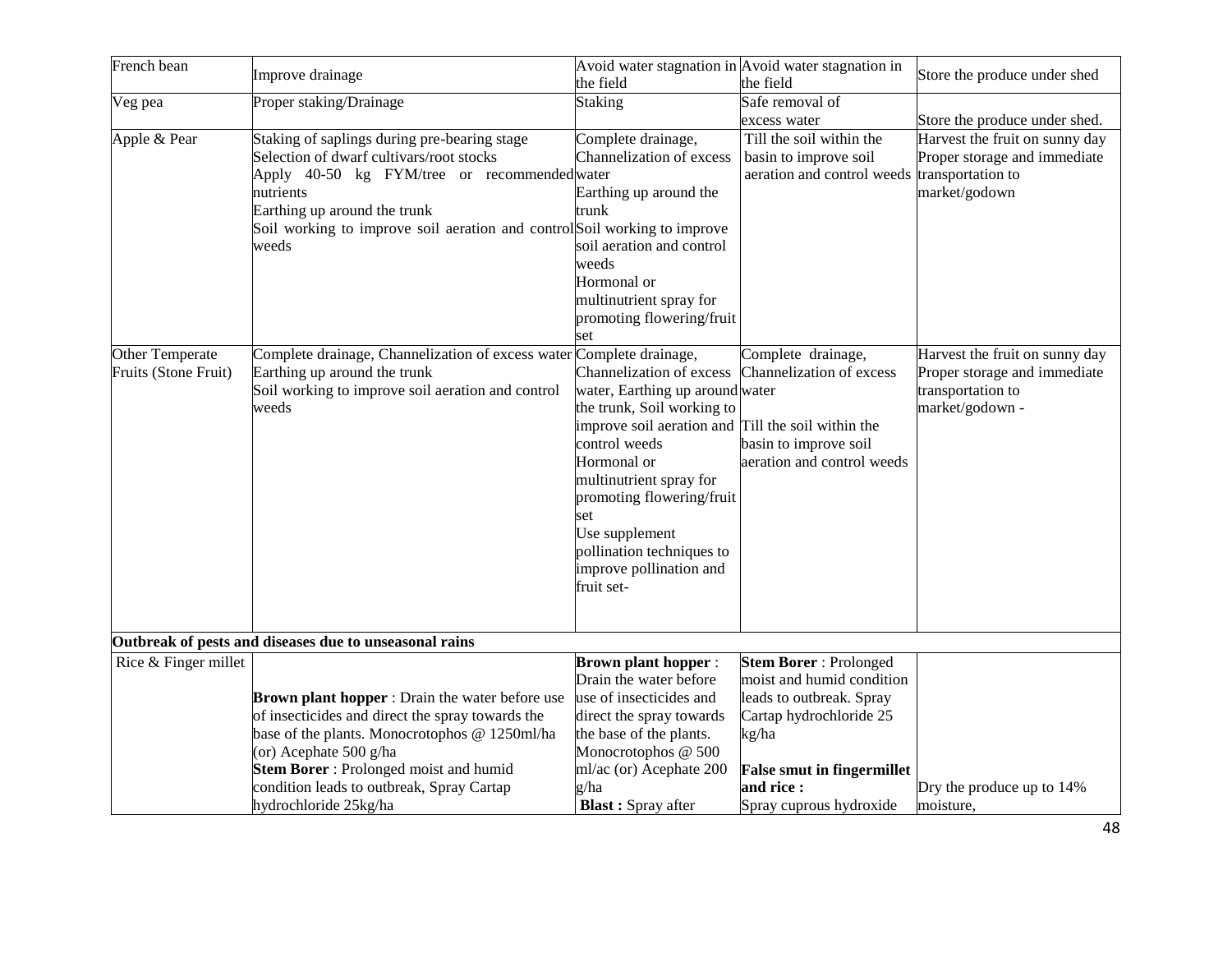|                     |                                                                          | observing initial infection 0.25% |                |                                                        |
|---------------------|--------------------------------------------------------------------------|-----------------------------------|----------------|--------------------------------------------------------|
|                     |                                                                          | of the disease,                   |                |                                                        |
|                     |                                                                          | Carbendazim @ 1g/l.               |                |                                                        |
|                     |                                                                          |                                   |                |                                                        |
| Maize               | <b>Proper Drainage</b>                                                   | Top N dress after rain            | Filed drainage |                                                        |
|                     |                                                                          | spells                            |                |                                                        |
| <b>Horticulture</b> |                                                                          |                                   |                |                                                        |
| Early Veg pea &     |                                                                          | Powdery mildew-spray              | Field drainage |                                                        |
| Capsicum            |                                                                          | any sulpher containing            |                |                                                        |
|                     | Wilt in low lying water logged patches : Drench                          | fungicide                         |                |                                                        |
|                     | Carbendazim $1.0$ g/l at the base of plants                              | Aphid-Spray Dimethoate            |                |                                                        |
| Apple               |                                                                          | Blossom thrips $-$ Spray          |                | Brown rot – Spray Dithane Proper storage and immediate |
|                     |                                                                          | Monocrotophos/Dimetho M 45        |                | transportation to market                               |
|                     | Apple scab: Folllow the recommended schedule                             | ate                               |                | /godown                                                |
|                     | for the control of Apple scab                                            | Powdery Mildew - Spray            |                |                                                        |
|                     | White root rot: Drain out excess water from the                          | any sulpher containing            |                |                                                        |
|                     | basin and drench the basin with Carbendazim                              | fungicide                         |                |                                                        |
|                     | 200g, or copper sulphate 100g/2001 water (3-4 time Scab: Spray Dithane M |                                   |                |                                                        |
|                     | at an interval of 15-20 days)                                            |                                   |                |                                                        |
| Peach               |                                                                          | Powdery Mildew - Spray            |                |                                                        |
|                     |                                                                          | any sulpher containing            |                |                                                        |
|                     | Aphid - Spray Metasystox/Dimethoate                                      | fungicide                         |                |                                                        |
|                     | Peach leaf curl-spray COC/Dithane M 45                                   |                                   |                |                                                        |
| Citrus              |                                                                          | Powdery Mildew - Spray            |                |                                                        |
|                     | Aphid - Spray Metasystox/Dimethoate                                      | any sulpher containing            |                |                                                        |
|                     |                                                                          | fungicide                         |                |                                                        |

#### **2.3 Un-timely (un-seasonal) rains (For both Rainfed and irrigated siturations) Rabi Season**

| <b>Condition</b>       | <b>Suggested contingency measure</b>                                                                                                                                                                                                                                |                                                  |                         |                           |  |
|------------------------|---------------------------------------------------------------------------------------------------------------------------------------------------------------------------------------------------------------------------------------------------------------------|--------------------------------------------------|-------------------------|---------------------------|--|
| <b>Continuous high</b> | Vegetative stage <sup>k</sup>                                                                                                                                                                                                                                       | Flowering stage                                  | Crop maturity stage $m$ | Post harvest <sup>n</sup> |  |
| rainfall in a short    |                                                                                                                                                                                                                                                                     |                                                  |                         |                           |  |
| span leading to water  |                                                                                                                                                                                                                                                                     |                                                  |                         |                           |  |
| logging                |                                                                                                                                                                                                                                                                     |                                                  |                         |                           |  |
| Wheat                  | Use wind break and shelter belts and sowing of<br>crop parallel to the wind direction, minimum use<br>of nitrogenous fertilizers and use of phosphatic<br>fertilizers and avoid irrigation to the fields in<br>situation of weather vagaries in irrigated condition | Top N dress after rain<br>spells, field drainage | Field drainage          | Proper storage            |  |
| Lentil                 | Drainage                                                                                                                                                                                                                                                            | Top N dress after rain<br>spells, field drainage | Field drainage          | Proper storage            |  |
|                        |                                                                                                                                                                                                                                                                     |                                                  |                         |                           |  |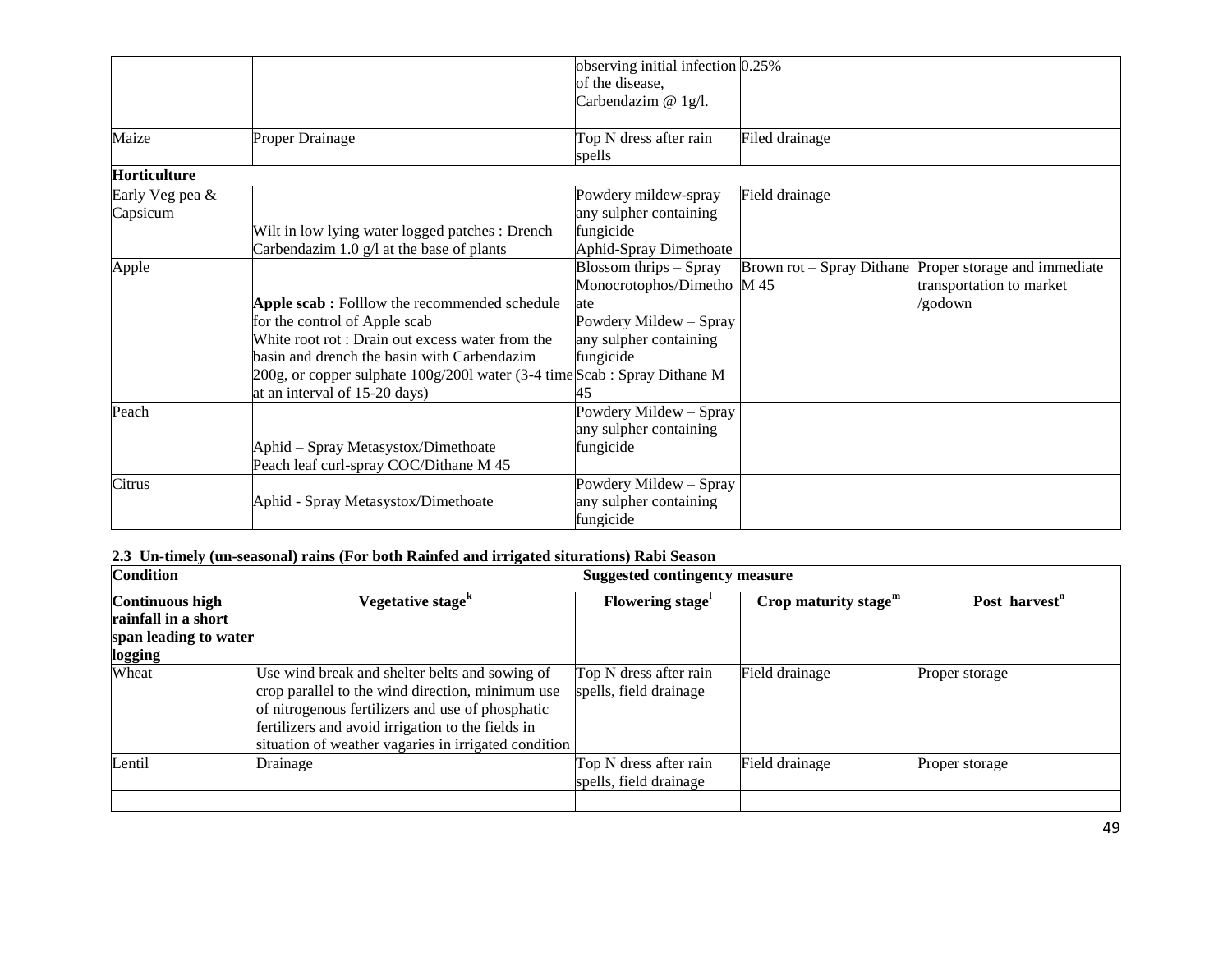| Horticulture |                                                                                               |                                                                                       |                                                                                              |                                              |
|--------------|-----------------------------------------------------------------------------------------------|---------------------------------------------------------------------------------------|----------------------------------------------------------------------------------------------|----------------------------------------------|
| Potato       | Drainage, N top dressing, earthing up                                                         | Drainage, removing<br>weeds and older leaves<br>for proper aeration                   | Removing (halms (upper<br>portion)                                                           | Keep produce at dry place but<br>not in heap |
| Veg pea      | Make drainage channel, Avoid water stagnation.                                                | Make drainage channel,<br>Avoid water stagnation,<br>spraying of micro-<br>nutrients. | Remove excess water                                                                          | Keep produce at dry place but<br>not in heap |
|              | Heavy rainfall with high speed winds in a short span <sup>2</sup>                             |                                                                                       |                                                                                              |                                              |
| Wheat        | Drainage                                                                                      | Top N dress after rain<br>spells, field drainage                                      | Field drainage                                                                               | Store the produce under shed                 |
| Lentil       | Drainage                                                                                      | Top N dress after rainField drainage<br>spells, field drainage                        |                                                                                              | Proper storage                               |
| Horticulture |                                                                                               |                                                                                       |                                                                                              |                                              |
| Potato       | Drainage, earthing up, N top dressing                                                         | Drainage,                                                                             | Cutting the halms<br>portion                                                                 | Keep produce at dry place but<br>not in heap |
| Lentil       | Drainage                                                                                      | Top N dress after rainField drainage<br>spells, field drainage                        |                                                                                              | Proper storage                               |
|              | Outbreak of pests and diseases due to unseasonal rains                                        |                                                                                       |                                                                                              |                                              |
| Wheat        | Remove excess water                                                                           | Remove excess water,<br>fungicide spray                                               | Remove excess water                                                                          | Dry the produce up to 12-14%<br>moisture,    |
| Horticulture |                                                                                               |                                                                                       |                                                                                              |                                              |
| Potato       | Late blight-Spray of Dithane M-45, Under heavy heavy attack Ridomil Z-<br>attack Ridomil Z-78 | Late blight-Spray of<br>Dithane M-45, Under<br>78                                     | Late blight-Spray of<br>Dithane M-45, Under<br>heavy attack Ridomil Z-78                     |                                              |
| Veg pea      | Root and Foot rot- Spray of Bavistin                                                          | Powdery mildew-spray<br>any sulpher containing<br>fungicide<br>Aphid-Spray Dimethoate | Powdery mildew-spray any<br>sulpher containing<br>fungicide<br>Pod borer-Spray<br>Endosulfan |                                              |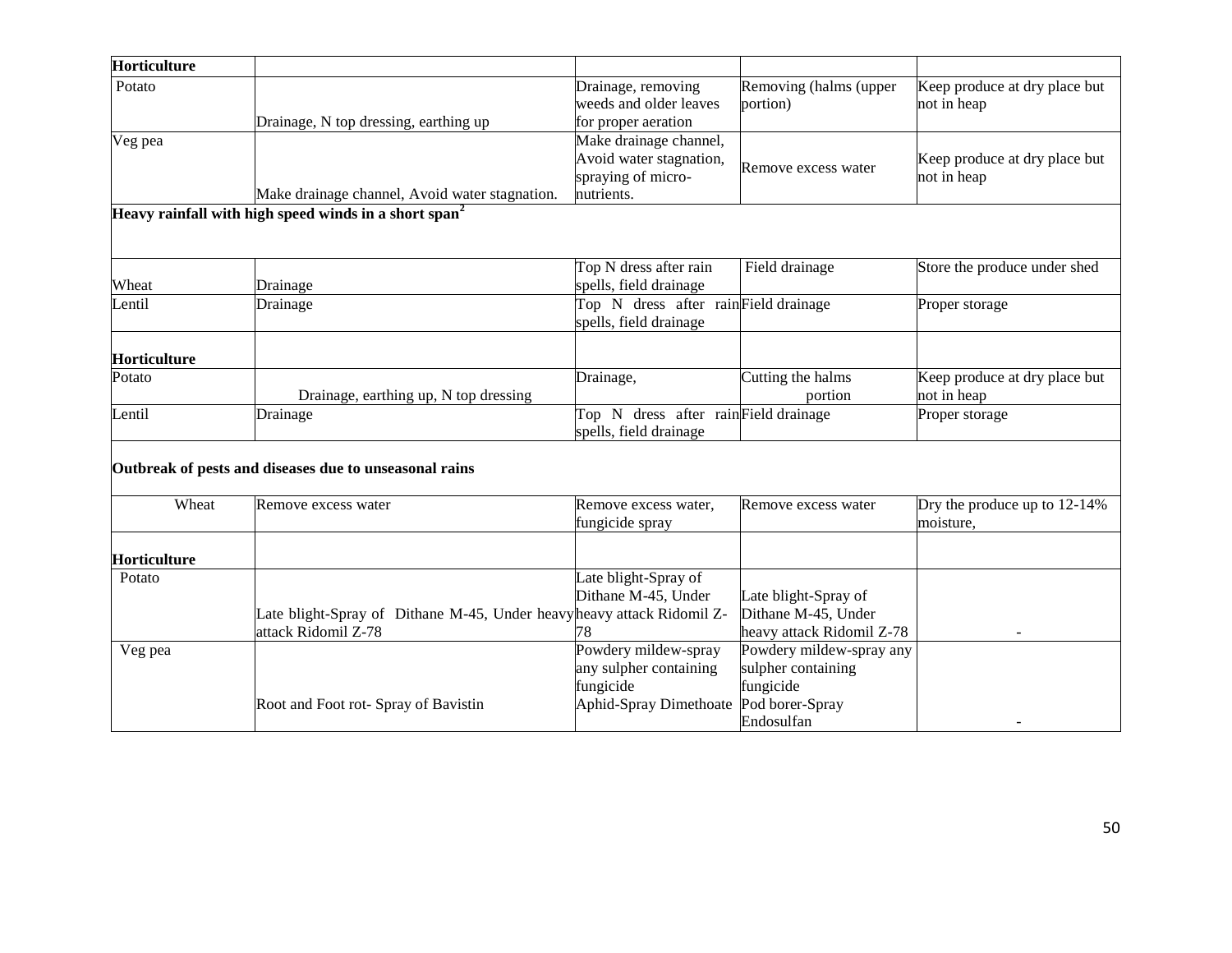#### **2.4 Floods, (not applicable)**

**2.5 Extreme events: Cold wave/Frost/ Hailstorm** 

| <b>Extreme event type</b> | Suggested contingency measure <sup>r</sup>         |                                                                       |                           |            |  |
|---------------------------|----------------------------------------------------|-----------------------------------------------------------------------|---------------------------|------------|--|
|                           | Seedling / nursery stage                           | <b>Vegetative stage</b>                                               | <b>Reproductive stage</b> | At harvest |  |
| Cold wave <sup>q</sup>    |                                                    |                                                                       |                           |            |  |
| Wheat                     |                                                    | Light irrigation                                                      |                           |            |  |
| Rice                      |                                                    |                                                                       |                           |            |  |
| Mandua                    |                                                    |                                                                       |                           |            |  |
| Jhingora                  |                                                    |                                                                       |                           |            |  |
| Tomato                    | Use of poly low tunnels                            |                                                                       |                           |            |  |
| Frost                     |                                                    |                                                                       |                           |            |  |
| Wheat                     | Light irrigation, smoke                            | Light irrigation, smoke                                               |                           |            |  |
| Rice                      |                                                    |                                                                       |                           |            |  |
| Mandua                    |                                                    |                                                                       |                           |            |  |
| Jhingora                  |                                                    |                                                                       |                           |            |  |
| Potato                    | Light irrigation, smoke                            | Light irrigation, smoke                                               |                           |            |  |
| Cabbage                   | Light irrigation, smoke                            | Light irrigation, smoke                                               |                           |            |  |
| Veg pea                   |                                                    | Light irrigation, smoke                                               |                           |            |  |
| Malta                     | Light irrigation, smoke                            | Light irrigation, smoke                                               |                           |            |  |
| <b>Hailstorm</b>          |                                                    |                                                                       |                           |            |  |
| Wheat                     |                                                    | Direct sowing of Chaiti<br>Dhan if wheat crop<br>completely destroyed |                           |            |  |
| Rice                      | Retransplanting and gap filling<br>as per severity |                                                                       |                           |            |  |
| Mandua                    |                                                    |                                                                       |                           |            |  |
| Jhingora                  |                                                    |                                                                       |                           |            |  |
| Tomato                    |                                                    | Anti hail net                                                         | Anti hail net             |            |  |
| Apple                     |                                                    |                                                                       | Anti hail net             |            |  |
| Peach                     |                                                    |                                                                       | Anti hail net             |            |  |
| Malta                     |                                                    |                                                                       | Anti hail net             |            |  |

**3.1.1 Contingent strategies for Livestock, Poultry & Fisheries**

 **Livestock**

|                | measures<br>d contingency<br>Suagester |                  |                              |
|----------------|----------------------------------------|------------------|------------------------------|
|                | <b>Before the event</b>                | During the event | $^{\circ}$ fin.<br>the event |
| <b>Drought</b> |                                        |                  |                              |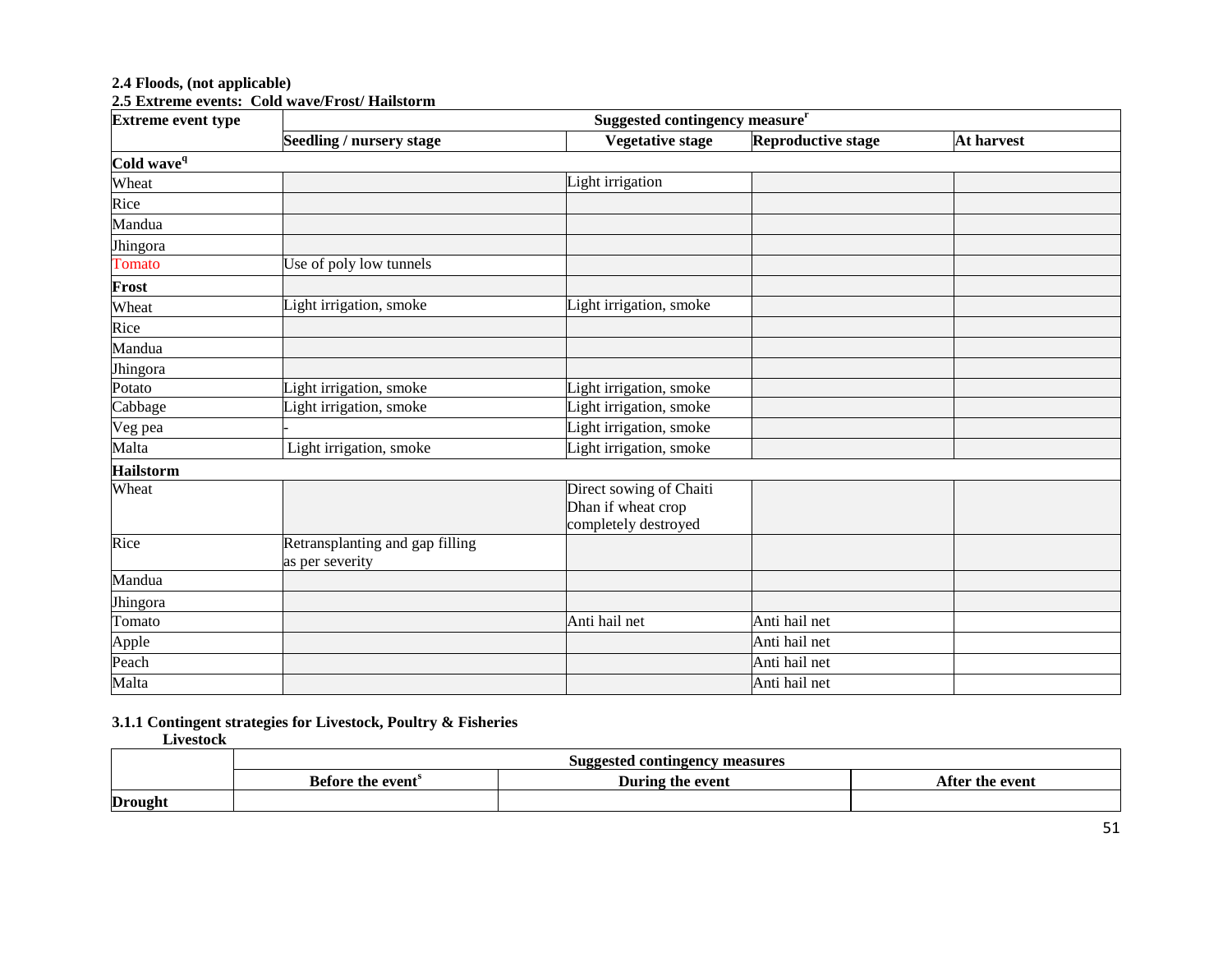| Feed and fodder | Increasing area under fodder production,               | Utilization of fodder from Perennial & reserve                                                                                          | Availing Insurance, culling undesirable   |
|-----------------|--------------------------------------------------------|-----------------------------------------------------------------------------------------------------------------------------------------|-------------------------------------------|
| availability    | Crops residues and tree fodder storage.                | sources.                                                                                                                                | Livestock; Raising of short duration      |
|                 | Use managers, use chaff cutters, hay                   | Open grazing in forests and alpine slopes/community                                                                                     | fodder crop, replacement of unproductive  |
|                 | storage. Establishment of fodder banks                 | lands                                                                                                                                   | animals with improved ones                |
|                 | and Stock sufficient Urea Molasses                     | Feeding of crop residues; use of managers and chaff                                                                                     |                                           |
|                 | Mineral Block (UMMB), mineral and                      | cutters, feeding of household waste, Provide Urea                                                                                       |                                           |
|                 | vitamin mix, 4% urea treatment of dry                  | Molasses Mineral Block (UMMB), mineral and                                                                                              |                                           |
|                 | fodder.                                                | vitamin mix, 4% urea treatment of dry fodder                                                                                            |                                           |
|                 | Prepare the silage of non-leguminous                   |                                                                                                                                         |                                           |
|                 | fodder crops for the scarcity period.                  |                                                                                                                                         |                                           |
|                 | Animal insurance                                       |                                                                                                                                         |                                           |
| Drinking water  | Storage of water in tanks, Traditional                 |                                                                                                                                         | Rejuvenation of water sources             |
|                 | water ponds, rivers                                    | Utilization of stored water, Stall drinking                                                                                             |                                           |
|                 | Health and disease Advance preparation with medicines. |                                                                                                                                         | Proper veterinary care, awareness camps,  |
| management      | Vaccinate animals against common                       |                                                                                                                                         | capacity building of locals, trainings on |
|                 | diseases like FMD, HS, BQ, Rabbies,                    |                                                                                                                                         | health care management                    |
|                 | awareness camps, distribution of first                 | Treatment of affected livestock by mass campaign,                                                                                       |                                           |
|                 | Aids kits.                                             | Modern veterinary care, Animal camps.                                                                                                   |                                           |
| Cold wave       |                                                        |                                                                                                                                         |                                           |
|                 | Shelter/environme Provision of conventional house,     | Keep the animal enclosed with proper heating of                                                                                         | Allow animal for pasture grazing.         |
| nt management   | covering                                               | house with fire places.                                                                                                                 | Massage of milking animals and other      |
|                 | of roof with polythene or leaf straw of                | Group living, dry grass flooring, gunny bags curtains                                                                                   | species, hot water bath of animals        |
|                 | pines.                                                 | on windows $\&$ door, Jute bags wrapped on the back $\&$                                                                                |                                           |
|                 | Brought back from high hill pasture lands              | belly of animals, restricted open grazing during cold                                                                                   |                                           |
|                 | to lower hills; restricted open grazing                | days. Prevent water-logging conditions in animal                                                                                        |                                           |
|                 |                                                        | houses. In Kachha houses, the floor should be                                                                                           |                                           |
|                 |                                                        | elevated. Feeding of straw & hay to animals with                                                                                        |                                           |
|                 |                                                        | concentrates and protect the young ones from cold.                                                                                      |                                           |
|                 |                                                        | Health and disease Vaccinate & de-worm animals, balanced Extra vitamins and minerals, extra allowance of Health check-up of animals for | any                                       |
| management      | feeding                                                | balanced feed.                                                                                                                          | disease.                                  |
|                 |                                                        | Warm living conditions, avoid exposure to cold and                                                                                      |                                           |
|                 |                                                        | rains/snow. The prophylactic and preventive measures                                                                                    |                                           |
|                 |                                                        | for the control of diseases. Deworm animals against                                                                                     |                                           |
|                 |                                                        | endo and ecto-parasites.                                                                                                                |                                           |

**Poultry** 

|                | <b>Suggested contingency measures</b>                  |                                                                                       |                                        |
|----------------|--------------------------------------------------------|---------------------------------------------------------------------------------------|----------------------------------------|
|                | Before the event <sup>"</sup>                          | During the event                                                                      | After the event                        |
| <b>Drought</b> |                                                        |                                                                                       |                                        |
| of<br>Shortage | feed Surplus storage of poultry feed;                  | Utilization of stored feed; No impact as they are kept Availing Insurance for poultry |                                        |
| ingredients    | No special preparations if they are kept in captivity. |                                                                                       | Culling affected & unproductive birds. |
|                | as backvard.                                           | Moreover If they are kept as backyard then household                                  |                                        |